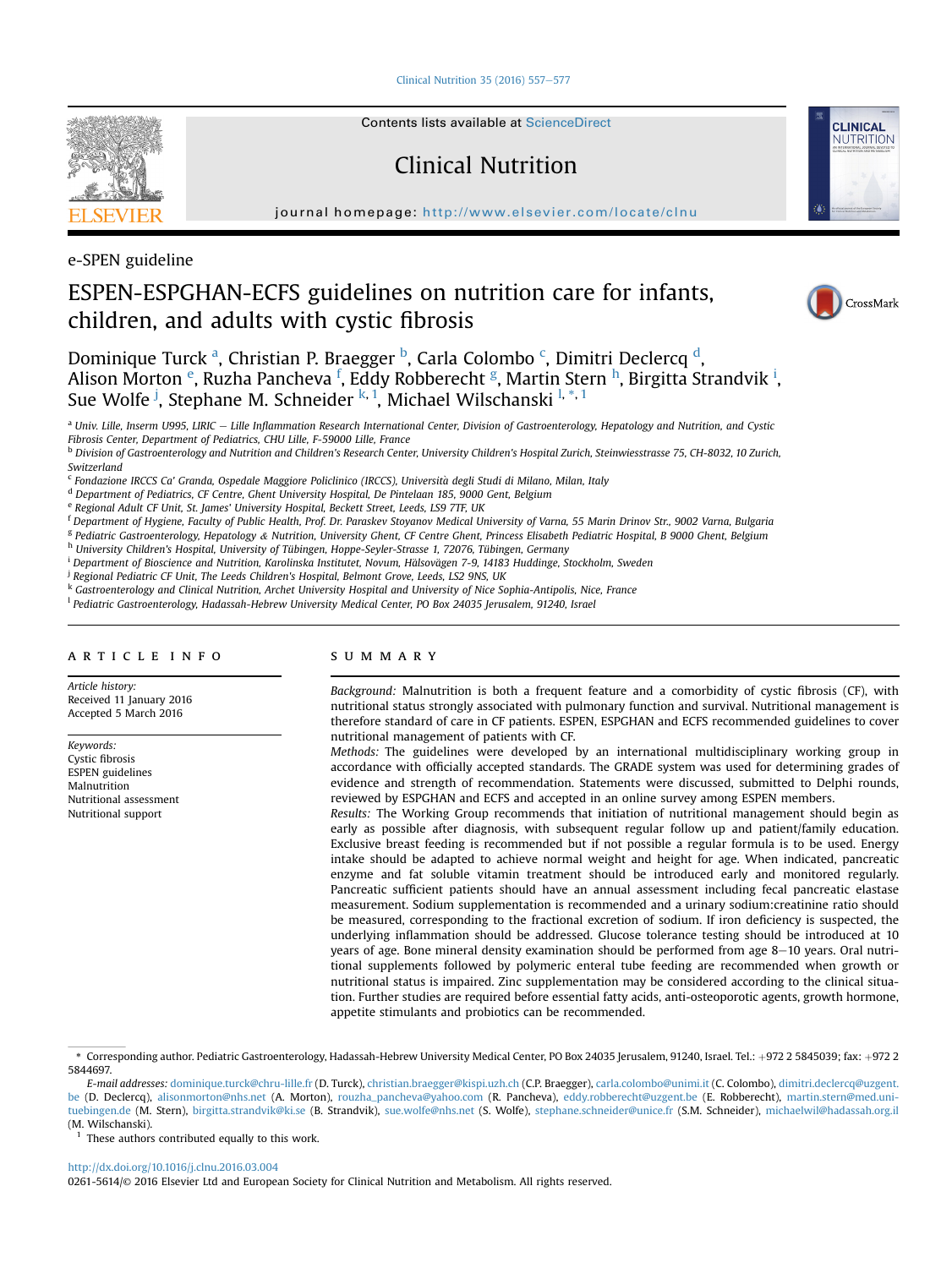Conclusion: Nutritional care and support should be an integral part of management of CF. Obtaining a normal growth pattern in children and maintaining an adequate nutritional status in adults are major goals of multidisciplinary cystic fibrosis centers.

© 2016 Elsevier Ltd and European Society for Clinical Nutrition and Metabolism. All rights reserved.

# <span id="page-1-0"></span>1. Introduction

#### 1.1. Development of guidelines for cystic fibrosis nutrition care

The European Society for Clinical Nutrition and Metabolism (ESPEN) launched a process of developing updated guidelines on nutrition care for infants, children, and adults with cystic fibrosis (CF). The group included physicians, dietitians, and educators, all experts in the field of cystic fibrosis, as well as the guidelines coordinator (SMS); all are authors of this guideline document.

Recent Cochrane reviews have highlighted a lack of randomized controlled trials examining the effects of nutritional interventions in patients with CF  $[1-8]$  $[1-8]$  $[1-8]$ . Consistent with these findings, many of our nutrition guidelines are based on consensus expert opinions  $[9-11]$  $[9-11]$ . The experts followed the GRADE method, which was based on determinations of grade of evidence and strength of recommendation; the methodology is described elsewhere  $[12]$ . A meeting was organized in Stockholm, Sweden, in April of 2012. These new guidelines are meant to update the 2002 European consensus guidelines on nutrition for people with cystic fibrosis [\[11\].](#page-16-0)

Literature search was conducted in the PubMed and Cochrane databases until 2014, using the following terms: cystic fibrosis AND (nutrition\* OR diet\* OR nourishment OR nutrient OR nutriment OR malnutrition OR malnourishment OR undernourishment OR calorie\* OR lipid\* OR trace OR vitamin\* OR protein\* OR taurine OR pancreatic enzyme replacement therapy OR PERT OR fatty OR micronutrient\* OR antioxidant\* OR probiotic\* OR supplement\* OR insulin OR enteral OR parenteral OR EN OR TPN OR PN).

The grade of evidence was determined by a number of factors, starting with the number and type of research studies  $[13-17]$  $[13-17]$ . Grading from High to Very Low was used to rate the quality of the underlying evidence and the level of certainty for effect (Table 1) [\[15\].](#page-17-0) Highest quality evidence resulted from consistent results in meta-analysis of multiple randomized controlled trials, with the next highest level defined by at least one well-designed randomized controlled trial. Moderate and low-level evidence came from controlled trials that were not randomized, from cohort- or casecontrolled studies, or from multiple time series trials. Very lowlevel evidence was from expert clinical experience or from descriptive studies. The grade was then decreased if there were limitations to study quality, inconsistencies in findings, imprecise or sparse data, or high likelihood of reporting bias. The grade was increased if there was high consistency of findings or strong evidence of association (Table 1).

The strength of recommendation was based on a consensus discussion, which included expression and deliberation of expert opinions, risk-benefit of recommendation, costs, and a review of supportive evidence, followed by Delphi rounds and votes until agreement was reached (Table 2).

Last, a list of all statements was sent to all 2639 ESPEN members with an e-mail address on file to ask for approval/disapproval of every statement, and in the latter case to provide justification. 50 ESPEN members completed the survey, with approval ratings ranging from 61% to 100%. Comments based on the literature were taken into account in the final version of the manuscript. The European Society for Paediatric Gastroenterology, Hepatology, and Nutrition (ESPGHAN) and the European Cystic Fibrosis Society (ECFS), who are partners of these guidelines, reviewed the final manuscript, with an external review for ESPGHAN.

It is noteworthy to mention than this initiative followed the rules for ESPEN guidelines [\[12\],](#page-16-0) while based on their own rules ESPGHAN and ECFS qualify it as a position paper.

#### 1.2. Nutrition needs with cystic fibrosis

1.2.1. Statement of the problem: cystic fibrosis and undernutrition

Cystic fibrosis (CF) is a life-threatening genetic disorder that occurs primarily in Caucasians but can occur in other races or ethnicities as well [\[18,19\].](#page-17-0) The incidence of CF is about one in 3500 white births in Europe [\[20\]](#page-17-0). The mean prevalence in the United States (US) and the European Union (EU) is similar, 0.74 and 0.80 in 10,000 persons, respectively [\[21\]](#page-17-0).

The CF phenotype results from mutations in the gene encoding the cystic fibrosis transmembrane conductance regulator (CFTR) protein, which results in CFTR deficiency or dysfunction, changes that disable the transport of sodium and chloride ions across epithelial and other cell membranes [\[22,23\].](#page-17-0) As a result, fluid transport is abnormal, and mucous secretions become thickened, ultimately impairing function of organs such as the lungs and pancreas, as well as the liver, gallbladder and intestines [\[18,23\]](#page-17-0). In the lungs, thickened mucus adheres to airway surfaces, which leads to decreased mucociliary clearance, and increased risk for inflammation and infection. In the pancreas, thickened secretions obstruct intra-pancreatic ducts, reducing delivery of digestive enzymes to the intestines and impairing absorption of key nutrients [\[23\]](#page-17-0).

| <b>Table 2</b> |                            |
|----------------|----------------------------|
|                | Strength of recommendation |

| buchgui of recommendation. |                               |
|----------------------------|-------------------------------|
| Strength of recommendation |                               |
| Strong                     | We recommend/do not recommend |
| Weak                       | We suggest/do not suggest     |

| 'Table T            |  |
|---------------------|--|
| Grades of evidence. |  |

 $T = T$ 

| Level    | Definitions of evidence [15]                                                                                                                  |
|----------|-----------------------------------------------------------------------------------------------------------------------------------------------|
| High     | Further research is unlikely to change our confidence in the estimate of effect.                                                              |
| Moderate | Further research is likely to have an important impact on our confidence in the estimate of effect and may change the estimate.               |
| Low      | Further research is very likely to have an important impact on our confidence in the estimate of effect and is likely to change the estimate. |
| Very low | Any estimate of effect is very uncertain.                                                                                                     |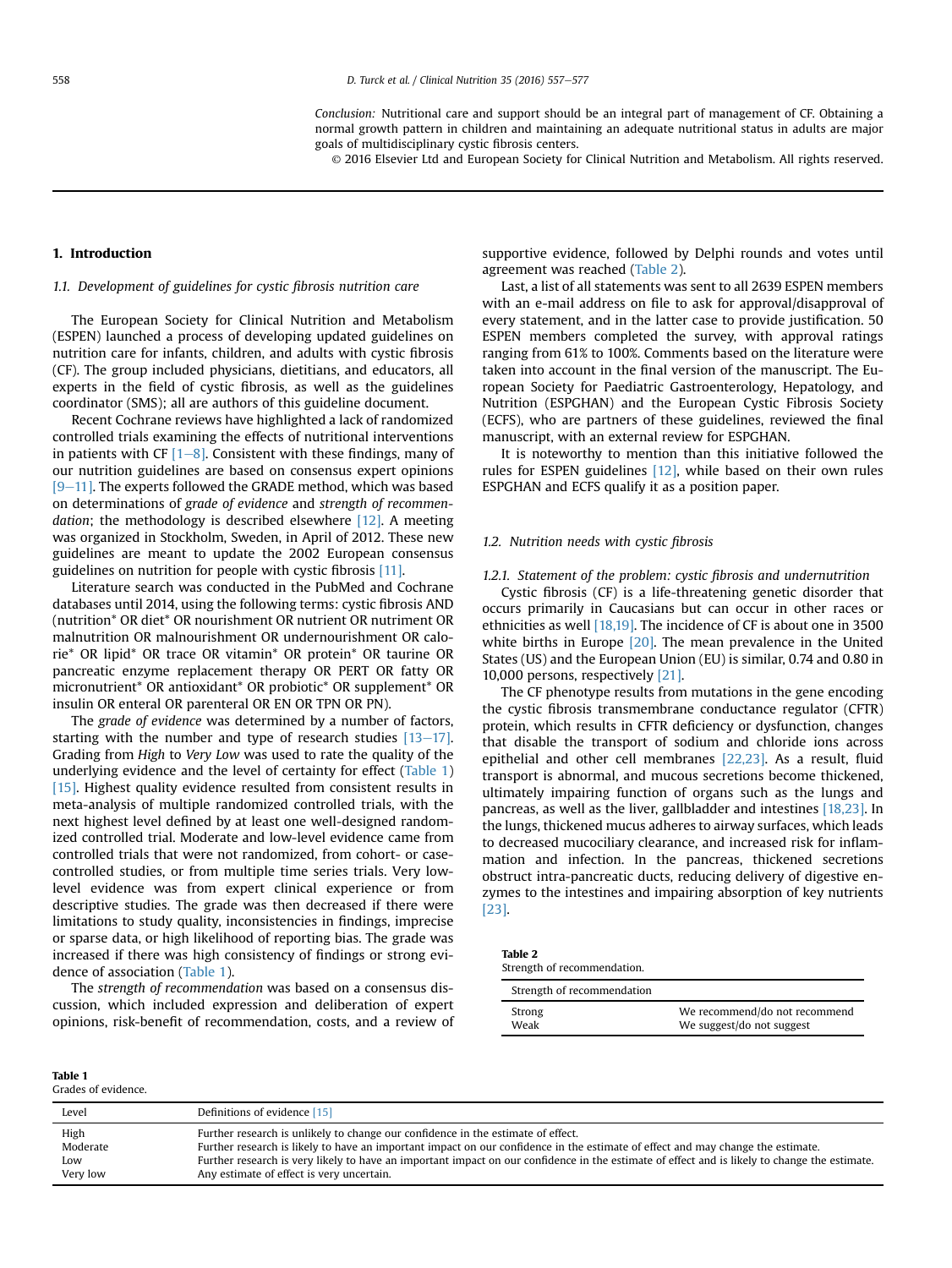Cystic fibrosis is strongly associated with poor nutritional status—linked directly by factors related to the underlying genetic mutation, as well as indirectly by factors such as higher energy needs, energy losses, greater essential fatty acid (EFA) turnover, and decreased nutrient intake and absorption  $[18,23-26]$  $[18,23-26]$  $[18,23-26]$ . In children, poor nutritional status results in stunted growth and development [\[27\].](#page-17-0) In children and adults with CF, declining lung function is associated with decreasing nutritional status, leading to increased mortality [\[28,29\]](#page-17-0). On the other hand, there is a clear link between good nutritional status and better lung function, which improves clinical outcomes and survival [\[18,24,28\].](#page-17-0) Though the nutritional status of CF patients has improved markedly over the past two decades, adequate nutrition still remains a major problem for some [\[30\].](#page-17-0) Those who are diagnosed early through newborn screening programmes benefit from earlier intervention. This gives the opportunity to minimize nutritional deficits and is associated with positive nutritional outcomes.

#### 1.2.2. Call to action

To achieve the best possible outcome for each CF patient, it is important to provide care that includes attention to nutrition. To that end, a team of experts-representing ESPEN, ESPGHAN and ECFS-systematically reviewed the medical literature to summarize current knowledge on epidemiology and pathophysiology, prevention, and treatment of CF-related undernutrition. The ESPEN-ESPGHAN-ECFS group then recommended evidence-based guidelines on nutrition care for infants, children, and adults with CF.

#### 1.3. Background on undernutrition in people with CF

Undernutrition in CF results from a mismatch between energy needs and actual food intake, complicated by malabsorption. To date, a high-calorie, high-fat diet with pancreatic enzyme replacement therapy (PERT) and fat-soluble vitamin supplementation has been considered the standard of nutritional care for CF [\[27\].](#page-17-0) Newer studies suggest recommendations are also needed for increased intake of protein in order to maintain lean body mass and improve long-term outcomes [\[24\].](#page-17-0) Similarly, evidence suggests increased intake of EFA, such as linoleic acid, may be a way to improve survival and growth [\[31\]](#page-17-0).

#### 1.3.1. Traditional definition of adequate nutrition with CF

For infants and children with CF, nutrition is considered adequate when growth is similar to that of an age-matched non-CF population. For CF adults, the threshold is a specific body mass index (BMI) goal for women and men [\[32\]](#page-17-0).

However, in older children and adults with CF, a focus on BMI targets alone does not fully define nutritional status. Engelen and colleagues raised concerns about the increasing prevalence of overweight and obesity as a confounding factor to understanding nutritional status  $[24,33]$ . That is, increased weight does not necessarily correlate with better lung function; high fat mass but low lean body (muscle) mass in fact predicts poor CF disease prognosis. Thus, future CF nutrition guidelines need to qualify BMI thresholds of adequacy with corresponding thresholds for lean body mass.

#### 1.3.2. Prevalence of CF undernutrition

While increasingly more people in the CF population are achieving adequate nutritional status, undernourishment still persists. According to the most recent European Cystic Fibrosis Society (ECFS) Patient Registry (2010 data) [\[34\]](#page-17-0), nearly half of all children and adults with CF met nutritional targets in most European countries. That means, however, that about half did not achieve adequate nutritional status. Similar trends are found in the US, where median BMI percentiles for age in children with CF increased from 41.0 in 2001 to 51.3 in 2011, and median BMI for adults with CF increased from 21.2 to 22.1 kg/m<sup>2</sup> (normal range for healthy adults is  $18.5-25$  [\[35\].](#page-17-0) However, 2005 data from the CF Foundation Patient Registry Report (US) showed that nearly a quarter of children were below the 10th percentile weight-for-age and sex, and  $22\%$  of adults aged  $18-30$  years were underweight [\[29\].](#page-17-0)

#### 1.3.3. What are the causes of undernutrition?

Malnutrition in CF results from a combination of conditions-energy losses, high energy needs, and inadequate nutrient intake [\[18\].](#page-17-0) The primary cause of energy loss is malabsorption, often resulting from maldigestion due to insufficient release of pancreatic enzymes into the intestinal lumen (exocrine pancreatic insufficiency) [\[23\]](#page-17-0). Energy losses are further worsened when digestive abnormalities are associated with metabolic changes, e.g., intestinal inflammation, small intestinal bacterial overgrowth, low bicarbonate output, impaired insulin secretion with a variable degree of insulin resistance (CF-related diabetes) [\[36\]](#page-17-0) and impaired liver function (CF-related liver disease) [\[37,38\]](#page-17-0).

Furthermore, energy needs are higher in people with CF and pancreatic insufficiency in comparison with needs of healthy individuals, an observation supported by measurement of high resting energy expenditure in people with CF [\[39\]](#page-17-0). Such high energy expenditure correlates strongly with pancreatic insufficiency, although the mechanism remains unclear  $[18]$ . Further, high energy requirements have also been attributed to persistent lung inflammation and infections associated with CF [\[38,40,41\].](#page-17-0)

People with CF, especially children and adolescents, are often unable to consume sufficient energy to overcome shortfalls due to inefficient energy use and increased energy needs. Psychosocial issues, such as stress and treatment noncompliance, may contribute to energy shortfalls [\[18\]](#page-17-0). Pulmonary inflammation, discomforts related to gastrointestinal problems (gastro-esophageal reflux, constipation, distal intestinal obstructive syndrome, bacterial overgrowth), and the side-effects of medications can also decrease appetite and interfere with intake goals [\[18,23,42\].](#page-17-0)

#### 1.3.4. What are the consequences of undernutrition?

Undernutrition affects respiratory muscle function, decreases exercise tolerance, and leads to immunological impairment [\[43\].](#page-17-0) While CF pathophysiology is directly linked to a deficit of energy intake relative to needs, CF also affects multiple body systems in ways that further worsen pulmonary status, impair growth, lower quality of life, and shorten life expectancy [\[44\].](#page-17-0)

In infants and young children with CF, poor nutritional status results in stunted growth, as detected by low weight- and heightfor-age percentiles [\[29,45,46\]](#page-17-0). If untreated, such CF-related undernutrition in infancy or early childhood can lead to the serious consequence of impaired cognitive function [\[47\]](#page-17-0). In cases of severe undernutrition in infants and children, lung function worsens markedly  $[46]$ , and survival is poor  $[48]$ .

As CF progresses in older children and in adults, a wide range of metabolic complications cause nutritional deficits, which further compromise quality of life  $[49]$  and increase mortality risk  $[50]$ . For example, CF-related diabetes—insulin deficiency and/or insulin resistance—causes and worsens malnutrition by lowering insulin's anabolic effects  $[51–53]$  $[51–53]$  $[51–53]$ . Similarly, CF-related liver disease and hepatic steatosis are associated with selective nutritional deficiencies, e.g., fat-soluble vitamins and EFA and calcium [\[37,54,55\],](#page-17-0)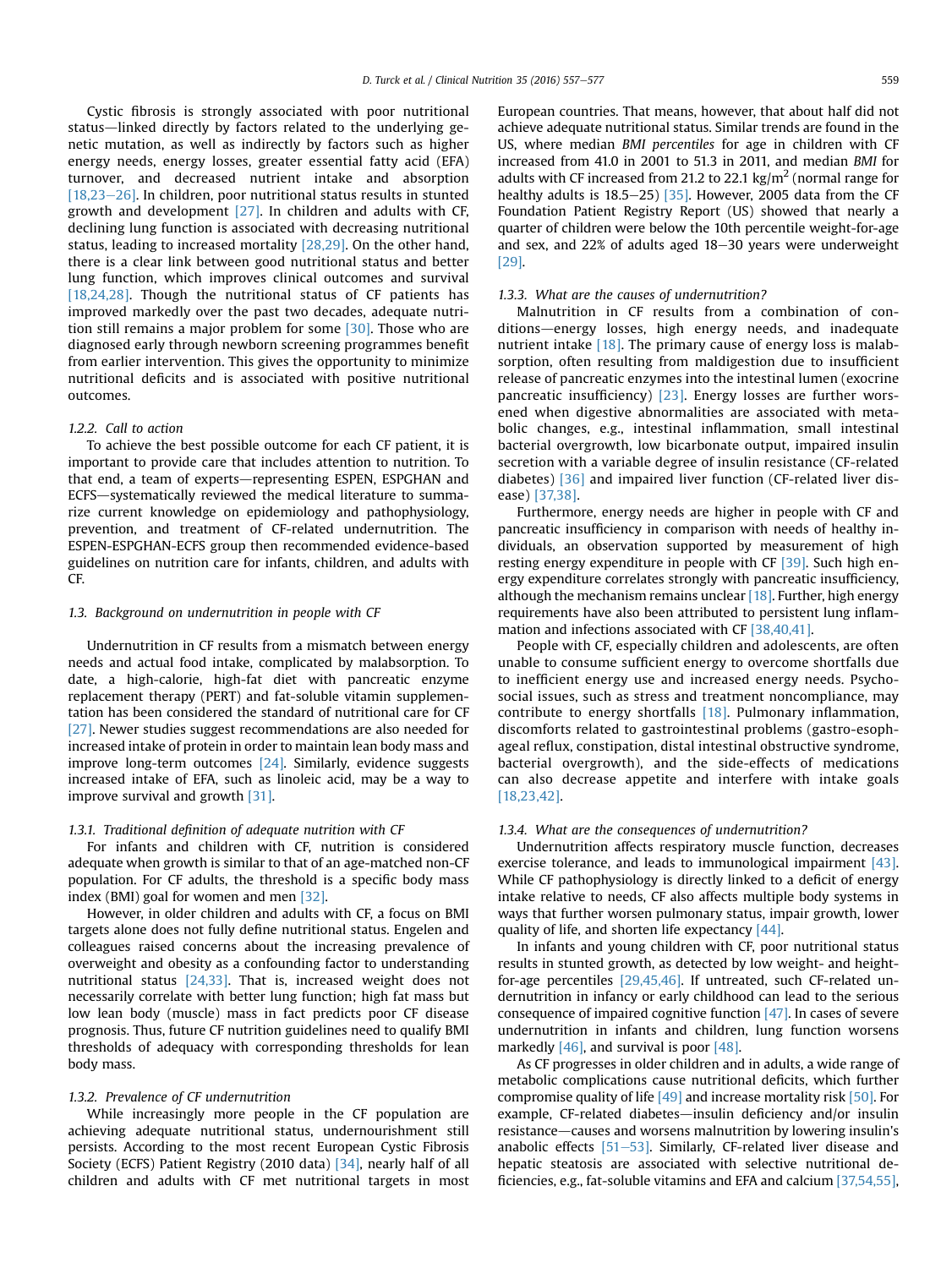#### <span id="page-3-0"></span>Table 3

General guidelines for CF nutrition care.

| General guideline statements                                                                                                                    | Section |
|-------------------------------------------------------------------------------------------------------------------------------------------------|---------|
| 1. We recommend screening of all newborns for CF, and we recommend early initiation of nutritional management of those who are affected.        |         |
| 2. We recommend regular assessment of anthropometric parameters reflecting nutritional status, i.e., weight- and length-for-age percentiles for |         |
| infants and children $\leq$ 2 years, weight-, length- and BMI- for-age percentiles for older children (>2years), and BMI for adults.            |         |
| 3. We suggest regular measurement of specific nutritional, functional, and disease-related markers as predictors of nutritional risk.           |         |
| 4. To prevent or delay onset of nutritional deficits, we recommend patient/parent education about nutrition; intake of energy that is           |         |
| age-appropriate and supports normal weight, with a wide interindividual range from about 1.1 to 2-times the reference intake for                |         |
| healthy populations. Advice on dietary intake of electrolytes, with supplementation as needed; supplementation of fat-soluble vitamins;         |         |
| and prescription of pancreatic enzyme replacement therapy (PERT) for individuals with pancreatic insufficiency.                                 |         |
| 5. We suggest advising patients on macronutrient balance in the diet, with attention to protein and fat intake that is sufficient to prevent or |         |
| delay loss of muscle mass and function.                                                                                                         |         |
| 6. For effective management of undernutrition, we recommend specific criteria for action; how to assess and treat underlying causes;            |         |
| and ways to treat deficiencies.                                                                                                                 |         |
| We call for researchers to study new treatments for nutritional complications of cystic fibrosis—specific fatty acids, anti-osteoporotic        |         |
| agents, anti-inflammatory agents, anabolic therapies, or probiotics.                                                                            |         |

<sup>a</sup> For specific guidelines on nutrition care for individuals with cystic fibrosis, see the relevant manuscript section.

in turn worsening malnutrition and contributing to problems such as osteopenia and osteoporosis  $[56-58]$  $[56-58]$  $[56-58]$ .

Taken together, such adverse consequences of nutrient deficits in infants, children, and adults with CF are a rationale for early and aggressive nutrition intervention, beginning in the first years of life and continuing over the lifespan [\[59,60\]](#page-17-0).

# 1.4. General guidelines on nutrition care for cystic fibrosis

We emphasize six basic guidelines on screening, assessment, and interventions for nutrition care in individuals with cystic fibrosis (Table 3). While additional research trials will strengthen the evidence base for many recommendations, we specifically call for studies on new treatments for nutritional complications of specific fatty acids, anti-osteoporotic agents, anti-inflammatory agents, anabolic therapies, or probiotics.

# 2. A systematic approach to nutritional assessment and monitoring in CF

At all ages, individuals with CF are at nutritional risk; therefore, routine and complete nutritional assessments are essential to improve outcomes. For infants who are diagnosed by newborn screening, attention to nutrition is key to maintaining normal growth—even before signs of the CF phenotype become evident [\[59,61,62\].](#page-17-0)

This section discusses specific assessment for markers of poor nutritional status (Table 4). As discussed previously, poor nutritional status has traditionally been defined by anthropometric cutoffs for weight- and length percentiles in infants and children up to 2 years  $[62,63]$ , and by BMI cutoffs for children older than 2 years and for adults [\[29\]](#page-17-0). International growth and stature standards or references are available from the World Health Organization

#### Table 4

Specific guidelines for assessment and monitoring of nutritional status in patients with CF.

Specific guideline statements

- We recommend using these levels to indicate adequate nutritional status:
- $\bullet$  Infants and children  $\leq$ 2 years: 0 SD (50th percentile) of weight and length for a healthy same-age population.
- Children 2-18 years: 0 SD (50th percentile) of BMI for a healthy, same-age population. Change in height percentile/SD score should be considered, as stunted children can have a normal BMI. Any height measurement should be interpreted taking parental height into consideration.
- Adults >18 years BMI at or above 22 kg/m  $[2]$  for females and 23 kg/m  $[2]$  for males
- (Grade of evidence: low)
- For CF patients of all ages, we recommend routine and frequent monitoring of length/weight, weight- and length-for-age percentiles, or BMI.
- For infants, we suggest clinic visits every 1-2 weeks until evidence of adequate nutrition and ideal nutritional status is established, then monthly through the first year of life and, if possible, through early childhood.

For older children and adults, we recommend monitoring growth (weight- and length-for-age percentiles) and BMI at least every 3 months. Malnourished and stunted patients should have more frequent monitoring than patients with good nutritional status.

(Grade of evidence: low)

We recommend assessment of bone mineral density by dual-energy X-ray absorptiometry (DXA), for all patients from 8 to 10 years of age. (Grade of evidence: low) We suggest consideration of assessment of body composition in all patients using methods such as DXA, anthropometry, bioelectrical impedance, air displacement

plethysmography, double labeled water measurement and hand grip strength

(Grade of evidence: low)

For pancreatic-sufficient infants, children, and adults, we suggest annual assessment of pancreatic function by fecal pancreatic elastase-1 determination, with the test repeated when inadequate growth and/or nutritional status occur(s).

For children, adolescents, and adults, we recommend assessing for pancreatic enzyme replacement therapy (PERT) need or adequacy of treatment by monitoring growth, nutritional status, and gastrointestinal symptoms; we suggest monitoring every month for children, every 3 months for adolescents, and every 6 months for adults. (Grade of evidence: low)

For children and adults, we suggest care managers consider annual nutritional review with blood tests (blood count, iron status, plasma fat-soluble vitamin levels, serum liver function tests, and electrolyte measurements). Plasma phospholipids or red blood cell fatty acids can be monitored if the assay is available. (Grade of evidence: low) We recommend annual screening of all CF patients  $\geq 10$  years for glucose tolerance. (Grade of evidence: **low**)

We recommend regular assessment of pulmonary function ( $FEV<sub>1</sub>$ ); for the majority, every 3 months. (Grade of evidence: **low**)

We recommend that children and adolescents undergo dietary review (see section below) at least every 3 months, and adults undergo dietary review at least every 6 months, including questions about adherence to dietary advice. (Grade of evidence: **low**)

We recommend that calcium intake should be assessed at least annually. (Grade of evidence: low)

For women with CF who are or plan to become pregnant, we recommend increasing the frequency of monitoring and continuing after delivery. (Grade of evidence: low)

We recommend measuring weight and length or height at each clinic visit. (Grade of evidence: **low**)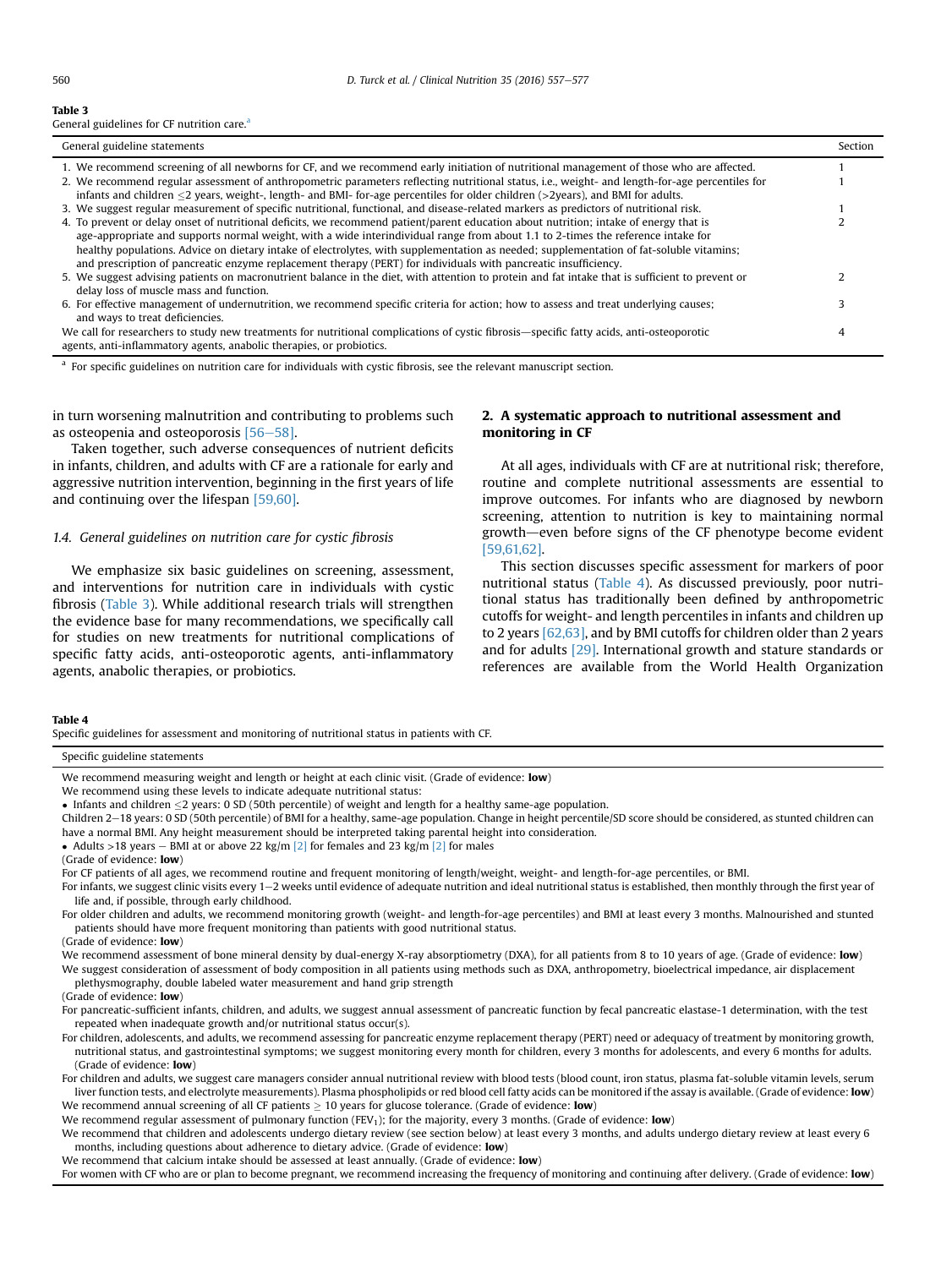| Table 5                                              |  |  |  |
|------------------------------------------------------|--|--|--|
| Assessment of nutritional status for people with CF. |  |  |  |

| Age                                                                   | Assessment method and timing                                                                                                                                                                                                                                                                                                                                                                                                                                                                                                                                                                                                                                                                                                                                                                                                                                                                                                                                                                                                                                                                                                                                                                                                                                                     |
|-----------------------------------------------------------------------|----------------------------------------------------------------------------------------------------------------------------------------------------------------------------------------------------------------------------------------------------------------------------------------------------------------------------------------------------------------------------------------------------------------------------------------------------------------------------------------------------------------------------------------------------------------------------------------------------------------------------------------------------------------------------------------------------------------------------------------------------------------------------------------------------------------------------------------------------------------------------------------------------------------------------------------------------------------------------------------------------------------------------------------------------------------------------------------------------------------------------------------------------------------------------------------------------------------------------------------------------------------------------------|
| <b>Growth/Weight/Bone monitoring</b>                                  |                                                                                                                                                                                                                                                                                                                                                                                                                                                                                                                                                                                                                                                                                                                                                                                                                                                                                                                                                                                                                                                                                                                                                                                                                                                                                  |
| Overall                                                               | We recommend measuring weight and length/height at each clinic visit.                                                                                                                                                                                                                                                                                                                                                                                                                                                                                                                                                                                                                                                                                                                                                                                                                                                                                                                                                                                                                                                                                                                                                                                                            |
| Infants and children $<$ 2 years of<br>age; older children and adults | For infants, we recommend clinic visits every $1-2$ weeks until evidence of adequate nutrition is established, then monthly<br>through the first year of life, or longer if possible. We recommend monitoring older children and adults at least every<br>3 months.                                                                                                                                                                                                                                                                                                                                                                                                                                                                                                                                                                                                                                                                                                                                                                                                                                                                                                                                                                                                              |
| All patients $\geq$ 8 years                                           | We recommend assessment of bone mineral density using dual-energy X-ray absorptiometry (DXA), for all patients from<br>8 to 10 years of age every 1–5 years, depending on the age of the patient, value of the previous scan, and presence of risk<br>factors. For patients younger than 20 years of age whose height is more than one standard deviation below age and sex<br>matched healthy controls BMD Z score should be adjusted for height or statural age to avoid over estimating deficits in<br>BMD in people with short stature [71].<br>We suggest consideration of assessment of body composition in all patients using methods such as DXA, anthropometry,<br>bioelectrical impedance, air displacement plethysmography, double labeled water measurement and hand grip strength                                                                                                                                                                                                                                                                                                                                                                                                                                                                                   |
|                                                                       | (Grade of evidence: <b>low</b> )                                                                                                                                                                                                                                                                                                                                                                                                                                                                                                                                                                                                                                                                                                                                                                                                                                                                                                                                                                                                                                                                                                                                                                                                                                                 |
| <b>Nutrition monitoring</b>                                           |                                                                                                                                                                                                                                                                                                                                                                                                                                                                                                                                                                                                                                                                                                                                                                                                                                                                                                                                                                                                                                                                                                                                                                                                                                                                                  |
| Children and adults                                                   | We suggest care managers consider annual nutritional review with blood tests (blood count, iron status, plasma fat-soluble<br>vitamin levels, plasma or serum phospholipid fatty acid patterns, serum liver function, and electrolyte measurements).<br>Monitor pancreatic enzyme replacement therapy (PERT) and vitamin levels 3–6 months after initiation or change in dosage.<br>We recommend care managers consider the following assessments, as they are markers of risk for malnutrition:<br>• Measurement of pulmonary function (forced expiratory volume in 1 s, $FEV1$ ) at least every 3 months for most patients<br>• For pancreatic-sufficient children and adults, we suggest annual assessment of pancreatic function by fecal pancreatic<br>elastase-1 determination, with the test repeated if growth and/or nutritional status is/are inadequate.<br>• We recommend assessing for PERT need or adequacy of treatment by monitoring growth and/or nutritional status;<br>we recommend monitoring every 3 months for adolescents, and every 6 months for adults. 72-hour fecal fat measurement<br>and the calculation of the coefficient of fat absorption may be used in patients whose nutritional status is questionable.<br>(Grade of evidence: <b>low</b> ) |
| <b>Dietary review</b>                                                 |                                                                                                                                                                                                                                                                                                                                                                                                                                                                                                                                                                                                                                                                                                                                                                                                                                                                                                                                                                                                                                                                                                                                                                                                                                                                                  |
| Children and adults                                                   | We recommend that children undergo dietary review at least every 3 months, including questions about adherence to dietary<br>advice. For adults, such reviews should be conducted at least every 6 months.<br>(Grade of evidence: <b>low</b> )                                                                                                                                                                                                                                                                                                                                                                                                                                                                                                                                                                                                                                                                                                                                                                                                                                                                                                                                                                                                                                   |

(WHO) [\[64\]](#page-17-0). In addition, poor nutritional status is associated with evidence of poor pulmonary function and pancreatic insufficiency. Nutritional status can be assessed and monitored with serum markers and body composition.

### 2.1. Assessment of growth and BMI by age

For infants and children with CF, nutrition is considered adequate when growth is similar to that of an age-matched healthy population [\(Table 4\)](#page-3-0). Ideally, growth charts should be appropriate to the nationality and ethnicity of the patient. If these are not available the world health organization growth charts should be used ([www.who.int/childgrowth/standards/en/](http://www.who.int/childgrowth/standards/en/)). For infants and young children, aim to achieve the 50th percentile of weight and length for a healthy same-age population up to age two years. For older children and adolescents  $2-18$  years, the target is a body mass index (BMI) at or above the 50th percentile for healthy children. For CF adults over the age of 18 years, the target is a BMI at or above 22 kg/m  $[2]$  for females and 23 kg/m  $[2]$  for males  $[32]$ .

# 2.2. Assessment of nutritional status and nutrition-related functions

This section presents guidelines for monitoring and timing to assess nutritional status (Table 5).

# 2.2.1. Serum markers of nutrition

Biochemical markers of nutrition status or risk factors include blood count, iron status, plasma fat-soluble vitamin levels, serum liver function tests, and electrolyte measurements  $[9,11,65-67]$  $[9,11,65-67]$ . Plasma phospholipids or red blood cell fatty acids can be monitored if the assay if available [\[32,65\]](#page-17-0).

# 2.2.2. Body composition

Body composition can be assessed by a number of different techniques. These include dual-energy X-ray absorptiometry (DXA), anthropometry, bioelectrical impedance, air displacement plethysmography, double labeled water measurement and hand grip strength. However not all of these have been validated in CF. Lean body mass (LBM) and bone mineral content (BMC) are more sensitive indicators of nutritional deficit than low BMI; low values predict impaired lung function in children [\[68\]](#page-17-0) and in adults with CF [\[68,69\].](#page-17-0) The European Cystic Fibrosis Bone Mineralisation Guidelines recommend that DXA is used to assess bone mineral density in all patients from the age of 8–10 years of age  $[71]$ . This measurement should be repeated every  $1-5$  years, depending on the age of the patient, value of the previous scan, and presence of risk factors (e.g., physical inactivity, glucocorticoid therapy) [\[70,71\].](#page-17-0) For patients younger than 20 years of age whose height is more than one standard deviation below age and sex matched healthy controls, BMD Z score should be adjusted for height or statural age to avoid over estimating deficits in BMD in people with short stature [\[71\]](#page-17-0).

#### 2.2.3. Electrolytes

Monitor the status of sodium, as discussed in section [2c.](#page-3-0)

#### 2.2.4. Dietary review

A dietary review is appropriate for patients at nutritional risk, especially children who are consuming or skipping meals and snacks during school. A 24-h recall is a useful qualitative tool, but a longer 3–5 day diet record is necessary for a quantitative evaluation of energy and nutrient intake [\[9\]](#page-16-0). Because of the importance of adequate and appropriate dietary intake, we suggest that young children and adolescents undergo dietary review at least every 3 months [\[9,11\]](#page-16-0) and adults at least every 6 months, including questions about adherence to dietary advice.

#### 2.2.5. Pulmonary function

Pulmonary function is assessed as % predicted forced expiratory volume in 1 s ( $FEV_1$ ); normal ranges of weight-for-age/length-forage in children < 2 years old or optimal BMI in older children and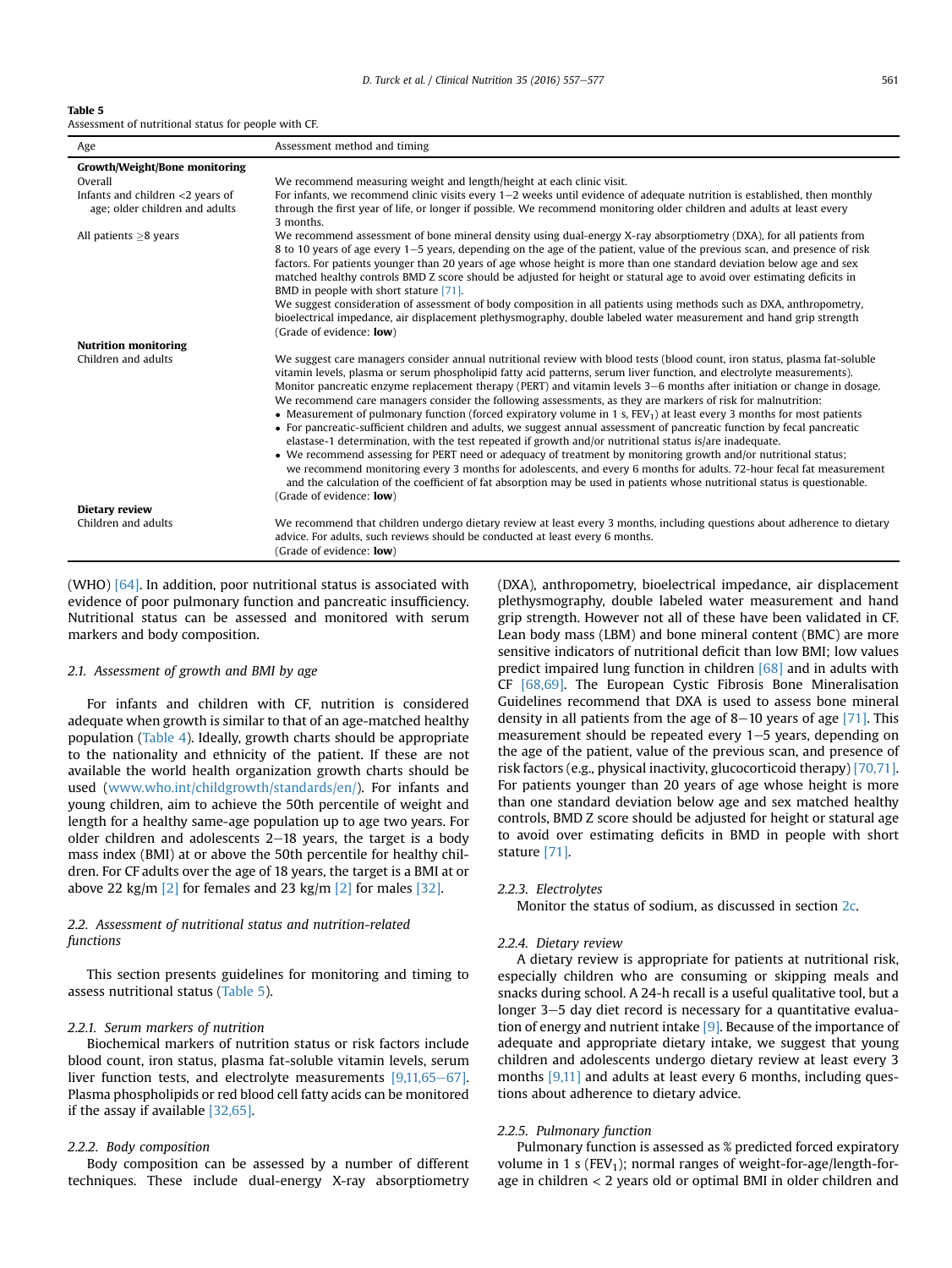adults correlate with better  $FEV_1$  status [\[29\].](#page-17-0) As such, nutritional intervention for weight gain and growth improvement is expected to improve  $FEV<sub>1</sub>$  in individuals who are underweight or small-forage; direct studies are needed. We recommend pulmonary function testing at least every 3 months [\[32,44\]](#page-17-0).

#### 2.2.6. Pancreatic function

Inadequate function of the pancreas contributes to malnutrition in CF patients. Evidence of pancreatic insufficiency (PI), i.e. a deficit of digestive enzymes, underlies inadequate energy absorption by infants, children, or adults. PI occurs when postprandial enzyme output is  $\leq$ 10% of normal [\[72\].](#page-17-0) PERT is used to treat PI in infants, children, and adults [\[29,62,63\]](#page-17-0). Dosages are determined primarily by lipid content of the diet and amount of lipase needed.

PI is diagnosed by low levels of measured fecal pancreatic elastase-1 ( $<$ 100 µg/g stool) and occurs in 85–90% of patients [\[38\].](#page-17-0) PI often evolves in the first year of life  $[62]$ , and is a major reason for failure-to-thrive in infancy, when up to 80% of fat is excreted in stools because of lipase deficiency [\[38\].](#page-17-0) Pancreatic enzyme function can be better estimated by a fat balance study with assessment of dietary fat intake and fat excretion over 3 days [\[11\]](#page-16-0) and determination of the coefficient of fat absorption.

Some CF patients who are initially pancreatic-sufficient (PS) later become PI as CF disease causes progressive pancreatic damage. For pancreatic sufficient infants and children, we recommend annual assessment of pancreatic function by fecal pancreatic elastase-1 determination, with the test repeated if growth is inadequate [\[62,63\]](#page-17-0). We recommend monitoring growth and/or nutritional status at regular intervals to determine the need for PERT or adequacy of treatment  $[32]$  – at every clinic visit for infants, every 3 months for older children and adolescents, and every 6 months for adults.

# 2.2.7. Liver function

Significant liver disease occurs in 10% of CF patients. Malnutrition is a common problem in people with CF liver disease. Nutritional support is therefore an integral part of the management of liver disease. It is important to monitor liver function as a part of disease management [\[73\]](#page-17-0). CF-related liver disease should be considered if at least 2 of the following variables are present: abnormal physical examination (hepatomegaly), persistently abnormal liver function test results and or pathological ultrasonography. If there is diagnostic doubt, a liver biopsy may be indicated [\[37\].](#page-17-0) Debray et al. defined abnormal liver function as increases in transaminases (aspartate transaminase and alanine transaminase) and gamma-glutamyl transpeptidase levels above the upper normal limits in at least 3 consecutive determinations over 12 months after excluding other causes of liver disease [\[37\].](#page-17-0)

In order to detect pre-symptomatic signs, we suggest care managers consider annual screening for liver disease with physical examination for signs, enzyme assays, and ultrasound [\[37\].](#page-17-0) If early signs of liver disease are detected, refer to best practice guidelines for management of liver disease [\[37\]](#page-17-0).

## 2.2.8. Nutrition monitoring in pregnancy

We recommend increasing the frequency of monitoring in patients planning a pregnancy and in pregnant patients [\[16,74\]](#page-17-0), and we recommend close follow-up after delivery. Breastfeeding increases nutritional demands on the lactating mother and may need to be discontinued in women with a marginal nutritional status or malnutrition [\[16\]](#page-17-0).

#### 3. Preventing undernutrition: feeding people with CF

The association between good nutritional status and favorable CF outcomes inspires clinicians to be attentive to the nutritional care as a mainstay of CF treatment. This association also motivates parents and patients to adhere to nutrition recommendations, i.e., balanced and high-energy intake and appropriate PERT.

#### 3.1. Feeding the newly diagnosed infant

It is important to identify CF in the first days of life with newborn screening so that medical and nutritional intervention can start immediately, in order to reduce the risk of failure to attain normal growth. While infants with CF may appear well, subtle early changes require careful monitoring and timely intervention to manage properly  $[62,63]$ . Currently, there is a lack of high quality evidence to support nutritional recommendations for infants newly diagnosed with CF [\[75\]](#page-18-0). For that reason, it is appropriate that infants identified with CF be given the opportunity to participate in randomized controlled trials to increase the evidence base for the most adequate nutritional management of infants with CF.

We recommend exclusive breastfeeding for newly diagnosed infants with CF [\[62,63\].](#page-17-0) A retrospective analysis of infants with CF found that those who were breastfed had better lung function and fewer infections that those who were not [\[76\]](#page-18-0). The authors suggested that this may be due to improved immune function and direct delivery of docosahexanoic acid (DHA) to the infant. When breastfeeding is not possible, we recommend the use of a regular infant formula. There is no evidence to support the routine use of a high energy or hydrolyzed formula, though they may be of value in some infants e.g. those with poor growth or with malabsorption that is not related to CF  $[63]$ . Additional sodium supplementation may be required in both formula or breastfed infants (see below).

Solids should be introduced at the same age as recommended for the non CF population. We recommend nutrition counseling for all families of infants with CF to teach appropriate feeding strategies, as part of multidisciplinary care for newly diagnosed infants [\[63\]](#page-17-0).

# Guidelines: Feeding infants newly diagnosed with CF

- We recommend newborn screening and early management of CF to reduce the risk of malnutrition. (Grade of evidence: low)
- We recommend exclusive breastfeeding for newly diagnosed infants with CF, and we recommend a regular infant formula if breastfeeding is not possible. (Grade of evidence: low)
- We recommend nutrition education and behavioral counseling for all families of infants with CF. (Grade of evidence: high)

#### 3.2. Feeding children and adults

# 3.2.1. Nutrition counseling

Dietary counseling is essential throughout early childhood when long-term feeding habits are being established [\[32\].](#page-17-0) Advice from a CF dietitian should be tailored to the individuals' age and evolving independence, clinical status, and support the goal of self-care [\[77\].](#page-18-0) All young children are sometimes reluctant to try new foods, and have negative interactions with their parents during mealtimes. Left uncorrected, feeding problems may develop, which can jeopardize the child's caloric intake  $[78-81]$  $[78-81]$ . Therefore, we also recommend behavioral counseling to achieve and maintain healthy feeding and eating behaviors in at-risk children. Disturbed eating behavior has also been documented in adults and this may also need addressing (for references, see the "Behavioral intervention" section in the "Feeding undernourished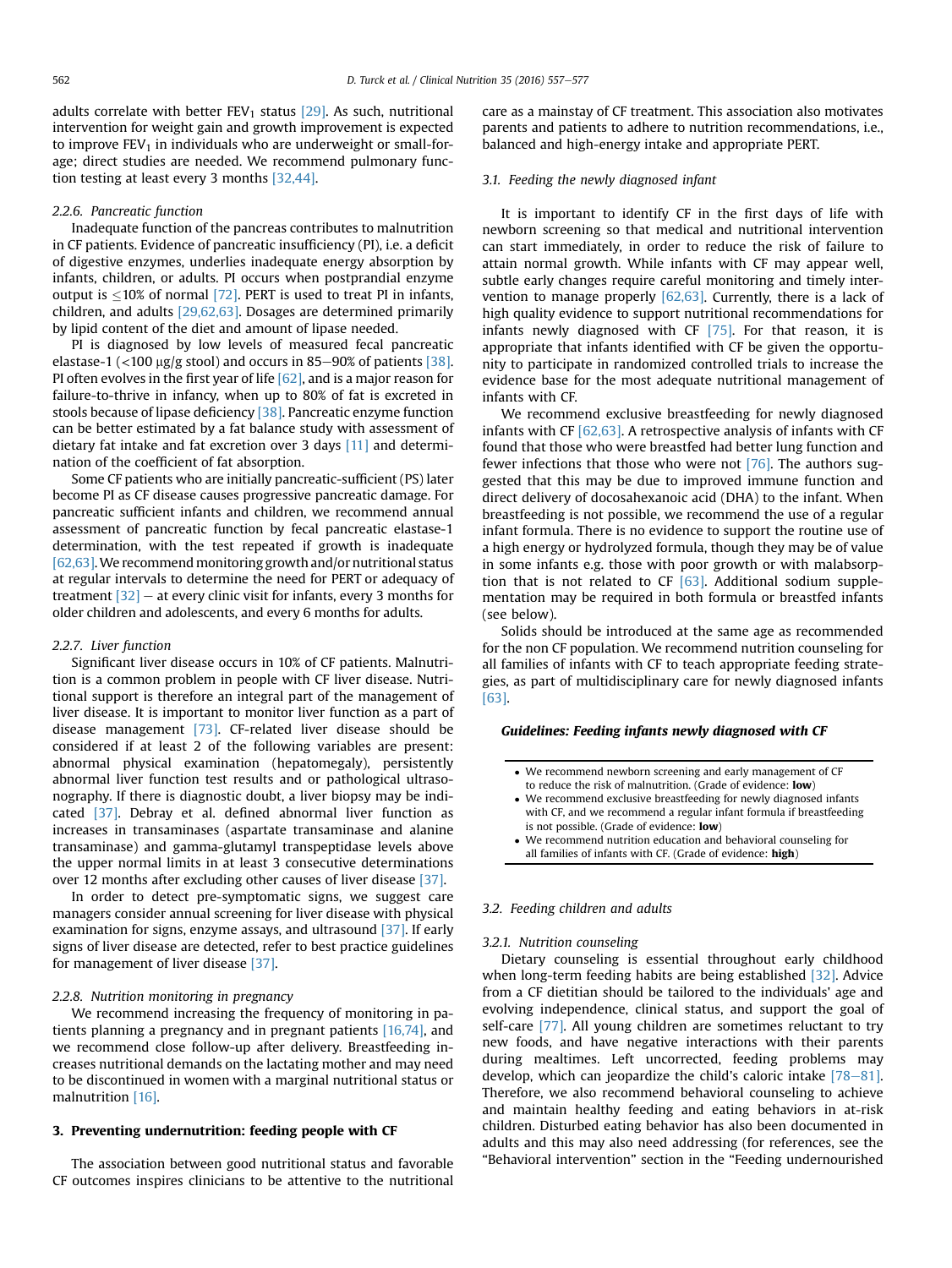patients with CF" chapter).

# Guideline: Nutrition counseling

We recommend nutrition education and behavioral counseling for patients with CF and their families to achieve and maintain healthy feeding/eating behaviors. (Grade of evidence: high)

# 3.2.2. Energy and macronutrients

Nutritional guidelines for children and adults with CF have traditionally focused on meeting body weight or BMI targets by increasing fat intake to achieve energy balance and improve survival [\[18,29\].](#page-17-0) Loss of lean body mass is reported in adolescents and adults with CF  $[24]$ , and EFA abnormalities are common in infants and children with CF [\[11\]](#page-16-0). As nutritional care advances to reflect new knowledge, it is important to consider dietary recommendations for protein intake and fatty acid supplementation.

# 3.2.3. Energy targets

People with CF may need higher energy intake than the general population to achieve normal growth in children and adequate nutritional status in adults. European guidelines recommend that energy intake for people with CF range from 120 to 150% of energy needs for the healthy population of similar age, sex, and size [\[11\].](#page-16-0) US recommendations cite similarly high energy intakes (110%-200% of energy needs for the healthy population) for increasing weight [\[29\].](#page-17-0) A normal nutritional status may warrant intakes closer to normal. Indeed energy needs vary greatly between individuals depending on degree of malabsorption, lung function, level of chronic inflammation, and presence of acute respiratory exacerbations [\[11\]](#page-16-0).

In people with CF, compensatory mechanisms appear to play roles in releasing energy from food sources, e.g., food breakdown by salivary amylase, gastric lipase and pepsin, and by colonic microbiota [\[23\]](#page-17-0). Such mechanisms are less efficient than usual digestive pathways, necessitating higher dietary intake.

# Guidelines: Energy intake

(Table 6)

- We suggest adjusting energy intake upward to achieve normal growth and nutritional status while avoiding obesity
- We recommend energy intake targets by age
- We recommend consideration of macronutrient balance goals, especially protein and fat.

(Grade of evidence: high for increased energy intake; low for macronutrient balance)

# 3.3. Specific macronutrient targets

## 3.3.1. Balancing protein and fat intake

The European Food Safety Authority (EFSA) recommends a population reference intake (PRI) of 0.83 g of protein/kg body weight per day in adults [\[82\]](#page-18-0). Protein needs are likely to be higher for individuals with CF compared to non-CF individuals, i.e., 20% or more of macronutrient intake, consistent with protein intake needs for individuals with other inflammatory diseases [\[24\]](#page-17-0). Current consensus guidelines recommend that children with CF consume 35-40% of their caloric intake from fat, 20% from protein and 40 $-45%$  from carbohydrates [\[24,27,83\].](#page-17-0) Adequate supplies of energy are essential to spare protein breakdown and compensate for high linoleic acid turnover [\[26\].](#page-17-0)

The long-term health effects of overweight and obesity suggest that balanced intake of protein and fat should be maintained when overall energy intake is increased. Researchers suggest that some saturated fats in the diet may have potential to increase long term risk for cardiovascular disease [\[17,84\].](#page-17-0) Furthermore, high fat mass but low lean body mass (muscle) does not necessarily correlate with better lung function, and in fact predicts poor CF disease prognosis [\[24\].](#page-17-0)

We cannot presently make evidence-based recommendations for daily protein intake of patients with CF  $[24,29]$ ; further studies are needed to develop such guidelines for protein thresholds in children and adults. Engelen and colleagues advise that determining the optimal protein needs depends on each individual's condition [\[24\]](#page-17-0).

# 3.4. Minerals, trace elements, and vitamins

#### 3.4.1. Electrolytes, minerals and trace elements

Patients with CF may have higher than normal requirements for salt, calcium, iron, zinc, and selenium as a consequence of the increased sweating, intestinal malabsorption, and chronic inflammation that are common in CF.

3.4.1.1. Sodium. Excessive salt loss in sweat can result in inadequate levels of sodium in people with CF of all ages [\[85\]](#page-18-0).

There is risk for sodium loss in hot environmental conditions, body fever, rapid breathing, and fluid loss due to diarrhea, vomiting, or stoma output [\[25,63\].](#page-17-0) Sodium deficiency can be a particular problem for infants, as it can lead to impaired growth [\[62,63,86,87\].](#page-17-0) Furthermore, the sodium content of breast milk and standard infant formula is relatively low (<7 mmol/L in breast milk, and <15 mmol/ L in formula) [\[87,88\]](#page-18-0); most first baby foods also have low sodium content [\[62\]](#page-17-0).

3.4.1.2. Infants. The 2002 European and UK consensus guidelines for the management of CF patients note infants may be at a particular need for sodium supplementation, but the guidelines do not recommend routine supplementation [\[10,11\].](#page-16-0) The North American evidence-based guidelines for the management of infants with CF recommend routine sodium supplementation for all infants with CF, to a maximum of 4 mmol/kg body weight/day [\[62\].](#page-17-0)

These guidelines recommend assessing infants' needs for sodium supplementation on an individual basis, taking climate and sodium losses into consideration. In most cases, supplementation with  $1-2$  mmol/kg body weight/day of sodium should correct deficiency  $[63]$  although more may be required, with or without

Table 6 Energy intake for people with CF: consensus guidelines.

| Age                                 | Energy target                                                                               | Detail                                                                                                             |
|-------------------------------------|---------------------------------------------------------------------------------------------|--------------------------------------------------------------------------------------------------------------------|
| Infants and children<br>$<$ 2 years | 110%-200% of energy requirements for same-age healthy infants<br>and children               | Energy intake should be adapted to achieve normal weight- and<br>length-for-age percentiles [29,63,82].            |
| Children 2-18 years                 | 110%-200% of energy requirements for same-age healthy children                              | Energy intake should be adapted to achieve target BMI percentile<br>tailored to one-year age intervals [27,29,82]. |
| Adults $>18$ years                  | 110%–200% of energy requirements for same-age healthy population<br>to maintain BMI targets | Energy intake should be adapted to achieve BMI targets [29,82].                                                    |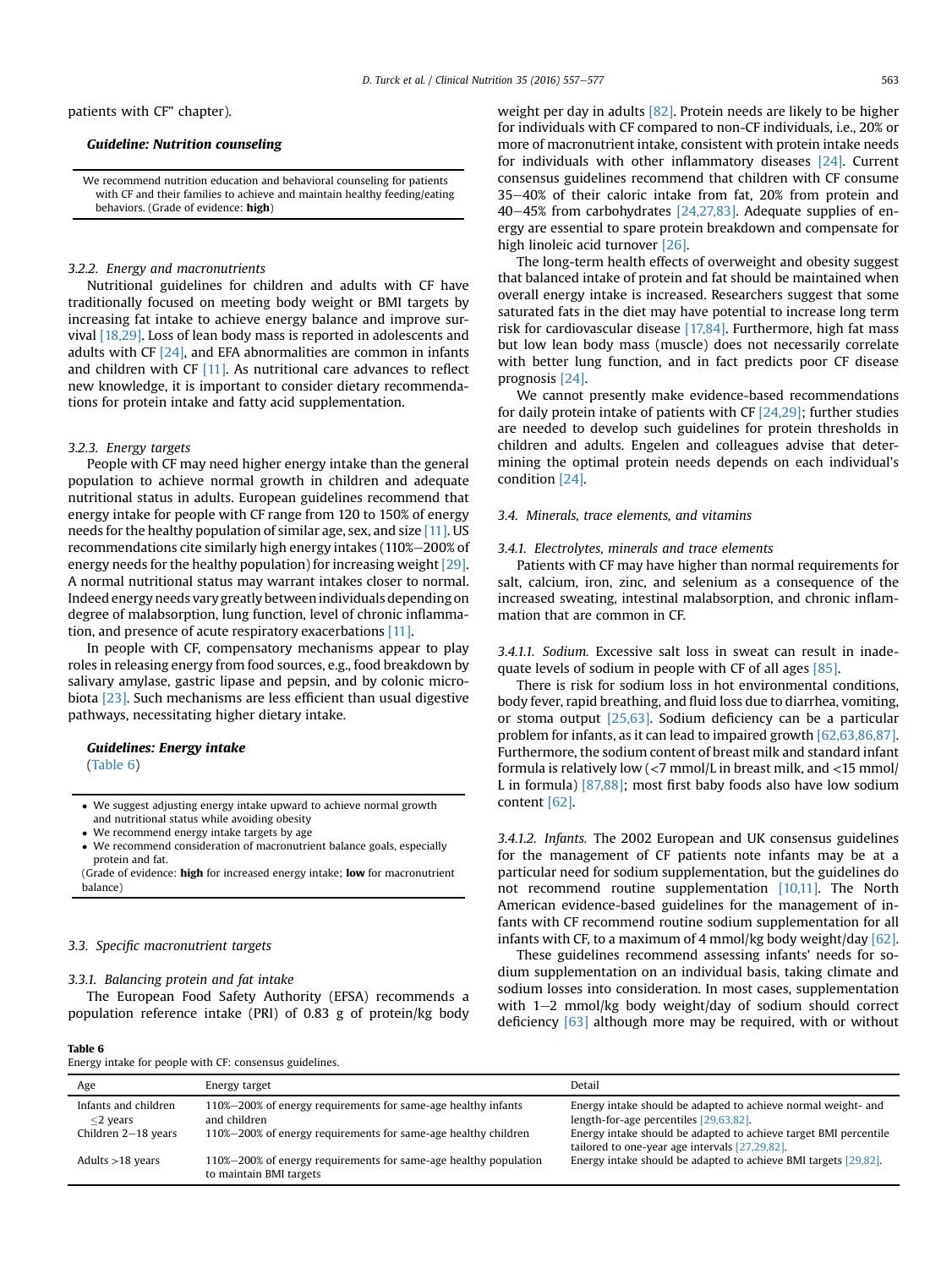#### Table 7

|  |  |  | Sodium supplementation (as sodium chloride) for people with CF: consensus recommendations. (Grade of evidence: moderate). |  |  |
|--|--|--|---------------------------------------------------------------------------------------------------------------------------|--|--|
|--|--|--|---------------------------------------------------------------------------------------------------------------------------|--|--|

| Age                                                               | Sodium supplementation <sup>a</sup>                 | Detail                                                                                                                                                                              |
|-------------------------------------------------------------------|-----------------------------------------------------|-------------------------------------------------------------------------------------------------------------------------------------------------------------------------------------|
| Breastfed infants 0–6 months                                      | $1-2$ mmol per kg/day                               | For infants at risk of sodium deficiency give salt in small portions throughout the day, diluted in water<br>or fruit juice.                                                        |
| For infants with special<br>considerations (see detail,<br>right) | Up to 4 mmol per kg/day                             | Increase intake for infants living in hot ambient temperatures; or for those with increased fluid loss<br>due to vomiting, fever, diarrhea, or tachypnea; or infants with ostomies. |
| Older children through adults                                     | Salty foods or sodium<br>chloride capsules or vials | Supplement in stress situations when excessive sweating is expected (i.e., fever, exercise/sports,<br>hot weather).                                                                 |

<sup>a</sup> To convert mmol to mg of sodium, chloride, or sodium chloride, multiply mmol by 23, 35, or 58 (the molecular weights of sodium, chloride, and sodium chloride), respectively.

hot weather [\[25,86\].](#page-17-0) Salt (sodium chloride) should be given in small portions throughout the day, diluted in water or formula.

important to provide enough PERT to maintain lipolysis so calcium will not be excreted in soaps.

3.4.1.3. Older children and adults. While a Western diet with processed foods provides adequate sodium for most older children and adults [\[89\],](#page-18-0) fever, exercise, or hot weather can lead to deficits.

We suggest the need for sodium supplementation can be assessed by measuring fractional excretion of sodium (FENa); maintain a FENa level between 0.5% and 1.5%. For routine practice, a urinary sodium: creatinine ratio is easier to measure and correlates with FENa (corresponding range  $17-52$  mmol/mmol) [\[86\]](#page-18-0). If supplementation is necessary, sodium chloride capsules (or sodium chloride doses distributed in vials) can be administered several times a day.

# Guidelines: Salt Supplementation:

We recommend specific levels of salt supplementation depending on age and situation (Table 7). To convert mmol to mg of sodium, chloride, or sodium chloride, multiply mmol by 23, 35, or 58 (the molecular weights of sodium, chloride, and sodium chloride), respectively. In ¼ teaspoon salt, about 25 mmol or 575 mg of sodium is delivered.

#### Monitoring:

We suggest that the need for salt/sodium supplementation can be assessed by measuring fractional excretion of sodium (FENa) and maintaining a FENa level between 0.5% and 1.5%. For routine practice, a urinary sodium: creatinine ratio is easier to measure and correlates with FENa (corresponding range  $17-52$  mmol/mmol).

#### 3.4.2. Calcium

Calcium, important for bone health, can be in short supply in people with CF due to deficiency of vitamin D (a fat-soluble vitamin) and low intake of dietary calcium [\[90\]](#page-18-0). Other contributors to negative calcium imbalance include gastrointestinal malabsorption that may not be fully corrected [\[70\]](#page-17-0) by PERT and increased endogenous fecal calcium loss [\[91\]](#page-18-0).

Calcium intake should be assessed at least annually [\[71\],](#page-17-0) and more frequently in children with abnormal growth rate, weight stagnation, or weight loss. Currently, no simple test of calcium status is available in clinical practice [\[71\].](#page-17-0) Daily calcium intakes should at a minimum achieve dietary intake recommended by the European Food Safety Authority (Table 8) [\[92\].](#page-18-0)

Those with suboptimal calcium intakes should increase dietary intake of calcium, mainly dairy products such as cheese [\[90,93\]](#page-18-0). If necessary, calcium supplements can be given [\[71,93\]](#page-17-0). It is

#### Guidelines: Calcium

#### Supplementation:

- We recommend that daily calcium intake should normal dietary reference values for same age healthy people. (Grade of evidence: low)
- We recommend that individuals with suboptimal calcium intakes should increase dietary intake of calcium-rich foods, mainly dairy products, and should take calcium supplements if dietary intake remains low. (Grade of evidence: low)

# Monitoring:

We recommend calcium intake should be assessed at least annually. (Grade of evidence: low)

# 3.4.3. Iron

Iron deficiency is common in people with CF, ranging from 11% of children [\[94\],](#page-18-0) to over half of stable adults with CF [\[95\]](#page-18-0). CF patients with plasma iron deficiency tend to have iron deficiency anemia, poor lung function and overall health [\[95\]](#page-18-0), and children may have poor appetite [\[9\]](#page-16-0). Multiple factors can contribute to iron deficiency, including malabsorption, chronic infection and inflammation, chronic blood loss, and inadequate intake [\[96\]](#page-18-0). Monitoring iron levels is complicated by infection, which influences serum ferritin and transferrin; serum transferrin receptors (sTfR) are not affected by inflammation, and are thus a more accurate measure of iron level, but a test for sTfR is not widely available [\[9,97,98\].](#page-16-0) For CF patients with iron deficiency, we suggest resolving underlying inflammation [\[99\]](#page-18-0), and supplementing with iron only if the deficiency persists.

We suggest monitoring child, adolescent, and adult patients annually  $[9]$  for anemia by first determining serum iron values. If serum iron values are low, it is necessary to use another measure to differentiate between iron deficiency anemia (IDA) and anemia of chronic inflammation (ACI). As shown ([Table 9\)](#page-8-0), levels of serum ferritin, total iron binding capacity (TIBC), or transferrin saturation can facilitate differentiation between anemia due to iron deficiency versus anemia resulting from chronic inflammation [\[96,100\]](#page-18-0). When

| Table 8                                                                 |
|-------------------------------------------------------------------------|
| Calcium intake for people with CF: recommendations guided by EFSA [92]. |

| Dietary reference values [92] |
|-------------------------------|
| $200$ mg                      |
| 280 mg                        |
| 450 mg                        |
| 800 mg                        |
| 1150 mg                       |
| 1000 mg                       |
| 950 mg                        |
|                               |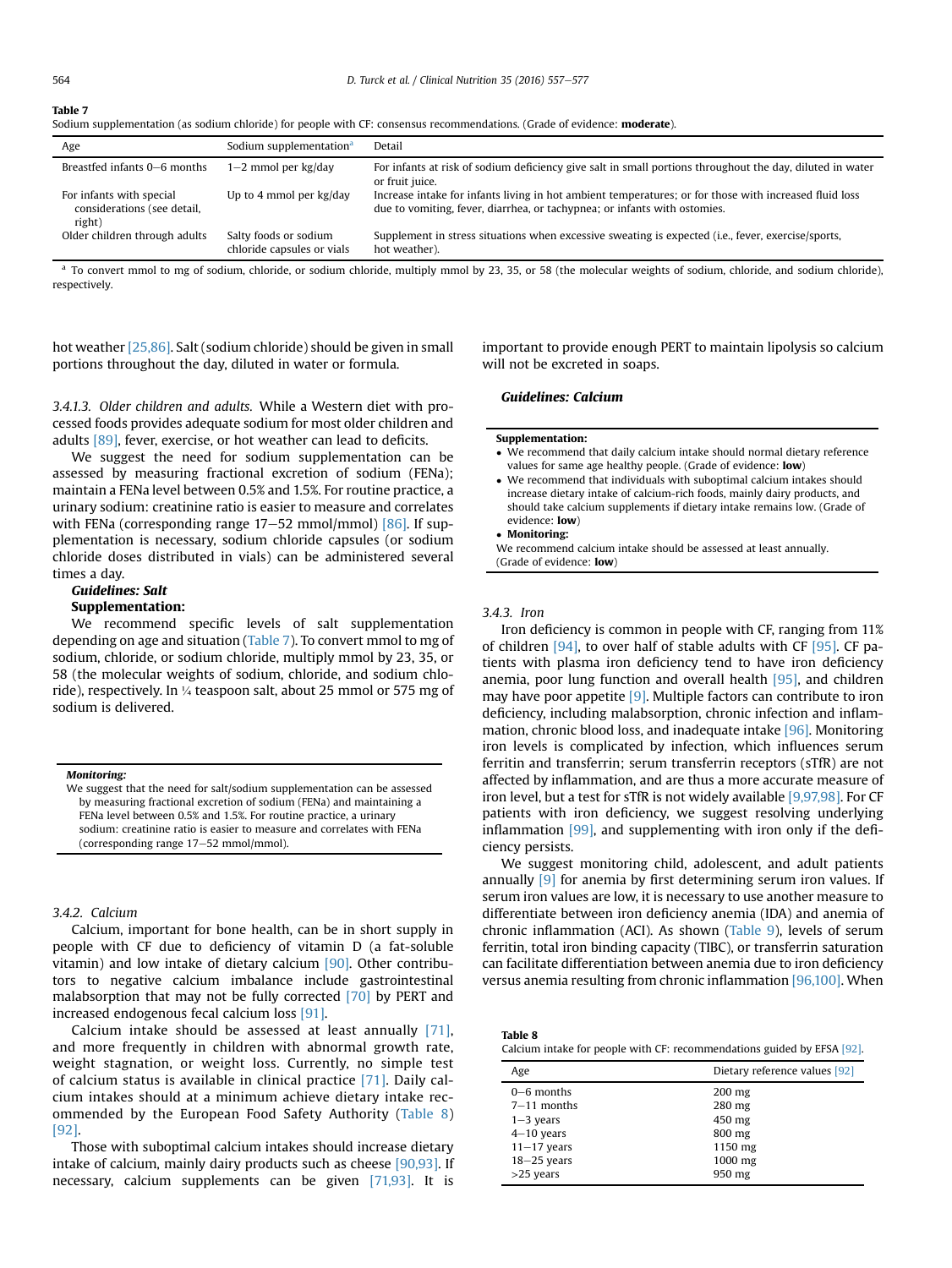#### <span id="page-8-0"></span>Table 9

Use an additional measure of iron deficiency to differentiate between forms of anemia.

| Use normal reference range <sup>a</sup> for: | Iron deficiency anemia | Anemia of chronic inflammation | Both forms of anemia |
|----------------------------------------------|------------------------|--------------------------------|----------------------|
| Serum iron                                   | Below normal           | Below normal                   | Below normal         |
| Serum ferritin                               | Below normal           | Above normal                   | Varies               |
| Total iron binding capacity                  | Above normal           | Below or normal <sup>b</sup>   | Varies               |
| Transferrin saturation, percent              | Below normal           | Below normal                   | Below normal         |

Use normal reference range provided by the laboratory processing the sample.

**b** Either below the normal reference range or within the normal reference range.

IDA and ACI are both present, serum ferritin and TIBC may be increased, decreased, or within the normal range, due to offsetting influences of the two conditions.

# Guidelines: Iron

#### Supplementation:

In cases of iron deficiency, we recommend resolving underlying inflammation, and supplementing with iron only if deficiency persists. (Grade of evidence: moderate)

Monitoring:

We suggest monitoring children, adolescent, and adult patients annually using serum iron determination, differentiating between iron deficiency anemia and anemia of chronic inflammation; if iron deficiency is suspected, increase frequency of monitoring. (Grade of evidence: low)

#### 3.4.4 Zinc

Zinc status in people with CF has been variously reported as adequate and low, depending on the study  $[101-103]$  $[101-103]$ . This may be a result of measuring plasma zinc levels, the method used in most studies, which is not a sensitive marker of zinc status and is highly variable under different conditions. Use of PERT can improve zinc absorption [\[11\]](#page-16-0). Zinc deficiency can be associated with a broad range of symptoms in CF, including growth retardation, increased susceptibility to infections, delayed sexual maturation, eye problems, and anorexia caused by reduced sense of taste (hypogeusia) [\[104\]](#page-18-0).

We suggest zinc supplementation for people with CF who are at risk of zinc insufficiency (Table 10).

Zinc insufficiency may be evidenced by insufficient growth in infants or children with CF, and vitamin A deficiency or steatorrhea in people of any age who have CF  $[11,62]$ . Like all mineral supplements, zinc is best tolerated in divided doses [\[62\]](#page-17-0).

# Guideline: Zinc

#### Supplementation:

 We suggest zinc supplementation for people with CF who are at risk of zinc insufficiency (e.g., growth retardation, increased susceptibility to infections, delayed sexual maturation, eye problems, and anorexia). (Grade of evidence: low)

#### 3.4.5. Glutathione

There are no data supporting the use of glutathione therapy in CF patients [\[105\].](#page-18-0)

# 3.4.6. Selenium

Dietary selenium is important as an essential constituent in the antioxidant glutathione peroxidase [\[106\],](#page-18-0) and plays an important role in immune responses. Though selenium status has been reported to be low in some people with CF, this element has a narrow therapeutic range and fatalities have been reported with inorganic selenium supplementation in people with CF [\[38\]](#page-17-0). At the same time, some pancreatic enzyme replacement preparations contain selenium in adequate and safe amounts [\[107\].](#page-18-0) We do not suggest routine supplementation of selenium [\[62\]](#page-17-0) outside of very limited geographical areas where low serum selenium can result from low selenium content in soil and agricultural products [\[11,108\]](#page-16-0).

# Guideline: Selenium

| • Supplementation:                                                 |
|--------------------------------------------------------------------|
| We do not recommend routine use of selenium supplements for people |
| with CF. (Grade of evidence: <b>low</b> )                          |

#### 3.5. Fat-soluble vitamins ([Table 11\)](#page-9-0)

The disturbed mechanism of fat absorption resulting from pancreatic insufficiency can cause people with CF to become deficient in fat-soluble vitamins, particularly vitamins A, E, and K. Without adequate sun exposure, these individuals can also become vitamin D deficient [\[38\]](#page-17-0). Even people with CF who are pancreatic sufficient have been shown to be at risk for deficiencies of fatsoluble vitamins [\[109\].](#page-18-0)

Fat-soluble vitamin deficiency is common, occurring in 10-35% of children with pancreatic insufficiency [\[110\]](#page-18-0). It is unusual, however, for people with CF to show clinical signs of overt deficiency. Instead, the goal of evaluation and treatment is to correct suboptimal levels and achieve optimal biochemical values of these vitamins [\[111\].](#page-18-0) Plasma levels of fat-soluble vitamins should be measured at least annually in all people with CF [\[11\]](#page-16-0).

For pancreatic insufficient patients, we recommend evaluating plasma levels of fat-soluble vitamins after initiation of enzyme and

#### Table 10

Zinc supplementation for people with CF: consensus guidelines.

| Age                                                                | Recommended supplementation | Recommended dosing period |
|--------------------------------------------------------------------|-----------------------------|---------------------------|
| Infants and children $<$ 2 years and at risk of zinc insufficiency | 1 mg/kg/day (max 15 mg/day) | 6 months                  |
| Children 2–18 years and at risk of zinc insufficiency              | $15 \text{ mg/day}$         | 6 months                  |
| Adults >18 years and at risk of zinc insufficiency                 | $25 \text{ mg/day}$         | 6 months                  |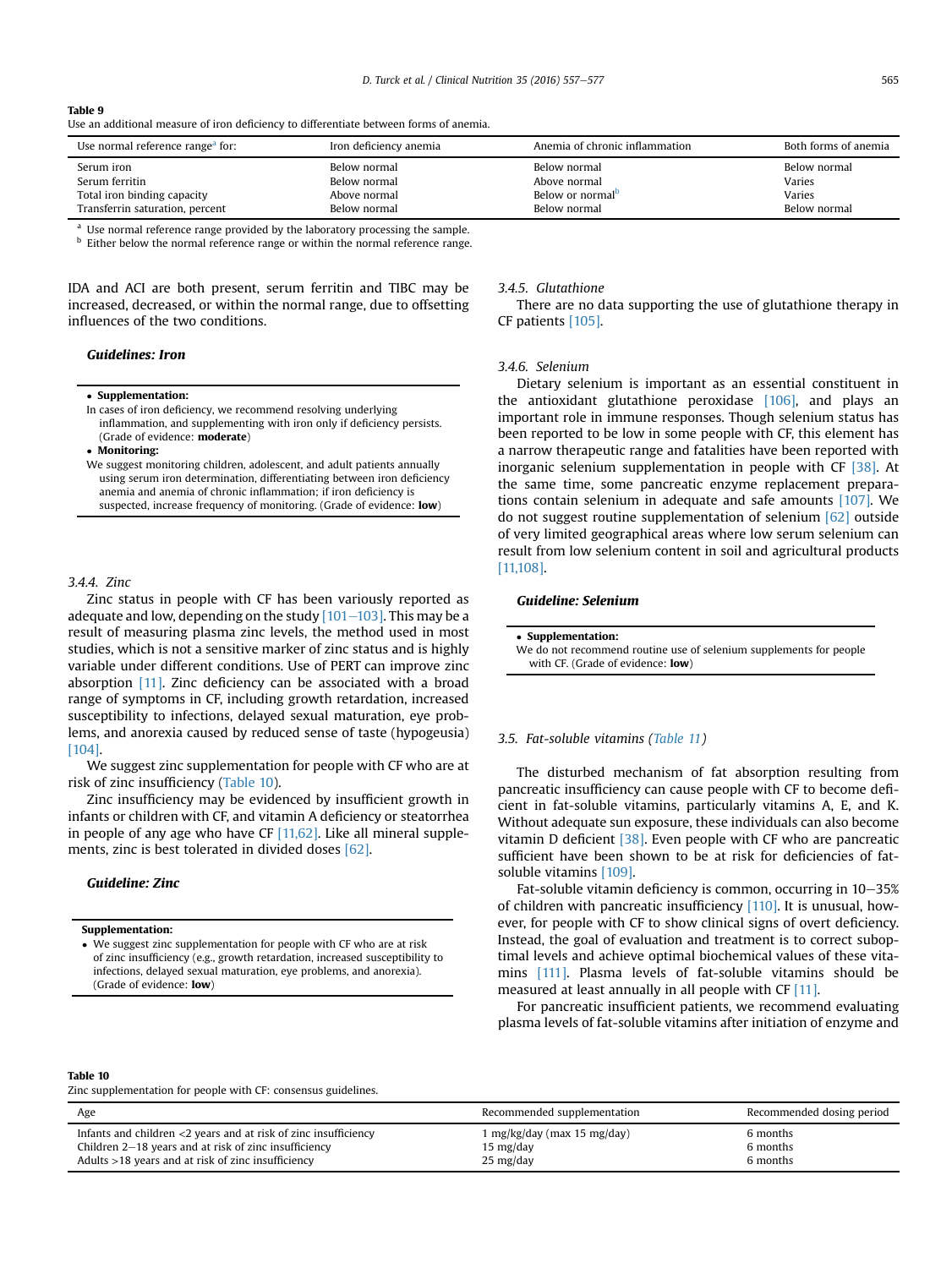<span id="page-9-0"></span>vitamin supplementation; 3–6 months after initiation or change in vitamin therapy; and annually thereafter [\[11,65,112\]](#page-16-0). Vitamin supplements should be taken together with high fat food and pancreatic enzyme supplements to improve absorption. When biochemical deficiency is detected despite adequate vitamin supplementation, poor adherence or poor absorption of supplements must be ruled out before adjusting the dosage. For pancreatic sufficient patients, we recommend assessing vitamin sufficiency annually using plasma levels.

# 3.5.1. Vitamin A

Vitamin A deficiency in CF is common, and has been reported in 10% $-40$ % of patients with CF  $[113,114]$ . It can occur independent of age, nutritional status, meconium ileus, disease severity, genotype, and exocrine pancreatic function [\[115\].](#page-18-0) For people with CF, low vitamin A levels are associated with poorer clinical status, impaired lung function, and increased pulmonary exacerbations [\[116\].](#page-18-0) Symptoms of clinical deficiency are extremely rare. Reports include benign intracranial hypertension (pseudotumor cerebri) or uni- or bilateral facial palsy in an infant [\[117\],](#page-18-0) and xeropthalmia, which can progress to conjunctival dryness, and ultimately corneal ulceration and blindness [\[118\].](#page-18-0)

Low plasma vitamin A levels can occur in pancreatic insufficient patients on PERT and in pancreatic sufficient patients [\[115\].](#page-18-0) This deficit may be a consequence of disturbed mobilization of hepatic stores due to reduced levels of retinol binding protein (RBP) [\[119\]](#page-18-0) that can occur in advanced liver disease, malnutrition, or zinc deficiency [\[118\].](#page-18-0) When severe liver disease is present and retinol binding protein (RBP) is low, supplementation should be reduced to avoid dangerous hypervitaminosis [\[120\]](#page-18-0).

We recommend vitamin A supplementation that aims to achieve the normal range of serum retinol concentrations for healthy people; the normal range is advised by the laboratory performing the assay [\[114\].](#page-18-0) Using retinol, start with a low dose; increase dose as guided by serum values. Beta carotene is a precursor to vitamin A, and in contrast to preformed retinol, is subject to negative feedback control and therefore may be safer to use [\[111,121\]](#page-18-0). Alternatively, a daily provitamin beta carotene dose of 1 mg/kg body weight/day for 12 weeks, followed by a maintenance dose (maximum of 10 mg/day) was found to be efficacious and safe for children aged  $6-18$  years [\[122\].](#page-18-0)

We recommend monitoring serum levels to guide initial and continuing vitamin A supplement doses [\[9,11\]](#page-16-0). Once normal vitamin A levels are achieved, we recommend annual serum monitoring [\[9,11\].](#page-16-0) Serum vitamin A levels do not correlate well with tissue concentrations of vitamin A, and should not be assessed during the acute phase of infection when serum retinol concentrations fall in response to inflammation [\[45,123\]](#page-17-0).

High retinol serum concentrations indicate a risk for toxicity, which can lead to liver fibrosis, lower bone mineral density and increased risk of fractures [\[114\]](#page-18-0). Studies show that a majority of people with CF who were clinically stable exceeded the recommended upper limit of intake for vitamin A from supplements and their regular diet; and supplementary vitamin A was unnecessary in 20-25% of them [\[114,124\].](#page-18-0)

The potential toxicity of vitamin A is a concern. It is important to factor in dietary intake when determining supplement dosing to avoid harmful vitamin A toxicity [\[111,114,124\]](#page-18-0). In addition, the risk of hypervitaminosis A is higher with water-miscible and watersoluble forms than with oil-based supplements [\[125\]](#page-18-0).

An adequate supply of vitamin A is important prior to and during pregnancy, but special consideration should be given to the dose, since both hyper- and hypovitaminosis A can cause harm to the mother and her fetus [\[126,127\]](#page-18-0). We suggest assessing vitamin A intake and blood levels before conception or early in pregnancy, and keeping intakes below 10,000 IU/day [\[16\].](#page-17-0) If plasma levels are low, consider both the benefits and risks of supplementation to both mother and fetus.

#### Table 11

Fat-soluble vitamin guidelines for pancreatic insufficient patients with CF: consensus guidelines.

| Vitamin                       | Supplementation                                                                | Serum reference values and monitoring frequency                            |
|-------------------------------|--------------------------------------------------------------------------------|----------------------------------------------------------------------------|
| <b>Fat-soluble vitamins</b>   |                                                                                |                                                                            |
| Vitamin A                     | Amounts dependent on serum values, and supplement form:                        | Normal reference range provided by the laboratory<br>processing the sample |
|                               | Retinol (preformed):                                                           |                                                                            |
|                               | • Start low                                                                    | Monitor annually and 3-6 months after a dosage change.                     |
|                               | • Adapt rapidly to target normal serum reference range                         | Also test when pregnancy is considered.                                    |
|                               | Beta carotene (provitamin A):                                                  |                                                                            |
|                               | • Prescribe 1 mg/kg/day (maximum 50 mg/day) for 12 weeks                       |                                                                            |
|                               | • Follow with maintenance dose (maximum 10 mg/day)                             |                                                                            |
| Vitamin D                     | Dependent on serum values, which vary with dietary intake and<br>sun exposure: | Serum-25 (OH) D minimum 20 ng/mL (50 nmol/L)                               |
|                               | • Starting dose of D3 (cholecalciferol)                                        | Monitor annually, and check 3–6 months after a                             |
|                               | -Infants 400 IU/day (advance to upper limit of 1000 IU/day)                    | dosage change                                                              |
|                               | -All others 800 IU/day (advance to upper limit of 2000 for                     |                                                                            |
|                               | children $1-10$ years, and 4000 IU/day for older)                              |                                                                            |
|                               | • Maintenance dose: adapt to annual serum values, preferably                   |                                                                            |
|                               | measured at the end of dark months                                             |                                                                            |
| Vitamin E (tocopherols)       | α-tocopherol dosing:                                                           | Plasma $\alpha$ -tocopherol: cholesterol ratio > 5.4 mg/g                  |
|                               | 100-400 IU/day                                                                 | Monitor annually, and check 3–6 months after a dosage change               |
|                               | 50 IU/day for infants $<$ 12 months                                            |                                                                            |
|                               | $(1 \text{ mg} = 1.49 \text{ IU})$                                             |                                                                            |
| Vitamin K                     | Vitamin $K_1$                                                                  | Routine biochemical measurement not widely available                       |
|                               | • Infants: $0.3-1.0$ mg/day                                                    |                                                                            |
|                               | • Older children and adults: $1-10$ mg/day                                     |                                                                            |
| <b>Water-soluble vitamins</b> |                                                                                |                                                                            |
| Folic acid                    | Women planning to become pregnant, and during first trimester                  |                                                                            |
|                               | of pregnancy: 400 µg/day                                                       |                                                                            |
| Vitamin $B_{12}$              | May need supplementation after extensive ileal resection.                      |                                                                            |
|                               | When deficient: 100 µg/month, intramuscular injection                          |                                                                            |
| Vitamin C                     | Supplement only when nutritional intake is insufficient                        |                                                                            |

Abbreviation:  $25(OH)D = 25$ -hydroxyvitamin D.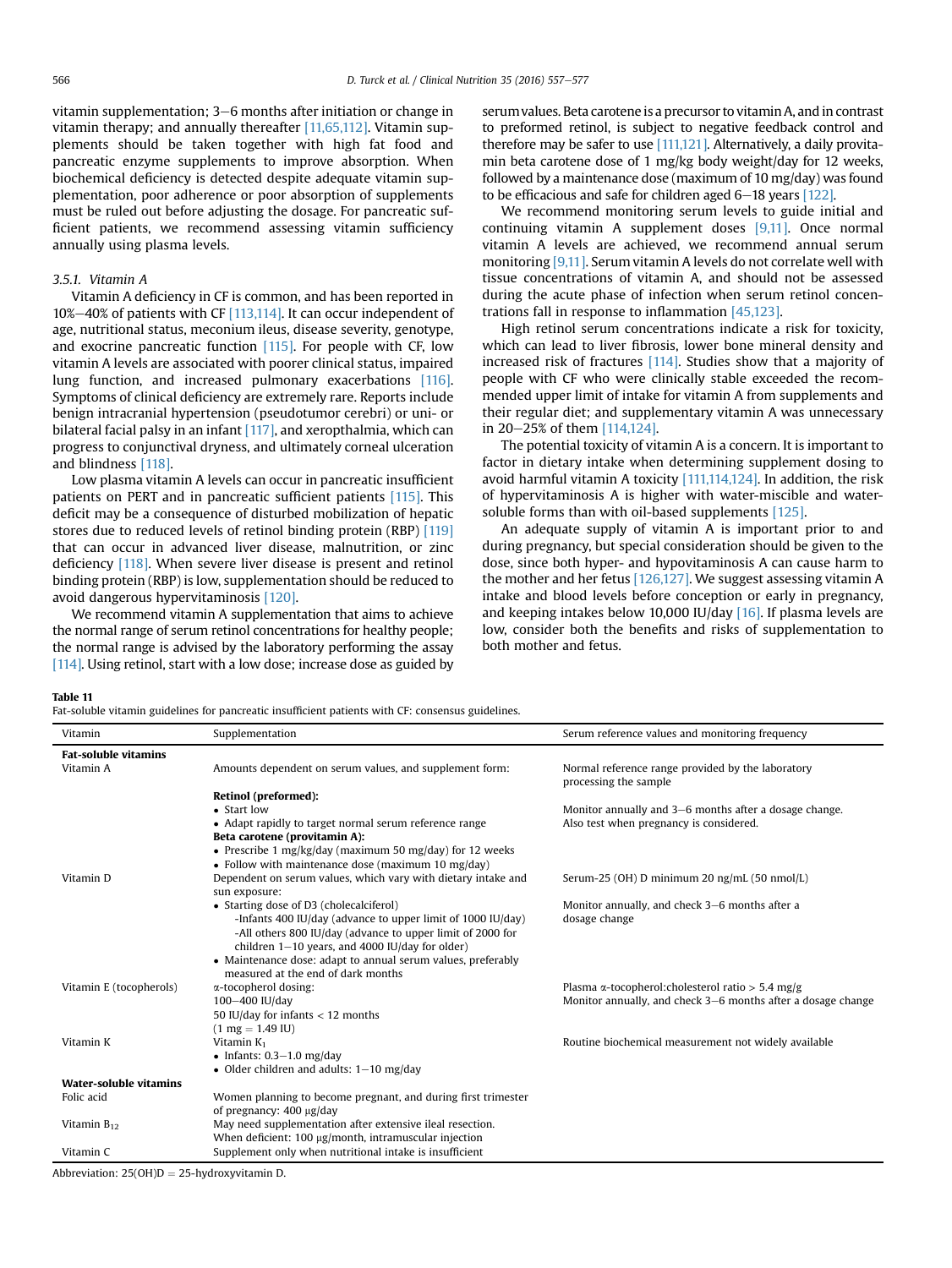# Guidelines: Vitamin A

- Supplementation:
	- $-$  We suggest vitamin A supplementation that aims to achieve the normal range of serum retinol concentrations for healthy, same-age individuals.
	- We recommend assessment of vitamin A intake and blood levels in women before conception or early in pregnancy. We suggest consideration of the benefits and risks of supplementation to both mother and child if plasma levels are low, and keeping vitamin A intakes in these women below 10,000 IU/day.
- Monitoring:
- We recommend serum monitoring of vitamin A annually 3–6 months after a dosage change and when pregnancy is considered. (Grade of evidence: low)

#### 3.5.2. Vitamin D

Vitamin D plays a major role in intestinal calcium absorption, and deficiency of this vitamin is one of several factors that can contribute to reduced bone mineral density in people with CF [\[128\].](#page-18-0) Vitamin D deficiency is common and has been reported in 22% of infants with CF at newborn screening [\[113\];](#page-18-0) and more than 90% of older children and young adults with CF were found to have suboptimal levels of 25-hydroxy vitamin D (25(OH)D) [\[129\].](#page-18-0)

The major source of vitamin D, exposure of skin to sunlight, can vary widely between individuals and available sunlight, which in turn depends on geographical latitude [\[130\].](#page-18-0) The best indicator of vitamin D status is serum 25(OH)D [\[131\]](#page-18-0).

There is lack of consensus on optimal serum concentrations of vitamin D. A recent review found that people with CF who receive vitamin D supplements have significantly higher 25(OH)D levels, but found no evidence of clinical benefit or harm [\[5\].](#page-16-0) The US Cystic Fibrosis Foundation recommends levels above 30 ng/mL (75 nmol/L), assuming this level offers extra skeletal health benefit [\[128\]](#page-18-0). The European Cystic Fibrosis Bone Mineralization Guidelines recommend a minimum serum 25(OH)D threshold of 20 ng/mL (50 nmol/L) [\[71\].](#page-17-0)

We suggest supplementation of vitamin D for people with CF to maintain serum 25(OH) concentration above 20 ng/mL (50 nmol/L)  $[132-134]$  $[132-134]$  $[132-134]$ . The supplemental dose should take into consideration dietary intake and sunlight exposure of the individual patient [\[130\].](#page-18-0) We recommend that pregnant women take additional vitamin D supplement of 600 IU (15 mcg) per day [\[134\]](#page-18-0). Our recommendations are consistent with European recommendations on Tolerable Upper Limits and with other cystic fibrosis nutrition guidelines [\[131,132\].](#page-18-0) While there is some debate, vitamins  $D_3$  is preferred over  $D_2$  for supplementation in people with CF [\[131,135\].](#page-18-0) We recommend serum monitoring of 25(OH)D annually [\[25\]](#page-17-0), preferably at the end of dark months, as well as  $3-6$  months after a dosage change  $[131]$ .

# Guidelines: Vitamin D

#### Supplementation

- e We suggest supplementation of vitamin D as needed to maintain 25-hydroxy vitamin D (25(OH)D) concentration above 20 ng/mL (50 nmol/L).
- We suggest safe sunlight exposure.
- We suggest pregnant women take additional vitamin D supplement of 600 IU/day (15 mcg/day).
- Monitoring:
- We recommend serum monitoring of 25(OH)D at least annually (preferably at the end of darker months) and 3-6 months after a dosage change.

(Grade of evidence: low)

There is ongoing debate about the optimal dosing regime and most efficacious formula for vitamin D supplementation [\[136\].](#page-18-0) Recent research considered an alternative method for dosing vitamin D supplements. Shepherd and colleagues demonstrated that a single high oral dose of cholecalciferol (vitamin  $D_3$ ), known as "Stosstherapie" (from the German word for "push therapy"), in conjunction with maintenance vitamin D therapy, can safely elevate and maintain an elevated 25(OH)D level above 75 nmol/L over a 12 month period in children with CF [\[136\].](#page-18-0)

A recent review considered the chronic suboptimal vitamin D levels in many people with CF despite supplementation regimens. The authors hypothesized that the bioavailability of vitamin D is impaired in these patients due to mechanisms beyond the current understanding of maldigestion and malabsorption of fat. The authors suggested that vitamin D status may influence the strength of respiratory muscles; lung structure and function; infection-fighting capability; and insulin secretion [\[137\].](#page-19-0)

#### 3.5.3. Vitamin E

Alpha-tocopherol ( $\alpha$ -tocopherol), the major compound of vitamin E, is the primary scavenger of free oxygen radicals, and thus helps protect fatty acids from oxidative damage and preserve cellular membranes. Clinical deficiency of vitamin E can lead to serious consequences such as hemolytic anemia, neuromuscular degeneration, and retinal and cognitive deficits [\[11\].](#page-16-0) Biochemical deficiencies of vitamin E are common-up to 23% in newly diagnosed infants [\[113,115\]](#page-18-0), and 14% in older children [\[110\],](#page-18-0) leaving plasma lipids in these patients vulnerable to oxidative damage [\[11\].](#page-16-0) An individual's requirements for vitamin E increase with oxidative stress during pulmonary exacerbations of CF and with aging [\[138\].](#page-19-0) Chronic respiratory infection and inflammation increase oxidative stress, which further suppresses CFTR function [\[139\]](#page-19-0), making adequate supplies of vitamin E even more important.

Four studies of vitamin E supplementation in people with CF show supplementation can increase serum vitamin E levels, but direct evidence demonstrating clinical benefit is not currently available  $[123]$ . The risks and benefits of long-term exposure to high serum levels of vitamin E in this population should also be investigated  $[140]$ . We suggest regular supplementation of vitamin E ( $\alpha$ -tocopherol) for people with CF to maintain serum  $\alpha$ -tocopherol levels in the normal range [\[11\].](#page-16-0) Because bile acids are essential for absorption of vitamin E, patients with cholestasis will need to use a water-soluble preparation [\[141\].](#page-19-0)

Traditionally, serum levels less than 300  $\mu$ g/dL indicated deficiency [\[113\].](#page-18-0) Since vitamin E levels follow those of lipids, determination of the plasma  $\alpha$ -tocopherol:total lipid ratio has been advised as an index of true vitamin E status  $[11]$ . This approach helps overcome the concern that some physiological conditions can lead to an appearance of high or low vitamin E levels. Vitamin E levels may seem low because of hypolipidemia. On the other hand, vitamin E levels may appear high as CF survival increases and elevation of certain lipids become more common in older surviving patients  $[33,142]$ . In such situations, it may be more accurate to use  $\alpha$ -tocopherol: total lipid ratio (in fasting samples), or a-tocopherol:cholesterol or a-tocopherol:polyunsaturated fatty acids ratios (in non-fasting samples). While a serum  $\alpha$ -tocopherol:cholesterol ratio of 2.47 mg/g is accepted as the lower limit of normal in healthy people, a higher cutoff ratio of 5.4 mg/g is suggested in CF [\[140\]](#page-19-0). We suggest that vitamin E levels be assessed at least annually in all people with CF  $[9,11]$ , and 3–6 months after a dosage change [\[143\].](#page-19-0) Nevertheless, debate continues about whether to use plasma/serum  $\alpha$ -tocopherol levels or serum  $\alpha$ -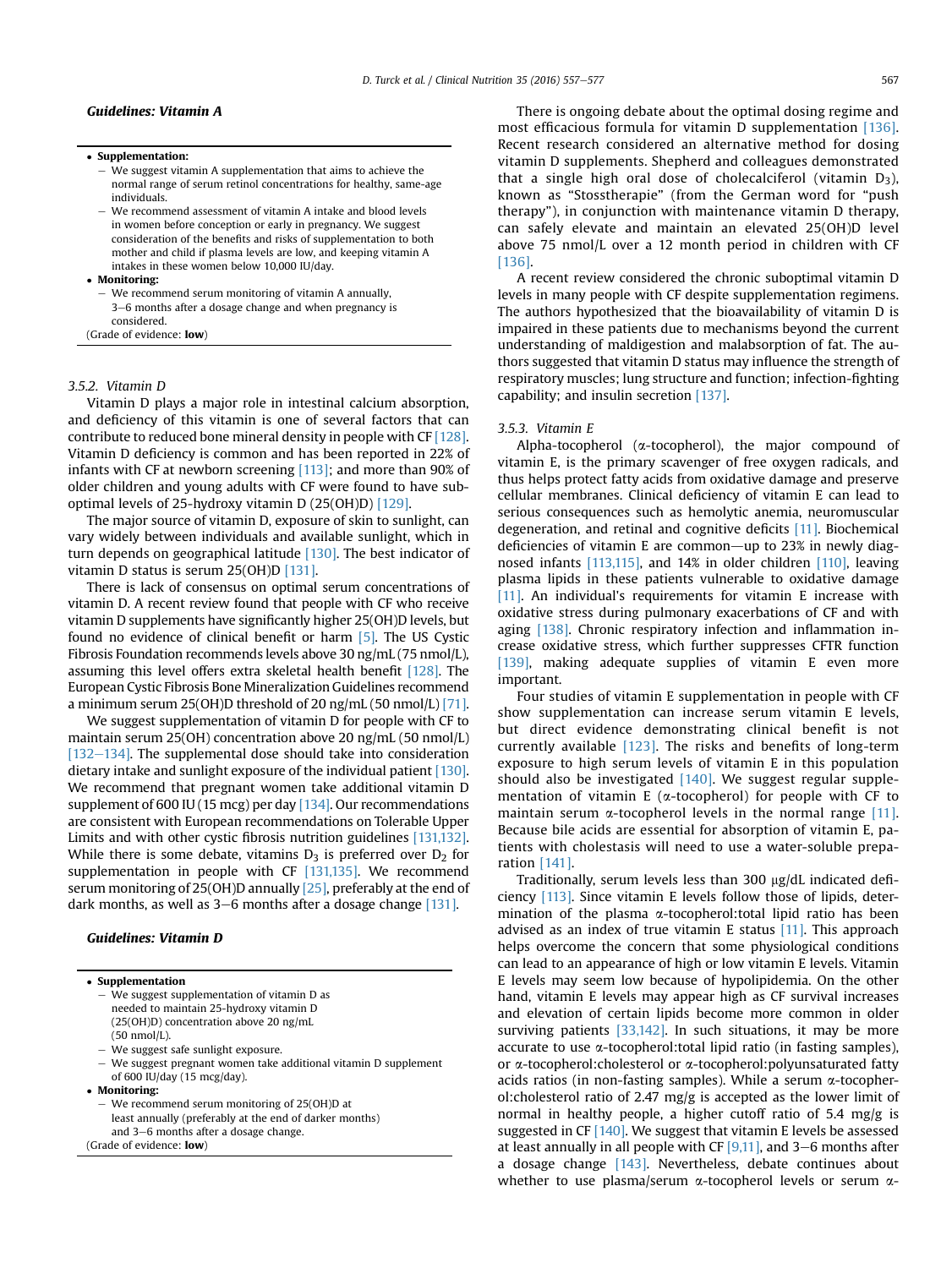tocopherol:cholesterol ratio as a biomarker for assessment of vitamin E status.

# Guidelines: Vitamin E

#### Supplementation:

We suggest regular supplementation of vitamin E to maintain serum  $\alpha$ -tocopherol:cholesterol ratio above 5.4 mg/g.

Monitoring:

We suggest serum monitoring at least annually and  $3-6$  months after a dosage change.

(Grade of evidence: low)

#### 3.5.4. Vitamin K

Vitamin K status is often suboptimal in people with CF, and appears to be deficient in all patients with CF-related liver disease [\[110,144,145\]](#page-18-0). Vitamin K plays a role in blood clotting and bone health [\[108\]](#page-18-0), and deficiency can result in clinically significant bleeding (e.g., intracranial hemorrhage in infants), and may contribute to low bone mineral density [\[71,146\]](#page-17-0). Vitamin K deficiency has been attributed to fat malabsorption, long-term antibiotic use, and liver disease [\[145\].](#page-19-0) All exclusively breastfed infants with CF (like their healthy peers) should receive vitamin K supplementation.

There are no routinely used biochemical indicators of vitamin K status. It can be evaluated by measuring serum concentrations of vitamin K, PIVKA-II (protein induced by vitamin K absence) and undercarboxylated osteocalcin, but these markers are not usually measured in routine clinical practice due to cost. Prothrombin time can be measured but is insensitive, only becoming elevated in severe deficiency [\[71\]](#page-17-0).

Vitamin K1 (phytomenadione, phylloquinone), the form of vitamin K present in green leafy vegetables and vegetable oils, is recommended as the safest form of supplementation, and preferred over menadione salts. In a small but well-performed study, a daily dose of 5 mg vitamin  $K_1$  was shown to increase the serum level of vitamin  $K_1$  in children with CF [\[147\].](#page-19-0)

There is insufficient evidence to determine the most effective dosing for vitamin  $K_1$  supplements [\[71\]](#page-17-0). At this time, we suggest regular supplementation of vitamin  $K_1$  at 0.3–1.0 mg/day for in-fants [\[71\]](#page-17-0). For older children and adults, we suggest  $1-10$  mg/day of vitamin  $K_1$  depending on age [\(Table 11\)](#page-9-0) [\[71,144\].](#page-17-0) Higher doses may be considered for those with low vitamin K levels or with higher risk, for example due to long term antibiotic use [\[148\]](#page-19-0). Daily administration is preferred because of the low storage capacity of vitamin K [\[147,148\].](#page-19-0)

Special attention should be paid to CF newborns, exclusively breastfed CF infants, and people with CF receiving broad spectrum antibiotic treatment, those with liver disease, or severe malab-sorption [\[11\].](#page-16-0) Vitamin K toxicity (phylloquinone) is not a concern, as there are no known adverse effects of supplementation [\[108\]](#page-18-0).

#### Guidelines: Vitamin  $K_1$

 Supplementation: We suggest regular supplementation of vitamin  $K_1$  in doses according to age or risk: for infants,  $0.3-1$  mg/day; for older children and adults,  $1-10$  mg/day. (Grade of evidence: low)

#### 3.6. Water-soluble vitamins [\(Table 11](#page-9-0))

Deficiency of water-soluble vitamins (folic acid, vitamin  $B_{12}$ , and vitamin C) is rare in uncomplicated CF. However, for all women planning to become pregnant, we recommend a daily supplement of 400 mcg of folic acid in the preconceptional period and throughout the first trimester to prevent neural tube defects [\[16\].](#page-17-0) Deficiency of vitamin  $B_{12}$  may occur in patients who have undergone extensive resection of the terminal ileum related to complicated meconium ileus. Some will need lifelong treatment of 100 µg of  $B_{12}$  per month, administered via the parenteral route. Vitamin C supplementation may be necessary for those at risk of deficiency due to low dietary intake of vitamin C-rich foods (especially vegetables and fruits). In these cases, dietary guidance should be given, and if deficiency persists, a vitamin C supplement is appropriate.

#### Guideline: Folic acid

#### 3.7. Treatment of pancreatic insufficiency

PERT is vital to maintain adequate nutritional status; the efficacy of this treatment is well established  $[8,29,62,63,97,149-154]$  $[8,29,62,63,97,149-154]$ . PERT involves oral administration of pancreatic enzymes, especially protease and lipase, in order to have enzymes in the duodenal lumen for digestion of proteins and fat delivered by gastric emptying [\[155\]](#page-19-0).

Pancreatic enzymes are usually given orally as enteric-coated tablets or microspheres, thus preventing their inactivation by gastric acid and ensuring delivery of active enzymes to the duodenum [\[156\].](#page-19-0) Enteric-coated microspheres may be more effective than enteric-coated tablets [\[8\]](#page-16-0). Addition of proton pump inhibitors may improve effectiveness of PERT. Our consensus doses are consistent with those of the North American CF Foundation guidelines for lipase intake by age of the patient, by body weight, and by grams of fat ingested per day ([Table 12\)](#page-12-0); for infants  $[62]$ , these doses are also consistent with another recent European consensus guideline [\[63\].](#page-17-0)

In clinical practice, administration of enzyme microspheres to infants can be difficult. If the infant refuses to take the enzyme microspheres from a spoon with a little expressed breast milk or formula, administration with an acidic puree e.g. applesauce may be successful. If the infant still refuses the microspheres the use of unprotected powder enzymes may temporarily need to be considered. Pancreatic enzymes should never be added to the infants' feed. For patients of all ages, powder enzymes can be used to help digest enteral tube feedings, e.g., when oral administration of enzymes is not possible, or when jejunostomy feeds are required. Enzymes given in this situation should not be mixed with the feed; they should be administered as bolus doses through the enteral feeding tube. When unprotected powder enzymes are used addition of a proton pump inhibitor may help to prevent destruction of lipase by gastric acid. For small children, enteric coated pancrelipase enzyme preparations have been shown to be safe, effective and preferred by parents  $[151,157-161]$  $[151,157-161]$ .

There is no evidence on the optimum time to start treatment or on how to adjust dosages of enzymes for people with different severity of pancreatic insufficiency; well-designed trials are needed to answer these questions [\[8\].](#page-16-0)

For those being treated with PERT, we recommend monitoring at growth and/or nutritional status at regular intervals to determine the adequacy of treatment  $[32]$  – at every clinic visit for infants, every 3 months for older children and adolescents, and every 6 months for adults.

For women planning to become pregnant, we recommend a daily supplement of 400 mcg of folic acid in the preconceptional period and throughout the first trimester of pregnancy. (Grade of evidence: low)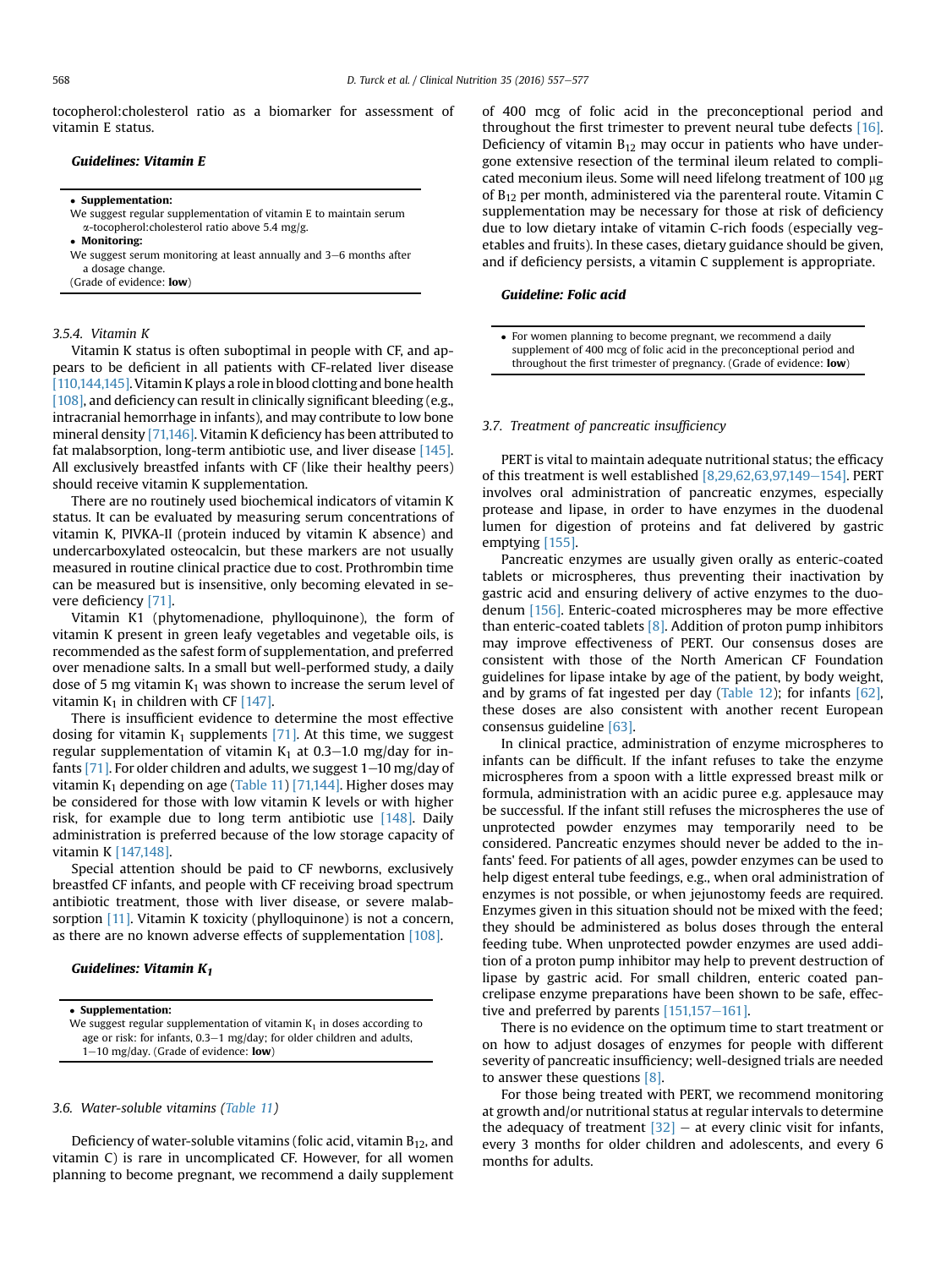# <span id="page-12-0"></span>Guidelines: Pancreatic enzyme replacement therapy

- We recommend pancreatic enzyme replacement therapy (PERT) for all patients who have evidence of pancreatic insufficiency.
- We recommend monitoring of growth and/or nutritional status at regular intervals to determine the adequacy of PERT; monitor at every clinic visit for infants, every 3 months for older children and adolescents, and every 6 months for adults. (Grade of evidence: low)

#### 4. Feeding undernourished people with CF

Malnutrition, as defined in [Table 13,](#page-13-0) remains a problem for many people with CF despite the continued improvement in respiratory and nutritional management over recent decades [\[29,30\].](#page-17-0) People with CF should be monitored frequently, and growth and nutritional status assessed (see Assessment of nutritional status) so that deficits can be identified and treated early. Impairment of growth despite adequate PERT and lung treatment can be attributed to insufficient overall energy intake but can also suggest EFA deficiency  $[162-164]$  $[162-164]$  $[162-164]$ . Nutrition support should be tailored to individual patient needs, taking into account age, nutritional and pancreatic status, home setting, religious and cultural dietary beliefs, and food preferences.

Controlled studies measuring efficacy of interventions for malnutrition in CF are limited or lacking, as highlighted in Cochrane reviews [\[7,165\].](#page-16-0) In absence of data, current nutrition guidelines from Europe, the UK, and the US  $[9-11]$  $[9-11]$  $[9-11]$ , and this guideline provide recommendations for prevention strategies based primarily on expert consensus.

#### 4.1. Progression and intensified feeding

Earlier nutrition guidelines used weight, stature, and weight for stature as cut off or decision points for determining when to intensify nutrition intervention [\[9,11,65\].](#page-16-0) More recently, Stallings et al. recommended using BMI percentiles (children) and BMI values (adults) as more accurate predictors of nutritional risk, and these guidelines adopt that approach for decision points ([Table 13\)](#page-13-0) [\[29\].](#page-17-0) Other triggers for anticipatory nutrition guidance and/or intervention are patients who are at risk of energy imbalance, experience recurrent pulmonary infections, or are entering periods of rapid growth [\[38\].](#page-17-0)

It is important to address factors that contribute to malnutrition. These include chronic bacterial infection of the lungs, impaired glucose tolerance, and disorders likely to decrease energy intake (e.g., gastro-esophageal reflux disease/esophagitis, recurrent abdominal pain, celiac or Crohn's disease, eating pattern disorders, and depression).

A single evaluation of weight-for-length or BMI percentiles (BMIp) should be used only to screen children for nutritional risk using the cut-off proposed in [Table 13](#page-13-0). However, this approach does not provide a complete picture of the child's growth. Serial measurements over time are more informative and reflect the child's growth pattern [\[166\]](#page-19-0). A sharp decline or flattening of the curve could be considered a signal of failure-to-thrive, except in the first 2 years of life and in puberty, when crossing percentile curves may be normal.

#### Guidelines: Nutrition intervention

- We recommend nutrition intervention based on a full review of nutrition status, including a detailed review of pancreatic enzyme replacement therapy (PERT), and correction of any underlying medical conditions. (Grade of evidence: high)
- We recommend using age-appropriate BMI-related thresholds for deciding when to advance nutrition intervention ([Table 13\)](#page-13-0). (Grade of evidence: high)
- We recommend a progressive approach to intensification of nutrition interventions as needs increase: preventive nutritional counseling, dietary modification and/or oral nutrition supplements, and enteral tube feeding. (Grade of evidence: low)

#### 4.1.1. Diet modification

4.1.1.1. Infants. Energy intake should be increased for breastfed infants who have poor weight gain despite efforts to optimize PERT, by providing more frequent feedings and fortifying expressed breast milk [\[25\]](#page-17-0). For formula fed infants, energy and protein intake can be increased by using high-energy/protein infant formula or considering a more concentrated feed, providing the latter is carefully supervised by a physician or CF dietitian. If linoleic acid is supplied, the general energy intake may not need to be increased [\[164\]](#page-19-0).

4.1.1.2. Children and adults. Undernourished children and adults can increase their energy intake by eating more or more often, by fortifying food (i.e., add extra oil or fat), and by consuming more calorie-dense foods. These patients should be encouraged to eat a high fat diet with the liberal use of high fat snacks if weight gain is poor. CF dietitians can give advice on foods that can enhance weight gain, including the addition of linoleic-rich vegetable oils, butter, oil, cheese and cream to foods. Encouraging small frequent meals and snacks can also help. Linoleic acid supplementation may reduce the need for general high-energy supplements [\[168\].](#page-19-0) As discussed in previous sections, there are concerns that increased energy intake results in increased consumption of some dietary saturated fats and trans fatty acids, which may potentially increase risk of cardiovascular disease [\[17,24,84,169\]](#page-17-0). Preference should be given to fats with unsaturated fatty acids to avoid the potential risk.

#### Table 12

Pancreatic enzyme lipase replacement therapy: consensus guidelines [\[11,62,63\]](#page-16-0).

| Age                                                                                 | Suggested supplementation                                                                                                                                                                                                                                                                                                                                                                                                                                                                                              |
|-------------------------------------------------------------------------------------|------------------------------------------------------------------------------------------------------------------------------------------------------------------------------------------------------------------------------------------------------------------------------------------------------------------------------------------------------------------------------------------------------------------------------------------------------------------------------------------------------------------------|
| Infants (up to 12 months)<br>Children $1-4$ years<br>Children $>4$ years and adults | 2000–4000 U lipase/120 mL formula or estimated breast milk intake and approximately 2000 U lipase/gram dietary fat in food<br>2000–4000 U lipase/gram dietary fat, increasing dose upward as needed (maximum dose 10,000 U lipase/kg per day)<br>Consider starting at 500 U lipase/kg/meal, titrating upward to a maximal dose of:<br>• 1000–2500 U lipase/kg per meal, or<br>$\bullet$ 10,000 U lipase/kg per day, or<br>• 2000–4000 U lipase/gram dietary fat taken with all fat-containing meals, snacks and drinks |
| Abbroviation: II unite                                                              |                                                                                                                                                                                                                                                                                                                                                                                                                                                                                                                        |

Abbreviation: U, units.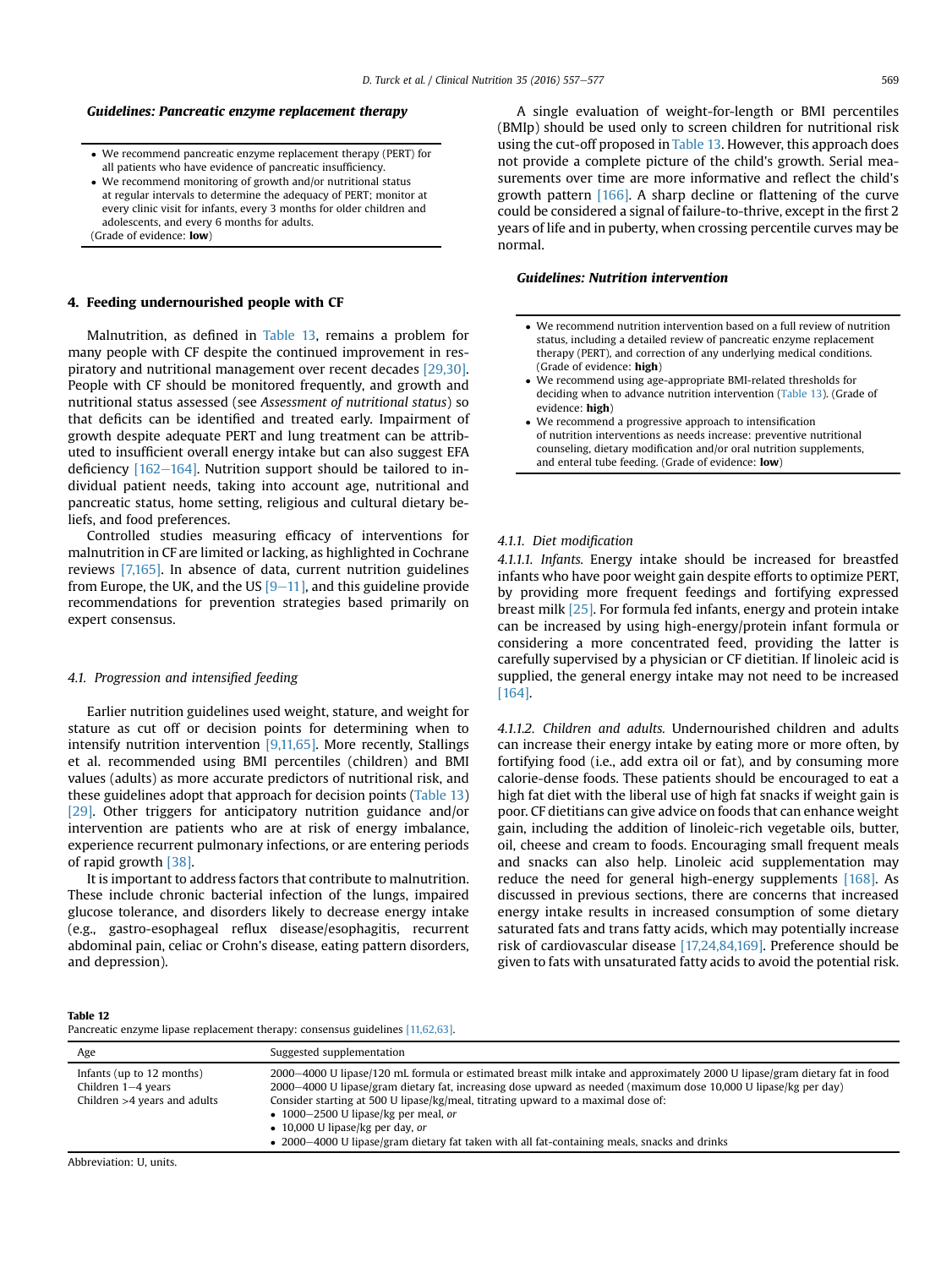#### <span id="page-13-0"></span>Guideline: Dietary intake

 We recommend that undernourished people with CF increase their energy intake by dietary modification as a first step to achieving adequate energy intake. (Grade of evidence: low)

#### 4.1.2. Behavioral intervention

Dietary counseling is essential throughout early childhood when long-term feeding habits are being established. All young children are sometimes reluctant to try new foods, and have negative interactions with their parents during mealtimes. Left uncorrected, feeding problems may develop, which can jeopardize the child's caloric intake  $[78-81]$  $[78-81]$ .

Providing parents with behavioral strategies and nutrition education has been shown to be more effective in improving energy intake and growth of children than nutrition education alone  $[10,11,29,62,170-173]$  $[10,11,29,62,170-173]$  $[10,11,29,62,170-173]$ . Some of these strategies include limiting mealtimes to 15 min for toddlers, using mini-meals, and complimenting appropriate eating behaviors [\[62\]](#page-17-0). Coordinated advice from a behavioral counselor and a dietitian can be very helpful.

Body image issues are a problem among young people with CF-including children, adolescents, and young adults-particularly those also receiving enteral tube feeding [\[174\]](#page-19-0). Formal eating disorders are uncommon in patients with CF, though disturbed eating patterns are reported [\[175\]](#page-19-0). While enteral tube feeding may alter a young person's body image, there are also reports of improved lung function and quality of life with gastrostomy placement [\[43,176\].](#page-17-0)

# Guideline: Nutrition education and dietary counseling

 To promote weight gain and growth, we recommend nutrition education and counseling for children with CF and their parents, as well as for adults with CF. (Grade of evidence: high)

# 4.1.3. Oral nutritional supplements (ONS)

Oral nutritional supplements (ONS) may be beneficial for patients whose nutritional status remains poor despite efforts to encourage a higher dietary intake, address any related health factors or behavioral concerns that could contribute to malnutrition, and optimize PERT [\[29,32,65\].](#page-17-0)

A recent review of three randomized clinical trials (total of 131 patients) found ONS do not promote additional weight gain in moderately malnourished children with CF compared to dietary advice and monitoring alone [\[7\]](#page-16-0). The use of oral nutritional

#### Table 13

Feeding undernourished people with CF: consensus guidelines [\[11,29,167\].](#page-16-0)

supplements in adults with CF has not been adequately studied. Given the limited evidence, results of the Cochrane review should be interpreted with caution and do not mean that these supplements are not beneficial to all patients. In clinical practice, short term use of individually prescribed supplements have been shown to increase energy intake and weight in undernourished patients [\[163,177,178\]](#page-19-0). Furthermore, supplements may also be used to improve the status of specific nutrients e.g., EFA [\[163,179,180\].](#page-19-0)

To ensure ONS provide additional nutrition and does not replace meals, attention to quantity and timing of supplement intake is important. The wide variety of forms and flavors now available improves the likelihood of finding a product that appeals to personal preferences, and minimizes taste fatigue often reported with long term supplement use.

#### Guideline: Oral nutrition supplements

- We recommend clinicians consider the use of oral nutritional supplements for treating children and adults who fail to achieve optimal growth rates and nutritional status with oral dietary intake and pancreatic enzyme replacement therapy (PERT) alone. (Grade of evidence: low)
- We recommend clinicians regularly review and re-evaluate patients who are taking oral nutritional supplements to determine whether the patient should continue taking them. (Grade of evidence: high)

#### 4.1.4. Tube-feeding (enteral nutrition)

When an oral diet and supplements fail to achieve adequate nutritional status, many CF centers use enteral tube feeding. Use of tube feeding reportedly improves weight gain, nutritional status [\[165,181](#page-19-0)-[186\]](#page-19-0), and respiratory status [\[165,181,183,184,187\].](#page-19-0) Despite the widespread use of tube feeding for people with CF, the efficacy of this feeding method on clinical outcomes has not been assessed by randomized control trials [\[165\].](#page-19-0)

The route, formula, and timing for enteral feeding are determined by the patient's preference and clinical status. Gastrostomy feeding is usually preferred to nasogastric tubes for long-term nutritional support. It is helpful to thoroughly explain feeding needs and choices to the patient in order to increase the likelihood of success. Feeds are usually introduced gradually as tolerated and administered as continuous infusions overnight, bolus feeds (gravity or pump assisted) during the day, or a combination of both. With nocturnal feeds, it is possible to encourage patients to eat a high-energy diet during the day. Most patients tolerate a highenergy polymeric feed  $(1.5-2 \text{ kcal/mL})$ . If this is not well tolerated, an elemental or semi-elemental feed may be beneficial. Polymeric feeds necessitates PERT, as do semi-elemental feeds given to severely PI patients [\[97\],](#page-18-0) with dosing and time individually

| Nutritional status and<br>intervention                                                                                    | Decision point for intensified nutritional support                     |                                                                                                                                |                                                                                                          |  |
|---------------------------------------------------------------------------------------------------------------------------|------------------------------------------------------------------------|--------------------------------------------------------------------------------------------------------------------------------|----------------------------------------------------------------------------------------------------------|--|
|                                                                                                                           | Infants $\leq 2$ years                                                 | Children 2-18 years                                                                                                            | Adults $> 18$ years                                                                                      |  |
| Normal nutritional status:<br>Preventive nutritional counseling                                                           | Weight and length $\geq$ 50th percentile                               | $BMlp > 50th$ percentile                                                                                                       | $\bullet$ BMI: 18.5 to 22 (for females) 18.5 to<br>23 (for males), or<br>• No weight loss                |  |
| Special nutritional support for<br>impaired nutritional status:<br>Diet modification and/or oral<br>nutrition supplements | Failure to thrive: weight and length<br>10th to 50th percentile        | • BMIp 10th to 50th, or<br>• Weight loss in previous $2-4$ months, or<br>• No weight gain in previous 2 months                 | • BMI $<$ 18.5, or<br>• Weight loss of 5% in previous<br>2 months                                        |  |
| Persistent undernutrition:<br><b>Enteral tube feeding</b>                                                                 | Persistent failure to thrive weight and<br>$length < 10$ th percentile | • Persistently low BMIp (BMIp $<$ 10th), or<br>• Weight loss of 2 percentile points since<br>last visit and stunting of growth | • Persistently low BMI (BMI $<$ 18.5), or<br>• Continuing weight loss $($ >5%) and<br>stunting of growth |  |

Abbreviations: BMI, Body Mass Index in kg/m<sup>2</sup>; BMIp: Body Mass Index percentile.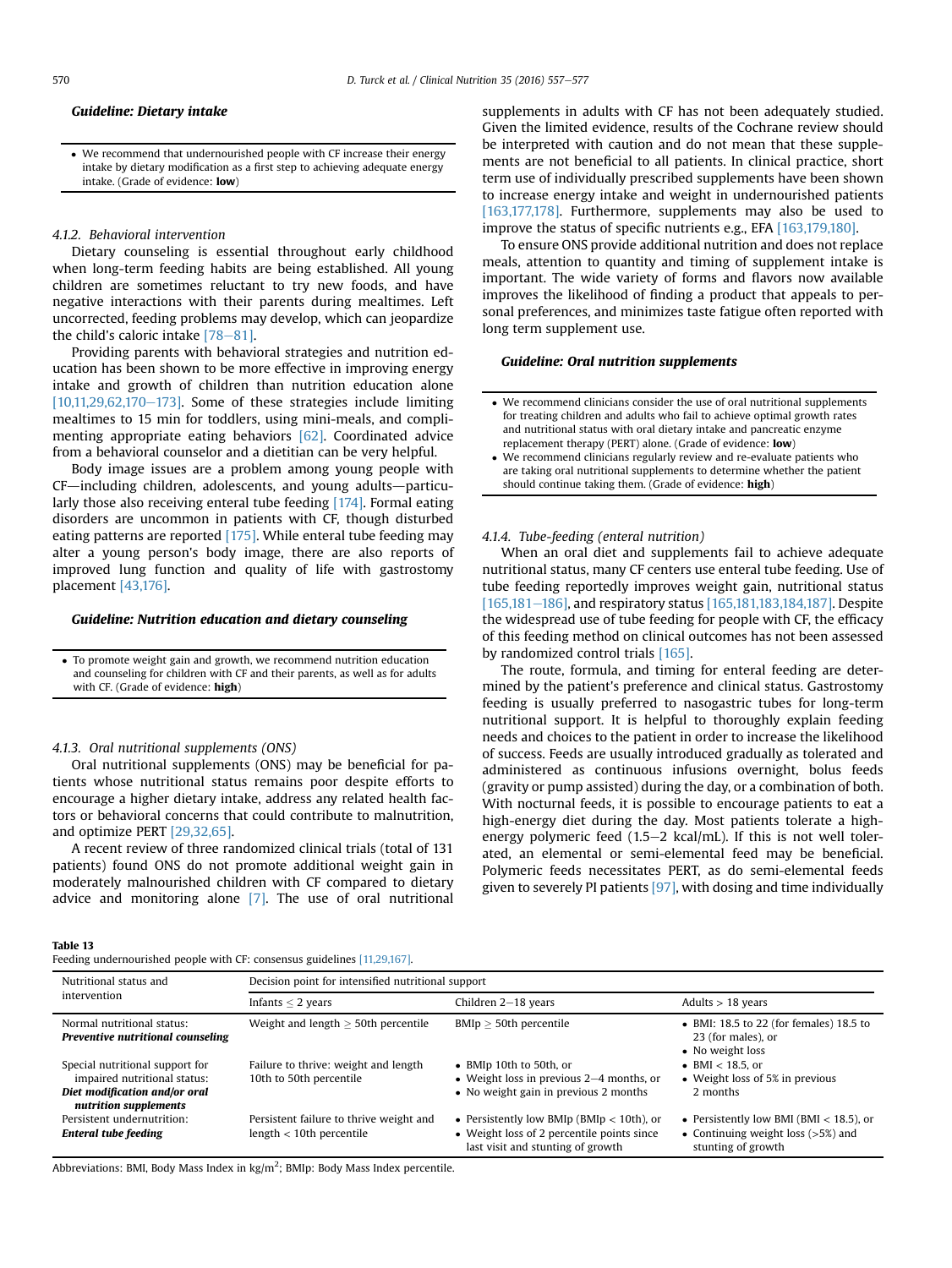calibrated. PERT is usually given at the beginning and end of the feed but new devices for the administration of PERT are being developed; bolus feeds may need a higher dose due to the increased rate of fat infusion. Patients should be monitored for glucose intolerance; a small dose of insulin may be required to manage the feed [\[10\]](#page-16-0).

#### Guidelines: Enteral nutrition

- We recommend that clinicians consider the use of polymeric enteral tube feeding when oral interventions have failed to achieve acceptable rates of growth and nutritional status. (Grade of evidence: high)
- We recommend basing route, formula, and timing for enteral feeding selection on individual needs and preferences. (Grade of evidence: low)

#### 4.1.5. Parenteral nutrition

Parenteral nutrition is not routinely recommended as a method of nutritional support for patients with CF due to the risk of complications, difficulty of administration and high cost [\[10\]](#page-16-0). Parenteral feeding may be essential as short-term nutritional support following intestinal resection in infants presenting with meconium ileus [\[10,25\]](#page-16-0) and children and adults following major GI surgery where enteral feeding is not possible. It may also be beneficial for severely compromised patients awaiting transplantation [\[11\].](#page-16-0) Early enteral feeding should always be encouraged to reduce the risk of cholestasis.

## Guideline: Parenteral nutrition

We recommend the use of parenteral nutrition be reserved for exceptional cases when enteral feeding is not possible. (Grade of evidence: low)

#### 4.2. CF-related disease with nutritional consequences

#### 4.2.1. GI complications

Some gastrointestinal complications of CF require special consideration and nutritional treatments. These include meconium ileus, distal intestinal obstruction syndrome, constipation, cirrhosis and portal hypertension, recurrent pancreatitis, gastro-esophageal reflux disease and combined occurrence of conditions such as celiac disease, cows' milk protein intolerance, lactose intolerance, and inflammatory bowel disease [\[11,188,189\]](#page-16-0). In these cases, additional diagnostic gastrointestinal work-up is warranted, and individualized nutritional treatment is appropriate.

# 4.2.2. Bone disease

Osteopenia and osteoporosis are common among adolescents and adults with CF  $[56]$ . Reduced bone mineral density (BMD) with increased fracture risk is of concern in this population [\[56,58,190,191\].](#page-17-0) Low BMD can also occur in children [\[192\]](#page-20-0). Low BMD has been associated with reduced working capacity [\[193\],](#page-20-0) low fat mass but normal lean body mass [\[194\]](#page-20-0), severe lung disease [\[56\],](#page-17-0) and a fatty acid pattern that reflects EFA insufficiency [\[194,195\].](#page-20-0) Glucocorticoid treatment is a strong risk factor for decreased bone mass [\[196,197\]](#page-20-0).

The main indicators of nutritional risk are poor nutritional status; delayed puberty; and deficiencies of vitamin D, calcium and vitamin K [\[57,70,71,198\]](#page-17-0).

As discussed in section [1,](#page-1-0) we emphasize routine monitoring of bone health using DXA for all CF patients from 8 to 10 years of age.

For patients younger than 20 years of age whose height is more than one standard deviation below age- and sex-matched healthy controls, BMD Z score should be adjusted for height or statural age to avoid over estimating deficits in BMD in people with short stature [\[71\]](#page-17-0).

We recommend treatment by provision of adequate calcium, vitamin D, and vitamin K  $[71,90]$ . Supplemental treatments for calcium and vitamins D and K have been discussed previously in section [2.](#page-3-0) In section [4,](#page-12-0) we discuss bisphosphonates as part of treatment for osteoporosis.

We suggest people with CF routinely engage in weight-bearing exercise, as physical activity is strongly correlated with increased bone mineral density [\[90,197\]](#page-18-0). Children and adolescents should be encouraged to exercise (high impact weight bearing physical activities) for 20–30 min three times a week in addition to their usual activities [\[71\]](#page-17-0). Adults should be encouraged to perform regular weight bearing and resistance activities [\[71\]](#page-17-0).

# Guideline: Bone disease

- For CF patients with osteopenia or osteoporosis, we recommend nutritional intervention to achieve normal weight gain and growth in children and an optimal body weight in adults, including intake of calcium-rich foods and a balanced fatty acid diet. Provision of supplemental calcium, vitamin D, and vitamin K may be necessary. (Grade of evidence: moderate)
- We recommend that people with CF routinely engage in weight-bearing exercise. (Grade of evidence: low)
- We recommend assessment of bone health (DXA), including, for all patients  $\geq 8$  years old, every 1–5 years, depending on the age of the patient, value of the previous scan, and presence of risk factors. (Grade of evidence: low)

#### 4.2.3. CF-related diabetes

In CF, the endocrine pancreas is also affected over time, particularly the  $\beta$ -cells that produce insulin; many people with CF eventually develop CF-related diabetes (CFRD) due to insulin deficiency [\[53\]](#page-17-0). The prevalence of CFRD increases with age, so more than half of all patients over 40 years are affected [\[199\].](#page-20-0) Higher blood glucose levels promote bacterial colonization in the lungs [\[53\].](#page-17-0) As a result, CFRD adversely affects pulmonary function and increases risk for mortality. For these reasons, we recommend annual screening of CF patients  $\geq$  10 years for glucose tolerance. In a 2-h oral glucose tolerance test, a final plasma glucose level  $\geq$ 200 mg/dL (>11.1 mmol/L) determines the diagnosis of diabetes. Plasma glucose elevation  $\geq$ 200 mg/dL at 1 h but normalization at 2 h is recognized as indeterminate glycemia, an indicator of high risk for eventual diabetes [\[200\]](#page-20-0).

For people with CF and diabetes, we suggest care managers pay attention to the multiple nutrition concerns of energy adequacy, glycemic control, and attention to risk of cardiovascular disease. As such, the American Diabetes Association, the Cystic Fibrosis Foundation, and the Pediatric Endocrine Society advise: higher than standard intake of calories  $(1.2-1.5$  times dietary reference values for age with individualization for weight gain and BMI); carbohydrate intake individualized and monitored for glycemic control, limited use of artificial sweeteners due to need for adequate calories; higher than standard protein intake; and high fat diet as needed for EFA compensation and weight maintenance [\[201\].](#page-20-0)

Treatment for CFRD also includes education on diabetes selfmanagement, insulin therapy, and aerobic exercise [\[201\].](#page-20-0) There is only limited evidence for use of oral hypoglycemic agents in CFRD [\[201\]](#page-20-0), so we suggest insulin therapy as the treatment of choice [\[32\].](#page-17-0) In the management of CFRD the use of a bolus insulin regimen is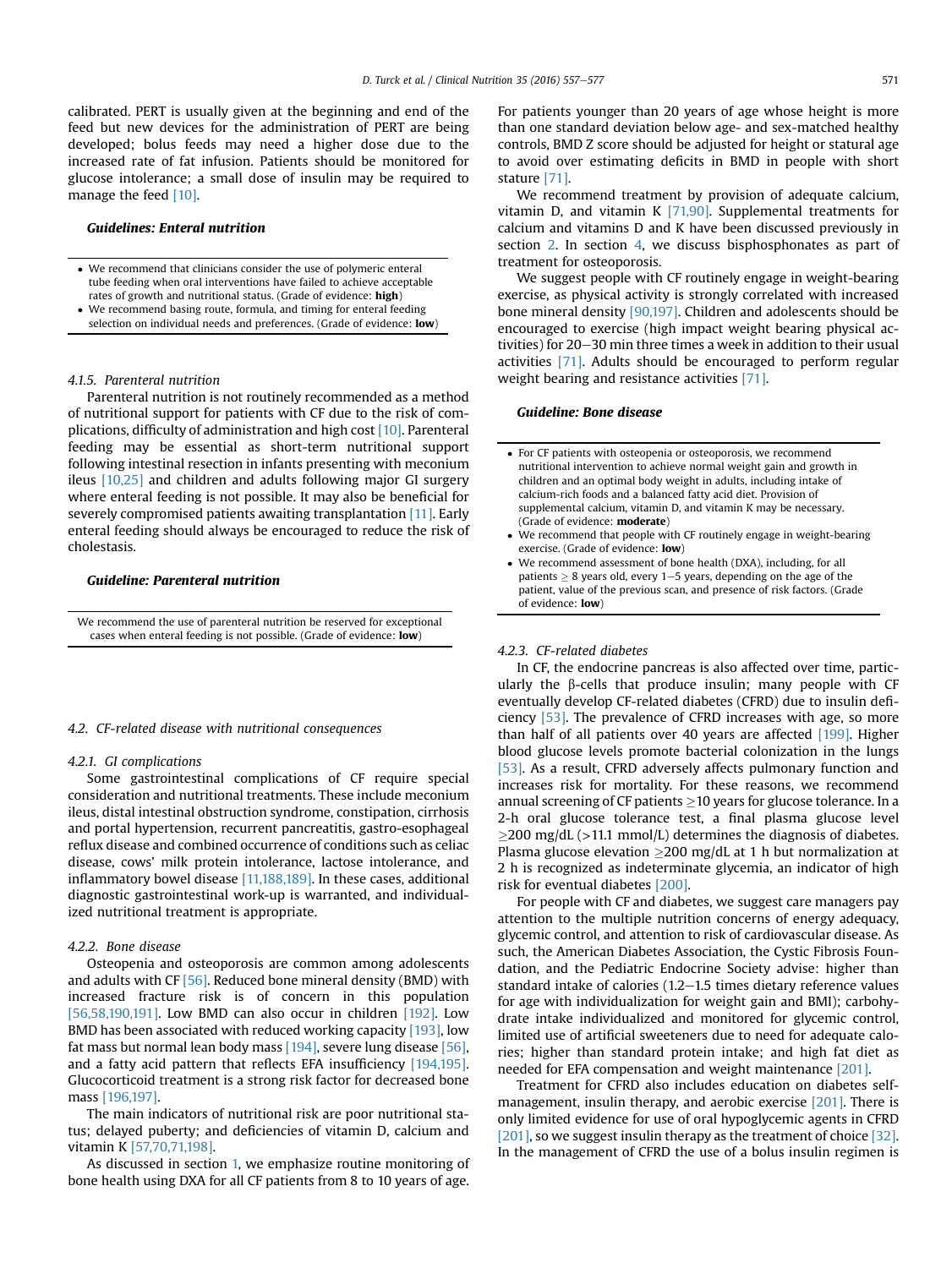suggested. Patients need to learn to adjust their insulin dose to the carbohydrate content of the meal.

Incretins or incretin-mimetic agents may have a role in the future, but more studies are needed for evidence-based recommendations [\[36\]](#page-17-0). There is now evidence that CF patients with pancreatic insufficiency are at risk for developing dyslipidemia [\[142\]](#page-19-0); this evidence suggests that the traditional focus on highcarbohydrate, high-fat diet for CF may need to be adjusted as people with CF are living longer, and focus on quality of fat more than quantity.

CFRD patients can benefit from being seen periodically by a specialized team with expertise in diabetes and CF [\[32\].](#page-17-0)

#### Guideline: CF-related diabetes

- $\bullet$  We recommend annual screening of all CF patients  $> 10$  years for glucose tolerance.
- For all patients diagnosed with cystic fibrosis-related diabetes or impaired glucose tolerance, we recommend education on self-management of the conditions, moderate aerobic exercise, and prescription of insulin as needed.
- Based on published guidelines for cystic fibrosis-related diabetes nutrition care, we recommend care managers pay attention to the multiple nutrition concerns of energy adequacy, glycemic control, and possible cardiovascular risk.
- We recommend that cystic fibrosis-related diabetes patients be seen regularly by a specialized team with expertise in diabetes and CF. (Grade of evidence: low)

# 4.2.4. Liver disease

Approximately  $5-10\%$  of CF patients develop multi-lobular cirrhosis during the first decade of life [\[202\].](#page-20-0) Many CF patients later develop signs of portal hypertension with complications such as variceal bleeding. We suggest considering supplementation of EFAs and fat-soluble vitamins because there is commonly an association between liver disease and hepatic steatosis [\[54,203\].](#page-17-0)

Older children and adults with CF may experience liver failure. Impaired liver function is associated with worsening pulmonary function. Liver transplantation is a treatment option that may promote improvement of nutritional status [\[37,204\].](#page-17-0)

#### Guideline: Liver disease

We suggest considering supplementation of essential fatty acids and fat-soluble vitamins in CF patients with liver disease and hepatic steatosis. (Grade of evidence: **moderate**)

## 5. Specialized nutrition-related treatments

In the following section, we review what is currently known about other treatments for nutritional issues in CF, i.e., studies on dietary supplementation of certain fatty acids and on treatments with anti-osteoporotic and anabolic agents or on use of probiotics. We call on researchers to design and conduct studies on these and other new treatments for nutritional complications of CF.

We do not make CF-specific recommendations on dietary supplementation of certain fatty acids, or on treatments with antiosteoporotic agents, anti-inflammatory agents, anabolic therapies, or probiotics, as evidence is not sufficient to do so and the risk-tobenefit ration may be too high.

#### 5.1. Essential fatty acids

Two fatty acids are known to be essential for humans: alpha linolenic acid (ALA, an omega-3 fatty acid) and linoleic acid (LA, an omega-6 fatty acid). Some other fatty acids are classified as conditionally essential, meaning that they become essential under some developmental or disease conditions, i.e. DHA (an omega-3 fatty acid) and arachidonic acid (AA, an omega-6 fatty acid).

For more than five decades, altered fatty acid profiles have been reported in infants and children with CF  $[162,205-210]$  $[162,205-210]$ . The mechanisms underlying these abnormal fatty acid profiles remain incompletely understood  $[55,162,208,211-213]$  $[55,162,208,211-213]$ . A connecting link between abnormal fatty acid levels and CFTR membrane protein deficiency is not known [\[26,206,211\]](#page-17-0).

In infants and children with CF, low EFA levels are not necessarily accompanied by usual clinical signs, e.g., dermatitis and learning disabilities. However, low LA was reported to correlate with poor pulmonary status and impaired growth in infants and children [\[162,164,214,215\],](#page-19-0) while low DHA with high AA (i.e., high AA to DHA ratio) was associated with impaired bone mineral density in both children and young adults with CF [\[194,195\].](#page-20-0) Altered levels of EFA were likewise correlated with impaired renal, hepatic, and immune function [\[162,211,212,216,217\]](#page-19-0). Based on current evidence, EFA deficiency can be determined by measuring the level of linoleic acid level or triene:tetraene (T3:T4) [\[162,210\]](#page-19-0).

Results of a small number of studies suggest that dietary repletion of EFA may improve lung function [\[55,180,210,214,218,219\]](#page-17-0). In addition, regular omega-3 supplements may provide some anti-inflammatory benefits with relatively few adverse effects for people with CF [\[180,216,219,220\].](#page-19-0)

However, because evidence is still not sufficient [\[221\],](#page-20-0) we are not able to make specific practice recommendations regarding dietary supplementation of fatty acids for improved lung function or anti-inflammatory effects in children or adults with CF. Welldesigned prospective studies are necessary to confirm and extend these preliminary findings.

#### 5.2. Anti-osteoporotic agents

Treatment with bisphosphonate agents increases bone mineral density and decreases the risk of new fractures in post-menopausal women and in people receiving long-term oral corticosteroids. Since bone weakening is common among older children and adults with CF, it is therefore important to determine whether bisphosphonate therapy likewise yields benefits for CF patients.

Clinical trials have investigated bisphosphonate treatment for adults and children with CF. A meta-analysis of 6 trials of bisphosphonate therapy for adults with CF showed significant increases in bone mineral density of the lumbar spine and hip regions after 6, 12, or 24 months of treatment (compared to untreated control patients)  $[4]$ . However, the analysis found no differences for fracture rates or deaths, likely because the study populations were too small [\[4\]](#page-16-0). Results of a recent prospective, randomized controlled trial showed that the bisphosphonate alendronate was safe and effective for increasing bone density in children, adolescents, and young adults with CF; such results suggest the possibility of using bisphosphonate therapy to prevent bone loss in young CF patients [\[222\].](#page-20-0)

Bone weakening leading to brittle bones has a marked negative impact on quality of life; low bone mineral density can be readily diagnosed with DXA [\[223\].](#page-20-0) For these reasons, bisphosphonate treatment is a practical and potentially valuable treatment for CF patients with low bone density. However, individuals who take bisphosphonate medications sometimes experience bone pain and flu-like symptoms [\[4\]](#page-16-0). The European Cystic Fibrosis guidelines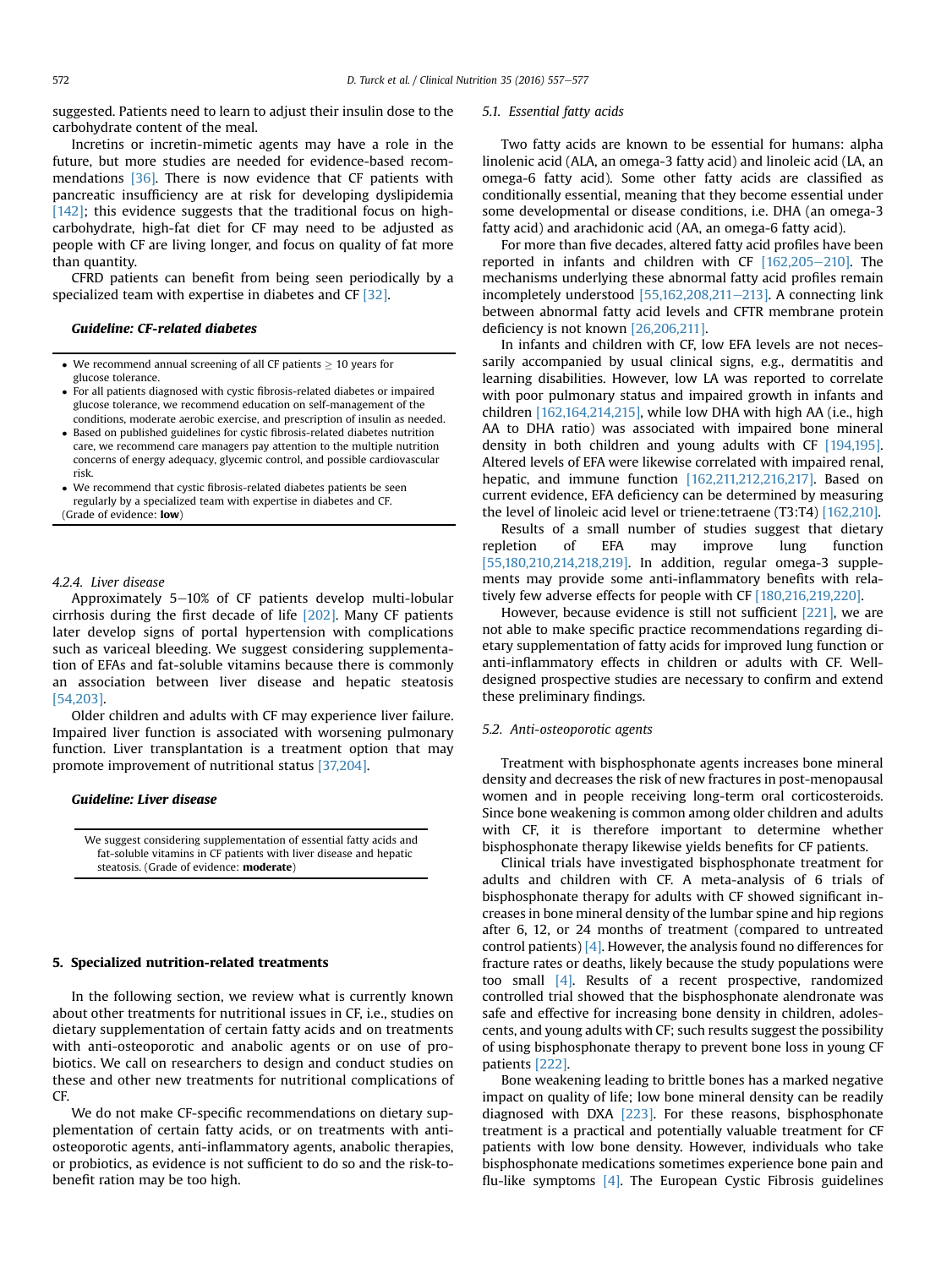<span id="page-16-0"></span>recommend bisphosphonate treatment for children and adults who have bone mineral density Z-score lower than  $-2$ ; bisphosphonate treatment is also recommended for adults with >4% bone loss per year on serial DXA and for those with a history of low-trauma spinal or extremity fractures [\[71\]](#page-17-0). Because of long term safety concerns, use of bisphosphonate treatment in children remains controversial [\[224\].](#page-20-0)

While we do not make absolute recommendations of bisphosphonate treatment for CF patients with or at risk of low bone mineral density, we recognize that some patients will benefit.

### Guideline: Anti-osteoporotic agents

We suggest that clinicians consider benefits versus risks when making decisions about use of bisphosphonates by CF patients for prevention or treatment of low bone mineral density. (Grade of evidence: moderate)

# 5.3. Growth hormone

Many individuals with CF do not achieve normal linear growth or predicted adult height [\[225\]](#page-20-0) and experience poor weight gain and reduced lean body mass [\[226\]](#page-20-0). As a result, anabolic agents such as growth hormone (GH) may eventually play roles in CF treatment [2,227,228].

Pulmonary function and growth parameters were improved in patients treated with growth hormone, as reported in a systematic review that included 10 controlled trials and 8 observational studies [\[227\]](#page-20-0). Results showed that recombinant human GH improved almost all intermediate measures of pulmonary function, height, and weight in children and adolescents with CF; GH also appeared to have positive effects on bone mineral content [\[227\].](#page-20-0) Further, a recent trial evaluated 12-month treatment with growth hormone in patients with reduced growth and bone age (multicenter, randomized, controlled); results showed significant effects of growth hormone on improving both growth and lung volumes [\[228\].](#page-20-0) Positive effects of growth hormone on long-term health outcomes such as quality of life or mortality have not yet been demonstrated [\[229\]](#page-20-0).

#### 5.4. Appetite stimulants

Because patients with CF and their families are concerned about poor appetite, appetite stimulants have been used to help CF patients increase the amounts they eat so they gain weight and improve overall health. While appetite stimulants offer potential benefits, there are concerns that they may have side effects. A recent metaanalysis of 3 studies examined efficacy and safety of specific appetite stimulants [2]; this analysis included 2 studies of megestrol acetate [\[230,231\]](#page-20-0) and a study of cyproheptadine hydrochloride [\[232\]](#page-20-0). In the short term (six months) in adults and children, appetite stimulants improved weight (or weight z score) and appetite, with no difference between megestrol acetate and cyproheptadine; side effects were insufficiently reported to determine the full extent of their impact. A newer study on cyproheptadine has since been published, and results of this study showed a clinically relevant effect size for weight/age (z score) and body mass index for age (z score) [\[233\].](#page-20-0) Taken together, all studies were small in size and had moderate-grade evidence. As a result, we are not able to offer an evidence-based guideline on use of appetite stimulants for CF patients [11].

# 5.5. Probiotics

CF is characterized by recurrent pulmonary inflammation and infections, which begin early in childhood and eventually lead to morbidity and mortality due to respiratory failure. Probiotics are orally-administered live bacteria, which have been used to decrease severity of acute gastroenteritis in children [\[234,235\].](#page-20-0) Evidence continues to build for probiotic use by CF patients. In pilot studies, Lactobacillus GG treatments for  $1-6$  months lowered markers of inflammation [\[236\]](#page-20-0), decreased pulmonary exacerbation rates, and lowered the frequency of hospital admissions [\[237,238\]](#page-20-0). These 3 pilot studies were small in size, so we are not yet able to provide an evidence-based guideline. However, use of probiotics for prevention and treatment of pulmonary inflammation in CF patients is a promising area for further investigation.

# 6. Conclusions

The discovery and cloning of the CFTR gene 25 years ago led to the identification of the structure and function of the CFTR chloride channel [\[239,240\].](#page-20-0) In turn, new targeted therapies were developed as a result of better understanding of CF molecular mechanisms and usual disease progression. Current CF treatments variously target respiratory infections, inflammation, and mucus clearance. With these ESPEN-ESPGHAN-ECFS Guidelines on Nutrition Care, we underscore the importance of nutrition along with these other treatments to extend survival and to improve quality of life for children and adults with CF.

# Conflict of interest

No conflict of interest.

# Acknowledgements

The systematic review and grading of the evidence were performed by Prof Leonard Leibovici and Dr. Vered Zarezky from Rabin Medical Centre, Beilinson Hospital and Sackler Faculty of Medicine, Tel-Aviv University, Ramat-Aviv, Israel. ECFS would like to acknowledge the input from Dr. Anne Munck, CF Reference Center, Hopital Robert Debré, Paris, France.

This work was funded by ESPEN.

The CF experts especially thank Cecilia Hofmann, PhD, for her valued assistance with compilation of the medical literature and with editing this English-language guideline.

#### References

- [1] [Bonifant CM, Shevill E, Chang AB. Vitamin A supplementation for cystic](http://refhub.elsevier.com/S0261-5614(16)00095-9/sref1) fi[brosis. Cochrane Database Syst Rev 2014;5:CD006751.](http://refhub.elsevier.com/S0261-5614(16)00095-9/sref1)
- [2] [Chinuck R, Dewar J, Baldwin DR, Hendron E. Appetite stimulants for people](http://refhub.elsevier.com/S0261-5614(16)00095-9/sref2) with cystic fi[brosis. Cochrane Database Syst Rev 2014;7:CD008190](http://refhub.elsevier.com/S0261-5614(16)00095-9/sref2).
- [3] [Ciofu O, Lykkesfeldt J. Antioxidant supplementation for lung disease in cystic](http://refhub.elsevier.com/S0261-5614(16)00095-9/sref3) fi[brosis. Cochrane Database Syst Rev 2014;8:CD007020.](http://refhub.elsevier.com/S0261-5614(16)00095-9/sref3)
- [4] [Conwell LS, Chang AB. Bisphosphonates for osteoporosis in people with](http://refhub.elsevier.com/S0261-5614(16)00095-9/sref4) cystic fi[brosis. Cochrane Database Syst Rev 2014;3:CD002010](http://refhub.elsevier.com/S0261-5614(16)00095-9/sref4).
- [5] [Ferguson JH, Chang AB. Vitamin D supplementation for cystic](http://refhub.elsevier.com/S0261-5614(16)00095-9/sref5) fibrosis. [Cochrane Database Syst Rev 2014;5:CD007298](http://refhub.elsevier.com/S0261-5614(16)00095-9/sref5).
- [6] [Okebukola PO, Kansra S, Barrett J. Vitamin E supplementation in people with](http://refhub.elsevier.com/S0261-5614(16)00095-9/sref6) cystic fi[brosis. Cochrane Database Syst Rev 2014;12:CD009422.](http://refhub.elsevier.com/S0261-5614(16)00095-9/sref6)
- [7] [Smyth RL, Rayner O. Oral calorie supplements for cystic](http://refhub.elsevier.com/S0261-5614(16)00095-9/sref7) fibrosis. Cochrane [Database Syst Rev 2014;11:CD000406](http://refhub.elsevier.com/S0261-5614(16)00095-9/sref7).
- [8] [Somaraju UR, Solis-Moya A. Pancreatic enzyme replacement therapy for](http://refhub.elsevier.com/S0261-5614(16)00095-9/sref8) people with cystic fi[brosis. Cochrane Database Syst Rev 2014;10:CD008227](http://refhub.elsevier.com/S0261-5614(16)00095-9/sref8).
- [9] [Borowitz D, Baker RD, Stallings V. Consensus report on nutrition for pediatric](http://refhub.elsevier.com/S0261-5614(16)00095-9/sref9) patients with cystic fi[brosis. J Pediatr Gastroenterol Nutr 2002;35:246](http://refhub.elsevier.com/S0261-5614(16)00095-9/sref9)-[59.](http://refhub.elsevier.com/S0261-5614(16)00095-9/sref9)
- [10] [Cystic Fibrosis Trust. Nutritional management of cystic](http://refhub.elsevier.com/S0261-5614(16)00095-9/sref10) fibrosis. Bromley, UK: [Cystic Fibrosis Trust; 2002](http://refhub.elsevier.com/S0261-5614(16)00095-9/sref10).
- [11] [Sinaasappel M, Stern M, Littlewood J, Wolfe S, Steinkamp G, Heijerman HG,](http://refhub.elsevier.com/S0261-5614(16)00095-9/sref11) [et al. Nutrition in patients with cystic](http://refhub.elsevier.com/S0261-5614(16)00095-9/sref11) fibrosis: a European Consensus. J Cyst [Fibros 2002;1:51](http://refhub.elsevier.com/S0261-5614(16)00095-9/sref11)-[75.](http://refhub.elsevier.com/S0261-5614(16)00095-9/sref11)
- [12] [Preiser JC, Schneider SM. ESPEN disease-speci](http://refhub.elsevier.com/S0261-5614(16)00095-9/sref12)fic guideline framework. Clin Nutr 2011:30:549-[52.](http://refhub.elsevier.com/S0261-5614(16)00095-9/sref12)
- [13] [Petrie G, Barnwell E, Grimshaw J, on behalf of the Scottish Intercollegiate](http://refhub.elsevier.com/S0261-5614(16)00095-9/sref13) [Guidelines Network. Clinical guidelines: criteria for appraisal for national](http://refhub.elsevier.com/S0261-5614(16)00095-9/sref13) [use. Edinburgh: Royal College of Physicians; 1995.](http://refhub.elsevier.com/S0261-5614(16)00095-9/sref13)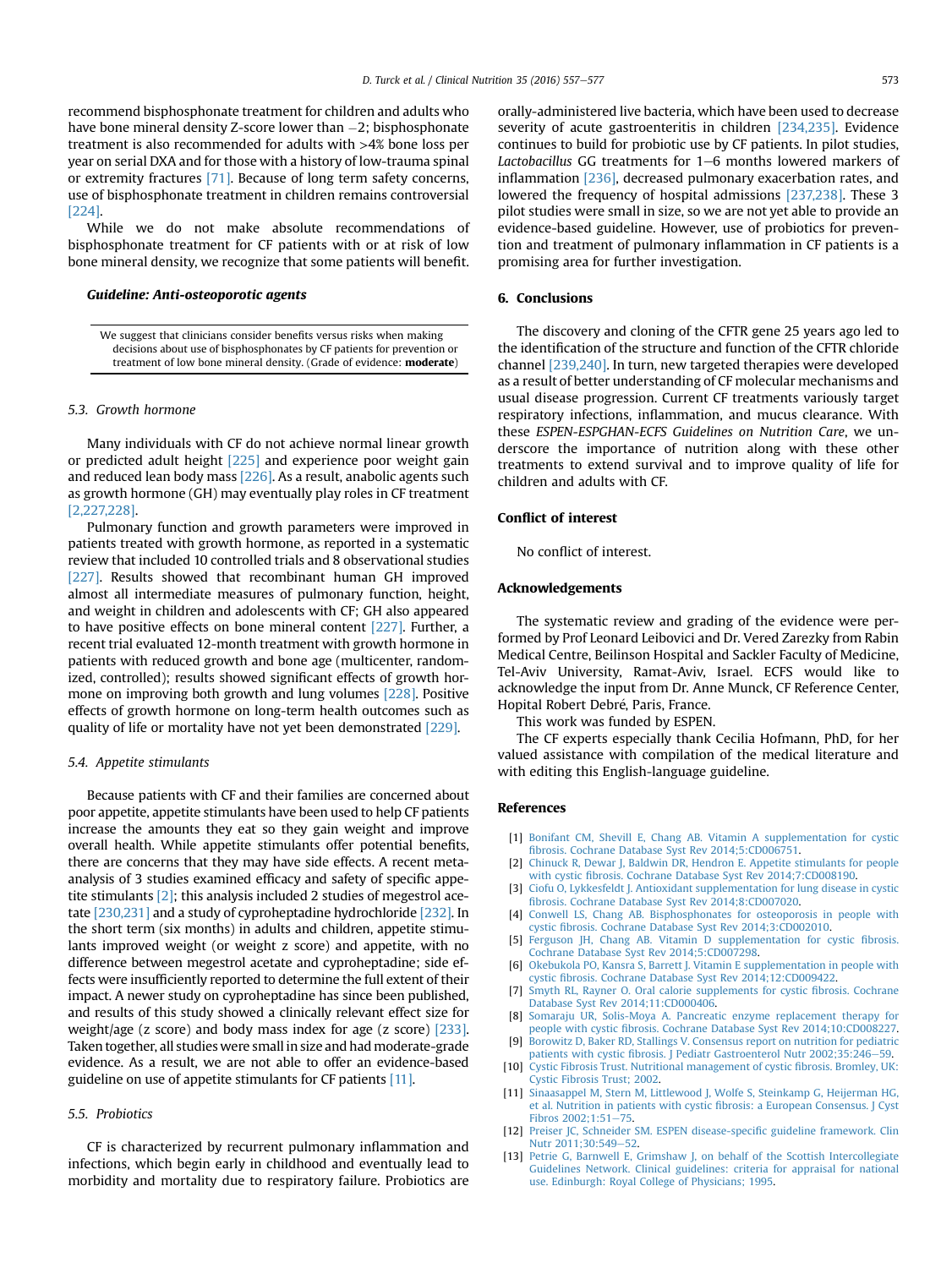- <span id="page-17-0"></span>[14] [Agency for Health Care Policy and Research. Acute pain management,](http://refhub.elsevier.com/S0261-5614(16)00095-9/sref14) [operative or medical procedures and trauma Rockville, MD, USA. 1992.](http://refhub.elsevier.com/S0261-5614(16)00095-9/sref14)  $p. 92 - 0032.$  $p. 92 - 0032.$  $p. 92 - 0032.$  $p. 92 - 0032.$
- [15] [Atkins D, Best D, Briss PA, Eccles M, Falck-Ytter Y, Flottorp S, et al. Grading](http://refhub.elsevier.com/S0261-5614(16)00095-9/sref15) [quality of evidence and strength of recommendations. BMJ 2004;328:1490.](http://refhub.elsevier.com/S0261-5614(16)00095-9/sref15)
- [16] [Edenborough FP, Borgo G, Knoop C, Lannefors L, Mackenzie WE, Madge S,](http://refhub.elsevier.com/S0261-5614(16)00095-9/sref16) [et al. Guidelines for the management of pregnancy in women with cystic](http://refhub.elsevier.com/S0261-5614(16)00095-9/sref16) fi[brosis. J Cyst Fibros 2008;7\(Suppl. 1\):S2](http://refhub.elsevier.com/S0261-5614(16)00095-9/sref16) $-32$  $-32$ .
- [17] Smith C, Winn A, Seddon P, Ranganathan S, A fat lot of good: balance and [trends in fat intake in children with cystic](http://refhub.elsevier.com/S0261-5614(16)00095-9/sref17) fibrosis. J Cyst Fibros 2012;11:  $154 - 7.$  $154 - 7.$  $154 - 7.$
- [18] [Culhane S, George C, Pearo B, Spoede E. Malnutrition in cystic](http://refhub.elsevier.com/S0261-5614(16)00095-9/sref18) fibrosis: a review. Nutr Clin Pract  $2013:28:676-83$  $2013:28:676-83$ .
- [19] [FitzSimmons SC. The changing epidemiology of cystic](http://refhub.elsevier.com/S0261-5614(16)00095-9/sref19) fibrosis. J Pediatr  $1993:122:1-9.$  $1993:122:1-9.$  $1993:122:1-9.$
- [20] [Southern KW, Munck A, Pollitt R, Travert G, Zanolla L, Dankert-Roelse J, et al.](http://refhub.elsevier.com/S0261-5614(16)00095-9/sref20) [A survey of newborn screening for cystic](http://refhub.elsevier.com/S0261-5614(16)00095-9/sref20) fibrosis in Europe. J Cyst Fibros  $2007:6:57-65$  $2007:6:57-65$
- [21] Farrell PM. The prevalence of cystic fi[brosis in the European Union. J Cyst](http://refhub.elsevier.com/S0261-5614(16)00095-9/sref21)  $Fibros 2008:7:450-3.$  $Fibros 2008:7:450-3.$
- [22] [Cohen-Cymberknoh M, Shoseyov D, Kerem E. Managing cystic](http://refhub.elsevier.com/S0261-5614(16)00095-9/sref22) fibrosis: [strategies that increase life expectancy and improve quality of life. Am J](http://refhub.elsevier.com/S0261-5614(16)00095-9/sref22) Respir Crit Care Med  $2011:183:1463-71$  $2011:183:1463-71$ .
- [23] [Li L, Somerset S. Digestive system dysfunction in cystic](http://refhub.elsevier.com/S0261-5614(16)00095-9/sref23) fibrosis: challenges [for nutrition therapy. Dig Liver Dis 2014;46:865](http://refhub.elsevier.com/S0261-5614(16)00095-9/sref23)-[74](http://refhub.elsevier.com/S0261-5614(16)00095-9/sref23).<br>[24] [Engelen MP, Com G, Deutz NEP. Protein is an important but undervalued](http://refhub.elsevier.com/S0261-5614(16)00095-9/sref24)
- [macronutrient in the nutritional care of patients with cystic](http://refhub.elsevier.com/S0261-5614(16)00095-9/sref24) fibrosis. Curr Opin Clin Nutr Metab Care  $2014:17:515-20$ .
- [25] [Kalnins D, Wilschanski M. Maintenance of nutritional status in patients with](http://refhub.elsevier.com/S0261-5614(16)00095-9/sref25) cystic fi[brosis: new and emerging therapies. Drug Des Devel Ther 2012;6:](http://refhub.elsevier.com/S0261-5614(16)00095-9/sref25)  $151 - 61$  $151 - 61$
- [26] [Strandvik B. Fatty acid metabolism in cystic](http://refhub.elsevier.com/S0261-5614(16)00095-9/sref26) fibrosis. Prostagl Leukot Essent [Fat Acids 2010;83:121](http://refhub.elsevier.com/S0261-5614(16)00095-9/sref26)-[9.](http://refhub.elsevier.com/S0261-5614(16)00095-9/sref26)
- [27] [Gaskin KJ. Nutritional care in children with cystic](http://refhub.elsevier.com/S0261-5614(16)00095-9/sref27) fibrosis: are our patients [becoming better? Eur J Clin Nutr 2013;67:558](http://refhub.elsevier.com/S0261-5614(16)00095-9/sref27)-[64.](http://refhub.elsevier.com/S0261-5614(16)00095-9/sref27)
- [28] [Corey M, McLaughlin FJ, Williams M, Levison H. A comparison of survival,](http://refhub.elsevier.com/S0261-5614(16)00095-9/sref28) [growth, and pulmonary function in patients with cystic](http://refhub.elsevier.com/S0261-5614(16)00095-9/sref28) fibrosis in Boston [and Toronto. J Clin Epidemiol 1988;41:583](http://refhub.elsevier.com/S0261-5614(16)00095-9/sref28)-[91](http://refhub.elsevier.com/S0261-5614(16)00095-9/sref28).
- [29] [Stallings VA, Stark LJ, Robinson KA, Feranchak AP, Quinton H. Evidence-based](http://refhub.elsevier.com/S0261-5614(16)00095-9/sref29) [practice recommendations for nutrition-related management of children](http://refhub.elsevier.com/S0261-5614(16)00095-9/sref29) and adults with cystic fi[brosis and pancreatic insuf](http://refhub.elsevier.com/S0261-5614(16)00095-9/sref29)ficiency: results of a [systematic review. J Am Diet Assoc 2008;108:832](http://refhub.elsevier.com/S0261-5614(16)00095-9/sref29)-[9.](http://refhub.elsevier.com/S0261-5614(16)00095-9/sref29)
- [30] [McCormick J, Mehta G, Olesen HV, Viviani L, Macek Jr M, Mehta A, et al.](http://refhub.elsevier.com/S0261-5614(16)00095-9/sref30) [Comparative demographics of the European cystic](http://refhub.elsevier.com/S0261-5614(16)00095-9/sref30) fibrosis population: a [cross-sectional database analysis. Lancet 2010;375:1007](http://refhub.elsevier.com/S0261-5614(16)00095-9/sref30)-[13](http://refhub.elsevier.com/S0261-5614(16)00095-9/sref30).
- [31] [Maqbool A, Schall JI, Gallagher PR, Zemel BS, Strandvik B, Stallings VA.](http://refhub.elsevier.com/S0261-5614(16)00095-9/sref31) [Relation between dietary fat intake type and serum fatty acid status in](http://refhub.elsevier.com/S0261-5614(16)00095-9/sref31) children with cystic fi[brosis. J Pediatr Gastroenterol Nutr 2012;55:](http://refhub.elsevier.com/S0261-5614(16)00095-9/sref31)  $605 - 11$  $605 - 11$
- [32] [Smyth AR, Bell SC, Bojcin S, Bryon M, Duff A, Flume P, et al. European cystic](http://refhub.elsevier.com/S0261-5614(16)00095-9/sref32) fi[brosis Society standards of care: best practice guidelines. J Cyst Fibros](http://refhub.elsevier.com/S0261-5614(16)00095-9/sref32) [2014;13\(Suppl. 1\):S23](http://refhub.elsevier.com/S0261-5614(16)00095-9/sref32)-[42](http://refhub.elsevier.com/S0261-5614(16)00095-9/sref32).
- [33] [Stephenson AL, Mannik LA, Walsh S, Brotherwood M, Robert R, Darling PB,](http://refhub.elsevier.com/S0261-5614(16)00095-9/sref33) [et al. Longitudinal trends in nutritional status and the relation between lung](http://refhub.elsevier.com/S0261-5614(16)00095-9/sref33) function and BMI in cystic fi[brosis: a population-based cohort study. Am J](http://refhub.elsevier.com/S0261-5614(16)00095-9/sref33) [Clin Nutr 2013;97:872](http://refhub.elsevier.com/S0261-5614(16)00095-9/sref33)-[7](http://refhub.elsevier.com/S0261-5614(16)00095-9/sref33).
- [34] [Zolin A, McKone E, van Rens J, Fox A, Iansa P, Preftitsi A, et al. ECFSPR annual](http://refhub.elsevier.com/S0261-5614(16)00095-9/sref34) [report 2010. Karup, Denmark: European Cystic Fibrosis Society; 2014.](http://refhub.elsevier.com/S0261-5614(16)00095-9/sref34)
- [35] [Cystic Fibrosis Foundation Patient Registry. 2011 annual data report.](http://refhub.elsevier.com/S0261-5614(16)00095-9/sref35) [Bethesda, Maryland: Cystic Fibrosis Foundation; 2011.](http://refhub.elsevier.com/S0261-5614(16)00095-9/sref35)
- [36] [Perano S, Rayner CK, Couper J, Martin J, Horowitz M. Cystic](http://refhub.elsevier.com/S0261-5614(16)00095-9/sref36) fibrosis related [diabetes-a new perspective on the optimal management of postprandial](http://refhub.elsevier.com/S0261-5614(16)00095-9/sref36) [glycemia. J Diabetes Complicat 2014;28:904](http://refhub.elsevier.com/S0261-5614(16)00095-9/sref36)-[11.](http://refhub.elsevier.com/S0261-5614(16)00095-9/sref36)
- [37] [Debray D, Kelly D, Houwen R, Strandvik B, Colombo C. Best practice guidance](http://refhub.elsevier.com/S0261-5614(16)00095-9/sref37) [for the diagnosis and management of cystic](http://refhub.elsevier.com/S0261-5614(16)00095-9/sref37) fibrosis-associated liver disease. | Cyst Fibros 2011;10(Suppl. 2):S29-[36.](http://refhub.elsevier.com/S0261-5614(16)00095-9/sref37)
- [38] Dodge JA, Turck D. Cystic fi[brosis: nutritional consequences and manage](http://refhub.elsevier.com/S0261-5614(16)00095-9/sref38)[ment. Best Pract Res Clin Gastroenterol 2006;20:531](http://refhub.elsevier.com/S0261-5614(16)00095-9/sref38)-[46](http://refhub.elsevier.com/S0261-5614(16)00095-9/sref38).
- [39] [Vaisman N, Pencharz PB, Corey M, Canny GJ, Hahn E. Energy expenditure of](http://refhub.elsevier.com/S0261-5614(16)00095-9/sref39) patients with cystic fi[brosis. J Pediatr 1987;111:496](http://refhub.elsevier.com/S0261-5614(16)00095-9/sref39)-[500](http://refhub.elsevier.com/S0261-5614(16)00095-9/sref39).
- [40] [Castro M, Diamanti A, Gambarara M, Bella S, Lucidi V, Papadatou B, et al.](http://refhub.elsevier.com/S0261-5614(16)00095-9/sref40) [Resting energy expenditure in young patients with cystic](http://refhub.elsevier.com/S0261-5614(16)00095-9/sref40) fibrosis receiving [antibiotic therapy for acute respiratory exacerbations. Clin Nutr 2002;21:](http://refhub.elsevier.com/S0261-5614(16)00095-9/sref40)  $141 - 4$  $141 - 4$ .
- [41] [Mc Closkey M, Redmond AO, Mc Cabe C, Pyper S, Westerterp KR, Elborn SJ.](http://refhub.elsevier.com/S0261-5614(16)00095-9/sref41) Energy balance in cystic fi[brosis when stable and during a respiratory](http://refhub.elsevier.com/S0261-5614(16)00095-9/sref41) exacerbation. Clin Nutr  $2004;23:1405-12$ .
- [42] [Elborn JS. How can we prevent multisystem complications of cystic](http://refhub.elsevier.com/S0261-5614(16)00095-9/sref42) fibrosis? [Semin Respir Crit Care Med 2007;28:303](http://refhub.elsevier.com/S0261-5614(16)00095-9/sref42)-[11.](http://refhub.elsevier.com/S0261-5614(16)00095-9/sref42)
- [43] [Morton AM. Symposium 6: young people, arti](http://refhub.elsevier.com/S0261-5614(16)00095-9/sref43)ficial nutrition and transitional [care. The nutritional challenges of the young adult with cystic](http://refhub.elsevier.com/S0261-5614(16)00095-9/sref43) fibrosis: transition. Proc Nutr Soc  $2009;68:430-40$  $2009;68:430-40$ .
- [44] [Doring G, Flume P, Heijerman H, Elborn JS, G.. Treatment of lung infection in](http://refhub.elsevier.com/S0261-5614(16)00095-9/sref44) patients with cystic fi[brosis: current and future strategies. J Cyst Fibros](http://refhub.elsevier.com/S0261-5614(16)00095-9/sref44) [2012;11:461](http://refhub.elsevier.com/S0261-5614(16)00095-9/sref44)-[79.](http://refhub.elsevier.com/S0261-5614(16)00095-9/sref44)
- [45] [Greer R, Shepherd R, Cleghorn G, Bowling FG, Holt T. Evaluation of growth](http://refhub.elsevier.com/S0261-5614(16)00095-9/sref45) [and changes in body composition following neonatal diagnosis of cystic](http://refhub.elsevier.com/S0261-5614(16)00095-9/sref45) fi[brosis. J Pediatr Gastroenterol Nutr 1991;13:52](http://refhub.elsevier.com/S0261-5614(16)00095-9/sref45)-[8.](http://refhub.elsevier.com/S0261-5614(16)00095-9/sref45)
- [46] [Konstan MW, Butler SM, Wohl ME, Stoddard M, Matousek R, Wagener JS,](http://refhub.elsevier.com/S0261-5614(16)00095-9/sref46) [et al. Growth and nutritional indexes in early life predict pulmonary function](http://refhub.elsevier.com/S0261-5614(16)00095-9/sref46) in cystic fibrosis. J Pediatr  $2003;142:624-30$ .
- [47] [Koscik RL, Farrell PM, Kosorok MR, Zaremba KM, Laxova A, Lai HC, et al.](http://refhub.elsevier.com/S0261-5614(16)00095-9/sref47) [Cognitive function of children with cystic](http://refhub.elsevier.com/S0261-5614(16)00095-9/sref47) fibrosis: deleterious effect of early malnutrition. Pediatrics  $2004:113:1549-58$  $2004:113:1549-58$ .
- [48] [Vieni G, Faraci S, Collura M, Lombardo M, Traverso G, Cristadoro S, et al.](http://refhub.elsevier.com/S0261-5614(16)00095-9/sref48) [Stunting is an independent predictor of mortality in patients with cystic](http://refhub.elsevier.com/S0261-5614(16)00095-9/sref48) fibrosis. Clin Nutr  $2013:32:382-5$ .
- [49] [Shoff SM, Tluczek A, Laxova A, Farrell PM, Lai HJ. Nutritional status is asso](http://refhub.elsevier.com/S0261-5614(16)00095-9/sref49)[ciated with health-related quality of life in children with cystic](http://refhub.elsevier.com/S0261-5614(16)00095-9/sref49) fibrosis aged [9](http://refhub.elsevier.com/S0261-5614(16)00095-9/sref49)-19 years. J Cyst Fibros  $2013;12:746-53$  $2013;12:746-53$ .
- [50] [Alicandro G, Frova L, Di Fraia G, Colombo C. Cystic](http://refhub.elsevier.com/S0261-5614(16)00095-9/sref50) fibrosis mortality trend in Italy from 1970 to 2011. I Cyst Fibros 2015:14:267-[74.](http://refhub.elsevier.com/S0261-5614(16)00095-9/sref50)
- [51] [Alicandro G, Battezzati PM, Battezzati A, Speziali C, Claut L, Motta V, et al.](http://refhub.elsevier.com/S0261-5614(16)00095-9/sref51) [Insulin secretion, nutritional status and respiratory function in cystic](http://refhub.elsevier.com/S0261-5614(16)00095-9/sref51) fibrosis patients with normal glucose tolerance. Clin Nutr  $2012:31:118-23$ .
- [52] [Lanng S, Thorsteinsson B, Nerup J, Koch C. In](http://refhub.elsevier.com/S0261-5614(16)00095-9/sref52)fluence of the development of [diabetes mellitus on clinical status in patients with cystic](http://refhub.elsevier.com/S0261-5614(16)00095-9/sref52) fibrosis. Eur J Pediatr 1992:151:684-[7.](http://refhub.elsevier.com/S0261-5614(16)00095-9/sref52)
- [53] [Waugh N, Royle P, Craigie I, Ho V, Pandit L, Ewings P, et al. Screening for](http://refhub.elsevier.com/S0261-5614(16)00095-9/sref53) cystic fi[brosis-related diabetes: a systematic review. Health Technol Assess](http://refhub.elsevier.com/S0261-5614(16)00095-9/sref53)  $2012:16.$  iii-iv,  $1-179.$  $1-179.$
- [54] [Lindblad A, Glaumann H, Strandvik B. Natural history of liver disease in cystic](http://refhub.elsevier.com/S0261-5614(16)00095-9/sref54) fibrosis. Hepatology  $1999:30:1151-8$ .
- [55] [Peretti N, Marcil V, Drouin E, Levy E. Mechanisms of lipid malabsorption in](http://refhub.elsevier.com/S0261-5614(16)00095-9/sref55) [Cystic Fibrosis: the impact of essential fatty acids de](http://refhub.elsevier.com/S0261-5614(16)00095-9/sref55)ficiency. Nutr Metab [\(Lond\) 2005;2:11.](http://refhub.elsevier.com/S0261-5614(16)00095-9/sref55)
- [56] [Conway SP, Morton AM, Oldroyd B, Truscott JG, White H, Smith AH, et al.](http://refhub.elsevier.com/S0261-5614(16)00095-9/sref56) [Osteoporosis and osteopenia in adults and adolescents with cystic](http://refhub.elsevier.com/S0261-5614(16)00095-9/sref56) fibrosis: [prevalence and associated factors. Thorax 2000;55:798](http://refhub.elsevier.com/S0261-5614(16)00095-9/sref56)-[804](http://refhub.elsevier.com/S0261-5614(16)00095-9/sref56).
- [57] [Legroux-Gerot I, Leroy S, Prudhomme C, Perez T, Flipo RM, Wallaert B, et al.](http://refhub.elsevier.com/S0261-5614(16)00095-9/sref57) Bone loss in adults with cystic fi[brosis: prevalence, associated factors, and](http://refhub.elsevier.com/S0261-5614(16)00095-9/sref57) [usefulness of biological markers. Jt Bone Spine 2012;79:73](http://refhub.elsevier.com/S0261-5614(16)00095-9/sref57)-[7.](http://refhub.elsevier.com/S0261-5614(16)00095-9/sref57)
- [58] [Javier RM, Jacquot J. Bone disease in cystic](http://refhub.elsevier.com/S0261-5614(16)00095-9/sref58) fibrosis: what's new? Jt Bone [Spine 2011;78:445](http://refhub.elsevier.com/S0261-5614(16)00095-9/sref58)-[50.](http://refhub.elsevier.com/S0261-5614(16)00095-9/sref58)
- [59] [Lai HC, Kosorok MR, Laxova A, Davis LA, FitzSimmon SC, Farrell PM. Nutri](http://refhub.elsevier.com/S0261-5614(16)00095-9/sref59)tional status of patients with cystic fi[brosis with meconium ileus: a com](http://refhub.elsevier.com/S0261-5614(16)00095-9/sref59)[parison with patients without meconium ileus and diagnosed early through](http://refhub.elsevier.com/S0261-5614(16)00095-9/sref59) [neonatal screening. Pediatrics 2000;105:53](http://refhub.elsevier.com/S0261-5614(16)00095-9/sref59)-[61.](http://refhub.elsevier.com/S0261-5614(16)00095-9/sref59)
- [60] [Yen EH, Quinton H, Borowitz D. Better nutritional status in early childhood is](http://refhub.elsevier.com/S0261-5614(16)00095-9/sref60) [associated with improved clinical outcomes and survival in patients with](http://refhub.elsevier.com/S0261-5614(16)00095-9/sref60) cystic fi[brosis. J Pediatr 2013;162. 530](http://refhub.elsevier.com/S0261-5614(16)00095-9/sref60)-[535 e531.](http://refhub.elsevier.com/S0261-5614(16)00095-9/sref60)
- [61] [Giglio L, Candusso M, D'Orazio C, Mastella G, Faraguna D. Failure to thrive:](http://refhub.elsevier.com/S0261-5614(16)00095-9/sref61) the earliest feature of cystic fi[brosis in infants diagnosed by neonatal](http://refhub.elsevier.com/S0261-5614(16)00095-9/sref61) [screening. Acta Paediatr 1997;86:1162](http://refhub.elsevier.com/S0261-5614(16)00095-9/sref61)-[5](http://refhub.elsevier.com/S0261-5614(16)00095-9/sref61)
- [62] [Cystic Fibrosis Foundation, Borowitz D, Robinson KA, Rosenfeld M, Davis SD,](http://refhub.elsevier.com/S0261-5614(16)00095-9/sref62) [Sabadosa KA, et al. Cystic Fibrosis Foundation evidence-based guidelines for](http://refhub.elsevier.com/S0261-5614(16)00095-9/sref62) [management of infants with cystic](http://refhub.elsevier.com/S0261-5614(16)00095-9/sref62) fibrosis. J Pediatr 2009;155:S73-[93.](http://refhub.elsevier.com/S0261-5614(16)00095-9/sref62)
- [63] [Sermet-Gaudelus I, Mayell SJ, Southern KW, European Cystic Fibrosis Society](http://refhub.elsevier.com/S0261-5614(16)00095-9/sref63) [NSWG. Guidelines on the early management of infants diagnosed with cystic](http://refhub.elsevier.com/S0261-5614(16)00095-9/sref63) fi[brosis following newborn screening. J Cyst Fibros 2010;9:323](http://refhub.elsevier.com/S0261-5614(16)00095-9/sref63)-[9.](http://refhub.elsevier.com/S0261-5614(16)00095-9/sref63)
- [64] WHO Multicentre Growth Reference Study Group. The WHO child growth standards. 2006. <http://www.who.int/childgrowth/en/>.
- [65] [Cystic Fibrosis Trust. Standards for the clinical care of children and adults](http://refhub.elsevier.com/S0261-5614(16)00095-9/sref65) with cystic fi[brosis in the UK. Bromley, UK: Cystic Fibrosis Trust; December](http://refhub.elsevier.com/S0261-5614(16)00095-9/sref65) [2011.](http://refhub.elsevier.com/S0261-5614(16)00095-9/sref65)
- [66] [Sathe MN, Patel AS. Update in pediatrics: focus on fat-soluble vitamins. Nutr](http://refhub.elsevier.com/S0261-5614(16)00095-9/sref66) Clin Pract  $2010:25:340-6$ .
- [67] [Wood LG, Gibson PG, Garg ML. Circulating markers to assess nutritional](http://refhub.elsevier.com/S0261-5614(16)00095-9/sref67) therapy in cystic fibrosis. Clin Chim Acta  $2005;353:13-29$  $2005;353:13-29$ .
- [68] [Alicandro G, Bisogno A, Battezzati A, Bianchi ML, Corti F, Colombo C.](http://refhub.elsevier.com/S0261-5614(16)00095-9/sref68) [Recurrent pulmonary exacerbations are associated with low fat free mass](http://refhub.elsevier.com/S0261-5614(16)00095-9/sref68) [and low bone mineral density in young adults with cystic](http://refhub.elsevier.com/S0261-5614(16)00095-9/sref68) fibrosis. J Cyst [Fibros 2014;13:328](http://refhub.elsevier.com/S0261-5614(16)00095-9/sref68)-[34.](http://refhub.elsevier.com/S0261-5614(16)00095-9/sref68)
- [69] [Ionescu AA, Nixon LS, Luzio S, Lewis-Jenkins V, Evans WD, Stone MD, et al.](http://refhub.elsevier.com/S0261-5614(16)00095-9/sref69) [Pulmonary function, body composition, and protein catabolism in adults](http://refhub.elsevier.com/S0261-5614(16)00095-9/sref69) with cystic fi[brosis. Am J Respir Crit Care Med 2002;165:495](http://refhub.elsevier.com/S0261-5614(16)00095-9/sref69)-[500](http://refhub.elsevier.com/S0261-5614(16)00095-9/sref69).
- [70] [Aris RM, Merkel PA, Bachrach LK, Borowitz DS, Boyle MP, Elkin SL, et al.](http://refhub.elsevier.com/S0261-5614(16)00095-9/sref70) [Guide to bone health and disease in cystic](http://refhub.elsevier.com/S0261-5614(16)00095-9/sref70) fibrosis. J Clin Endocrinol Metab [2005;90:1888](http://refhub.elsevier.com/S0261-5614(16)00095-9/sref70)-[96.](http://refhub.elsevier.com/S0261-5614(16)00095-9/sref70)
- [71] [Sermet-Gaudelus I, Bianchi ML, Garabedian M, Aris RM, Morton A, Hardin DS,](http://refhub.elsevier.com/S0261-5614(16)00095-9/sref71) et al. European cystic fi[brosis bone mineralisation guidelines. J Cyst Fibros](http://refhub.elsevier.com/S0261-5614(16)00095-9/sref71) [2011;10\(Suppl. 2\):S16](http://refhub.elsevier.com/S0261-5614(16)00095-9/sref71)-[23](http://refhub.elsevier.com/S0261-5614(16)00095-9/sref71).
- [72] [DiMagno EP, Go VL, Summerskill WH. Relations between pancreatic enzyme](http://refhub.elsevier.com/S0261-5614(16)00095-9/sref72) [ouputs and malabsorption in severe pancreatic insuf](http://refhub.elsevier.com/S0261-5614(16)00095-9/sref72)ficiency. N Engl J Med [1973;288:813](http://refhub.elsevier.com/S0261-5614(16)00095-9/sref72)-[5.](http://refhub.elsevier.com/S0261-5614(16)00095-9/sref72)
- [73] [Ledder O, Haller W, Couper RT, Lewindon P, Oliver M. Cystic](http://refhub.elsevier.com/S0261-5614(16)00095-9/sref73) fibrosis: an [update for clinicians. Part 2: Hepatobiliary and pancreatic manifestations.](http://refhub.elsevier.com/S0261-5614(16)00095-9/sref73)  $J$  Gastroenterol Hepatol 2014;29:1954-[62.](http://refhub.elsevier.com/S0261-5614(16)00095-9/sref73)
- [74] McArdle JR. Pregnancy in cystic fibrosis. Clin Chest Med 2011;32, 111-[120, ix](http://refhub.elsevier.com/S0261-5614(16)00095-9/sref74).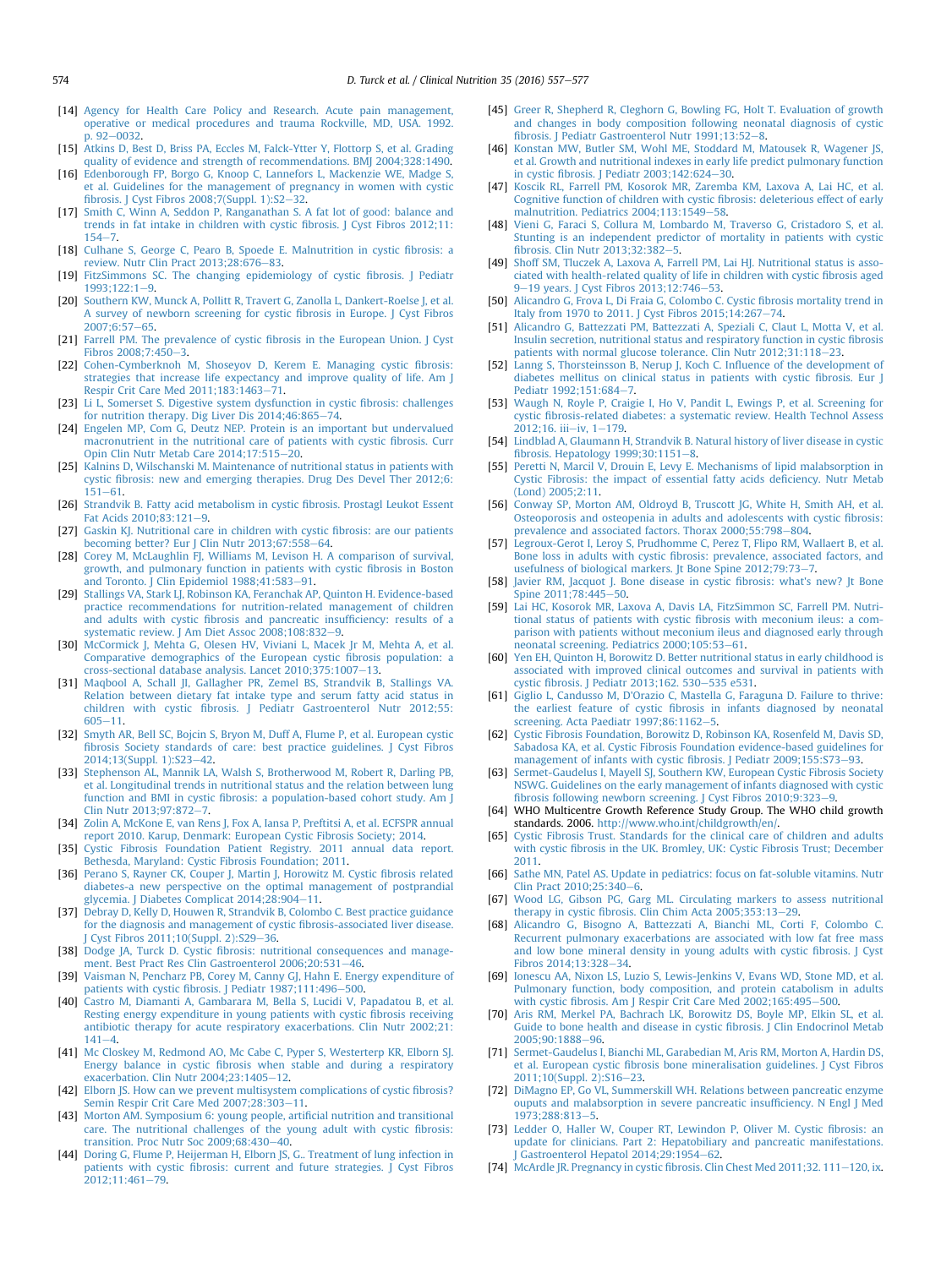- <span id="page-18-0"></span>[75] [Robinson KA, Saldanha IJ, McKoy NA. Management of infants with cystic](http://refhub.elsevier.com/S0261-5614(16)00095-9/sref75) fi[brosis: a summary of the evidence for the cystic](http://refhub.elsevier.com/S0261-5614(16)00095-9/sref75) fibrosis foundation [working group on care of infants with cystic](http://refhub.elsevier.com/S0261-5614(16)00095-9/sref75) fibrosis. I Pediatr 2009:155:  $S94 - 105$  $S94 - 105$ .
- [76] [Colombo C, Costantini D, Zazzeron L, Faelli N, Russo MC, Ghisleni D, et al.](http://refhub.elsevier.com/S0261-5614(16)00095-9/sref76) Benefits of breastfeeding in cystic fi[brosis: a single-centre follow-up survey.](http://refhub.elsevier.com/S0261-5614(16)00095-9/sref76) [Acta Paediatr 2007;96:1228](http://refhub.elsevier.com/S0261-5614(16)00095-9/sref76)-[32](http://refhub.elsevier.com/S0261-5614(16)00095-9/sref76).
- [77] [Kerem E, Conway S, Elborn S, Heijerman H, Consensus C. Standards of care](http://refhub.elsevier.com/S0261-5614(16)00095-9/sref77) for patients with cystic fi[brosis: a European consensus. J Cyst Fibros 2005;4:](http://refhub.elsevier.com/S0261-5614(16)00095-9/sref77)  $7 - 26$  $7 - 26$
- [78] [Hammons AJ, Fiese B. Mealtime interactions in families of a child with cystic](http://refhub.elsevier.com/S0261-5614(16)00095-9/sref78) fibrosis: a meta-analysis. J Cyst Fibros  $2010;9:377-84$ .
- [79] [Crist W, McDonnell P, Beck M, Gillespie CT, Barrett P, Mathews J. Behavior at](http://refhub.elsevier.com/S0261-5614(16)00095-9/sref79) [mealtimes and the young child with cystic](http://refhub.elsevier.com/S0261-5614(16)00095-9/sref79) fibrosis. J Dev Behav Pediatr 1994:15:157-[61.](http://refhub.elsevier.com/S0261-5614(16)00095-9/sref79)
- [80] [Duff AJ, Wolfe SP, Dickson C, Conway SP, Brownlee KG. Feeding behavior](http://refhub.elsevier.com/S0261-5614(16)00095-9/sref80) problems in children with cystic fi[brosis in the UK: prevalence and com](http://refhub.elsevier.com/S0261-5614(16)00095-9/sref80)[parison with healthy controls. J Pediatr Gastroenterol Nutr 2003;36:443](http://refhub.elsevier.com/S0261-5614(16)00095-9/sref80)-[7.](http://refhub.elsevier.com/S0261-5614(16)00095-9/sref80)
- [81] [Stark LJ, Jelalian E, Powers SW, Mulvihill MM, Opipari LC, Bowen A, et al.](http://refhub.elsevier.com/S0261-5614(16)00095-9/sref81) [Parent and child mealtime behavior in families of children with cystic](http://refhub.elsevier.com/S0261-5614(16)00095-9/sref81) fibrosis. J Pediatr  $2000:136:195-200$ .
- [82] [EFSA Panel on Dietetic Products Nutrition and Allergies. Scienti](http://refhub.elsevier.com/S0261-5614(16)00095-9/sref82)fic opinion on [dietary reference values for energy. EFSA J 2013;11. 3005, 112pp.](http://refhub.elsevier.com/S0261-5614(16)00095-9/sref82)
- [83] [Matel JL. Nutritional management of cystic](http://refhub.elsevier.com/S0261-5614(16)00095-9/sref83) fibrosis. JPEN J Parenter Enteral Nutr 2012:36:60S-[7S](http://refhub.elsevier.com/S0261-5614(16)00095-9/sref83).
- [84] [Woestenenk JW, Castelijns SJ, van der Ent CK, Houwen RH. Dietary intake in](http://refhub.elsevier.com/S0261-5614(16)00095-9/sref84) [children and adolescents with cystic](http://refhub.elsevier.com/S0261-5614(16)00095-9/sref84) fibrosis. Clin Nutr 2014;33:528-[32](http://refhub.elsevier.com/S0261-5614(16)00095-9/sref84).
- [85] [Arvanitakis SN, Lobeck CC. Metabolic alkalosis and salt depletion in cystic](http://refhub.elsevier.com/S0261-5614(16)00095-9/sref85) fi[brosis. J Pediatr 1973;82:535](http://refhub.elsevier.com/S0261-5614(16)00095-9/sref85)-[6.](http://refhub.elsevier.com/S0261-5614(16)00095-9/sref85)
- [86] [Coates AJ, Crofton PM, Marshall T. Evaluation of salt supplementation in CF](http://refhub.elsevier.com/S0261-5614(16)00095-9/sref86) [infants. J Cyst Fibros 2009;8:382](http://refhub.elsevier.com/S0261-5614(16)00095-9/sref86)-[5](http://refhub.elsevier.com/S0261-5614(16)00095-9/sref86).
- [87] [Ozcelik U, Gocmen A, Kiper N, Coskun T, Yilmaz E, Ozguc M. Sodium chloride](http://refhub.elsevier.com/S0261-5614(16)00095-9/sref87) deficiency in cystic fi[brosis patients. Eur J Pediatr 1994;153:829](http://refhub.elsevier.com/S0261-5614(16)00095-9/sref87)-[31.](http://refhub.elsevier.com/S0261-5614(16)00095-9/sref87)
- [88] [Commission Directive 2006/141/EC of 22 December 2006 on infant formulae](http://refhub.elsevier.com/S0261-5614(16)00095-9/sref88) [and follow-on formulae and amending Directive 1999/21/EC Text with EEA](http://refhub.elsevier.com/S0261-5614(16)00095-9/sref88) [relevance. Off J Eur Union 2006. L 401/1](http://refhub.elsevier.com/S0261-5614(16)00095-9/sref88).
- [89] [Meuller D. Medical nutrition therapy for pulmonoary disease. In: Mahan L,](http://refhub.elsevier.com/S0261-5614(16)00095-9/sref89) [Escott-Stump S, Raymond J, editors. Krause's food and the nutrition care](http://refhub.elsevier.com/S0261-5614(16)00095-9/sref89) [process. St Louis, MO: Elsevier Saunders; 2012. p. 782](http://refhub.elsevier.com/S0261-5614(16)00095-9/sref89)-[98](http://refhub.elsevier.com/S0261-5614(16)00095-9/sref89).
- [90] [Cystic Fibrosis Trust. Bone Mineralisation Working Group, Bone minerali](http://refhub.elsevier.com/S0261-5614(16)00095-9/sref90)sation in cystic fi[brosis. Bromley, UK: Cystic Fibrosis Trust; 2007](http://refhub.elsevier.com/S0261-5614(16)00095-9/sref90).
- [91] [Schulze KJ, O'Brien K O, Germain-Lee EL, Baer DJ, Leonard AL, Rosenstein BJ.](http://refhub.elsevier.com/S0261-5614(16)00095-9/sref91) [Endogenous fecal losses of calcium compromise calcium balance in](http://refhub.elsevier.com/S0261-5614(16)00095-9/sref91) ancreatic-insufficient girls with cystic fi[brosis. J Pediatr 2003;143:765](http://refhub.elsevier.com/S0261-5614(16)00095-9/sref91)-[71](http://refhub.elsevier.com/S0261-5614(16)00095-9/sref91).
- [92] EFSA NDA Panel (EFSA Panel on Dietetic Products Nutrition and Allergies). Scientific opinion on dietary reference values for calcium. EFSA J 2015;13(5): 4101e83. doi:[10.2903/j.efsa.2015.4101](http://dx.doi.org/10.2903/j.efsa.2015.4101).
- [93] [Cheng S, Lyytikainen A, Kroger H, Lamberg-Allardt C, Alen M, Koistinen A,](http://refhub.elsevier.com/S0261-5614(16)00095-9/sref93) [et al. Effects of calcium, dairy product, and vitamin D supplementation on](http://refhub.elsevier.com/S0261-5614(16)00095-9/sref93) [bone mass accrual and body composition in 10-12-y-old girls: a 2-y ran](http://refhub.elsevier.com/S0261-5614(16)00095-9/sref93)[domized trial. Am J Clin Nutr 2005;82:1115](http://refhub.elsevier.com/S0261-5614(16)00095-9/sref93)-[26. quiz 1147](http://refhub.elsevier.com/S0261-5614(16)00095-9/sref93)-[1118](http://refhub.elsevier.com/S0261-5614(16)00095-9/sref93).
- [94] [Uijterschout L, Nuijsink M, Hendriks D, Vos R, Brus F. Iron de](http://refhub.elsevier.com/S0261-5614(16)00095-9/sref94)ficiency occurs frequently in children with cystic fi[brosis. Pediatr Pulmonol 2014;49:458](http://refhub.elsevier.com/S0261-5614(16)00095-9/sref94)-[62](http://refhub.elsevier.com/S0261-5614(16)00095-9/sref94).
- [95] [Gifford AH, Miller SD, Jackson BP, Hampton TH, O'Toole GA, Stanton BA, et al.](http://refhub.elsevier.com/S0261-5614(16)00095-9/sref95) [Iron and CF-related anemia: expanding clinical and biochemical relation](http://refhub.elsevier.com/S0261-5614(16)00095-9/sref95)[ships. Pediatr Pulmonol 2011;46:160](http://refhub.elsevier.com/S0261-5614(16)00095-9/sref95)-[5](http://refhub.elsevier.com/S0261-5614(16)00095-9/sref95).
- [96] [von Drygalski A, Biller J. Anemia in cystic](http://refhub.elsevier.com/S0261-5614(16)00095-9/sref96) fibrosis: incidence, mechanisms, [and association with pulmonary function and vitamin de](http://refhub.elsevier.com/S0261-5614(16)00095-9/sref96)ficiency. Nutr Clin [Pract 2008;23:557](http://refhub.elsevier.com/S0261-5614(16)00095-9/sref96)-[63](http://refhub.elsevier.com/S0261-5614(16)00095-9/sref96).
- [97] [Berry AJ. Pancreatic enzyme replacement therapy during pancreatic insuf](http://refhub.elsevier.com/S0261-5614(16)00095-9/sref97)ficiency. Nutr Clin Pract  $2014;29:312-21$  $2014;29:312-21$ .
- [98] [Uijterschout L, Swinkels DW, Akkermans MD, Zandstra T, Nuijsink M,](http://refhub.elsevier.com/S0261-5614(16)00095-9/sref98) [Hendriks D, et al. The value of soluble transferrin receptor and hepcidin in](http://refhub.elsevier.com/S0261-5614(16)00095-9/sref98) [the assessment of iron status in children with cystic](http://refhub.elsevier.com/S0261-5614(16)00095-9/sref98) fibrosis. J Cyst Fibros 2014:13:639-[44.](http://refhub.elsevier.com/S0261-5614(16)00095-9/sref98)
- [99] [Fischer R, Simmerlein R, Huber RM, Schif](http://refhub.elsevier.com/S0261-5614(16)00095-9/sref99)fl H, Lang SM. Lung disease severity, chronic inflammation, iron defi[ciency, and erythropoietin response in adults](http://refhub.elsevier.com/S0261-5614(16)00095-9/sref99) with cystic fi[brosis. Pediatr Pulmonol 2007;42:1193](http://refhub.elsevier.com/S0261-5614(16)00095-9/sref99)-[7.](http://refhub.elsevier.com/S0261-5614(16)00095-9/sref99)
- [100] [Weiss G, Goodnough LT. Anemia of chronic disease. N Engl J Med 2005;352:](http://refhub.elsevier.com/S0261-5614(16)00095-9/sref100)  $1011 - 23$  $1011 - 23$  $1011 - 23$ .
- [101] [Akanli L, Lowenthal DB, Gjonaj S, Dozor AJ. Plasma and red blood cell zinc in](http://refhub.elsevier.com/S0261-5614(16)00095-9/sref101) cystic fi[brosis. Pediatr Pulmonol 2003;35:2](http://refhub.elsevier.com/S0261-5614(16)00095-9/sref101)-[7.](http://refhub.elsevier.com/S0261-5614(16)00095-9/sref101)
- [102] [Maqbool A, Schall JI, Zemel BS, Garcia-Espana JF, Stallings VA. Plasma zinc](http://refhub.elsevier.com/S0261-5614(16)00095-9/sref102) [and growth status in preadolescent children with cystic](http://refhub.elsevier.com/S0261-5614(16)00095-9/sref102) fibrosis. J Pediatr Gastroenterol Nutr  $2006;43:95-101$ .
- [103] [Neve J, Van Geffel R, Hanocq M, Molle L. Plasma and erythrocyte zinc, copper](http://refhub.elsevier.com/S0261-5614(16)00095-9/sref103) and selenium in cystic fi[brosis. Acta Paediatr Scand 1983;72:437](http://refhub.elsevier.com/S0261-5614(16)00095-9/sref103)-[40](http://refhub.elsevier.com/S0261-5614(16)00095-9/sref103).
- [104] [Van Biervliet S, Van Biervliet J-P, Robberecht E, Taylor C. Importance of zinc](http://refhub.elsevier.com/S0261-5614(16)00095-9/sref104) in cystic fi[brosis patients. Curr Pediatr Rev 2009;5:184](http://refhub.elsevier.com/S0261-5614(16)00095-9/sref104)-[8.](http://refhub.elsevier.com/S0261-5614(16)00095-9/sref104)
- [105] [Griese M, Kappler M, Eismann C, Ballmann M, Junge S, Rietschel E, et al.](http://refhub.elsevier.com/S0261-5614(16)00095-9/sref105) [Inhalation treatment with glutathione in patients with cystic](http://refhub.elsevier.com/S0261-5614(16)00095-9/sref105) fibrosis. A [randomized clinical trial. Am J Respir Crit Care Med 2013;188:83](http://refhub.elsevier.com/S0261-5614(16)00095-9/sref105)-[9.](http://refhub.elsevier.com/S0261-5614(16)00095-9/sref105)
- [106] [Shamseer L, Adams D, Brown N, Johnson JA, Vohra S. Antioxidant micro](http://refhub.elsevier.com/S0261-5614(16)00095-9/sref106)nutrients for lung disease in cystic fi[brosis. Cochrane Database Syst Rev](http://refhub.elsevier.com/S0261-5614(16)00095-9/sref106) [2010:CD007020](http://refhub.elsevier.com/S0261-5614(16)00095-9/sref106).
- [107] [Winklhofer-Roob BM, Tiran B, Tuchschmid PE, van't Hof MA, Shmerling DH.](http://refhub.elsevier.com/S0261-5614(16)00095-9/sref107) [Effects of pancreatic enzyme preparations on erythrocyte glutathione](http://refhub.elsevier.com/S0261-5614(16)00095-9/sref107) [peroxidase activities and plasma selenium concentrations in cystic](http://refhub.elsevier.com/S0261-5614(16)00095-9/sref107) fibrosis. Free Radic Biol Med  $1998;25:242-9$  $1998;25:242-9$  $1998;25:242-9$ .
- [108] [Gallagher M. Intake: the nutrients and their metabolism. In: Mahan L, Escott-](http://refhub.elsevier.com/S0261-5614(16)00095-9/sref108)[Stump S, Raymond J, editors. Krause's food and the nutrition care process. St](http://refhub.elsevier.com/S0261-5614(16)00095-9/sref108) Louis, MO: Elsevier Saunders; 2012. p.  $32-128$  $32-128$ .
- [109] [Dorlochter L, Aksnes L, FlugeG. Faecal elastase-1 and fat-soluble vitamin pro](http://refhub.elsevier.com/S0261-5614(16)00095-9/sref109)files in patients with cystic fibrosis in Western Norway. Eur J Nutr 2002:41:148-[52](http://refhub.elsevier.com/S0261-5614(16)00095-9/sref109).
- [110] [Rana M, Wong-See D, Katz T, Gaskin K, Whitehead B, Jaffe A, et al. Fat-soluble](http://refhub.elsevier.com/S0261-5614(16)00095-9/sref110) vitamin defi[ciency in children and adolescents with cystic](http://refhub.elsevier.com/S0261-5614(16)00095-9/sref110) fibrosis. J Clin Pathol  $2014:67:605-8$  $2014:67:605-8$ .
- [111] [Maqbool A, Stallings VA. Update on fat-soluble vitamins in cystic](http://refhub.elsevier.com/S0261-5614(16)00095-9/sref111) fibrosis.  $Curr$  Opin Pulm Med  $2008:14:574-81$ .
- [112] [Carr SB, Dinwiddie R. Annual review or continuous assessment? J R Soc Med](http://refhub.elsevier.com/S0261-5614(16)00095-9/sref112) 1996:89(Suppl. 27):3-[7.](http://refhub.elsevier.com/S0261-5614(16)00095-9/sref112)
- [113] [Feranchak AP, Sontag MK, Wagener JS, Hammond KB, Accurso FJ, Sokol RJ.](http://refhub.elsevier.com/S0261-5614(16)00095-9/sref113) [Prospective, long-term study of fat-soluble vitamin status in children with](http://refhub.elsevier.com/S0261-5614(16)00095-9/sref113) cystic fibrosis identifi[ed by newborn screen. J Pediatr 1999;135:601](http://refhub.elsevier.com/S0261-5614(16)00095-9/sref113)-[10.](http://refhub.elsevier.com/S0261-5614(16)00095-9/sref113)<br>[114] [Brei C, Simon A, Krawinkel MB, Naehrlich L. Individualized vitamin A sup-](http://refhub.elsevier.com/S0261-5614(16)00095-9/sref114)
- [plementation for patients with cystic](http://refhub.elsevier.com/S0261-5614(16)00095-9/sref114) fibrosis. Clin Nutr 2013;32:805-[10.](http://refhub.elsevier.com/S0261-5614(16)00095-9/sref114)
- [115] [Lancellotti L, D'Orazio C, Mastella G, Mazzi G, Lippi U. De](http://refhub.elsevier.com/S0261-5614(16)00095-9/sref115)ficiency of vitamins E and A in cystic fi[brosis is independent of pancreatic function and current](http://refhub.elsevier.com/S0261-5614(16)00095-9/sref115) enzyme and vitamin supplementation. Eur J Pediatr  $1996;155:281-5$ .
- [116] [Hakim F, Kerem E, Rivlin J, Bentur L, Stankiewicz H, Bdolach-Abram T, et al.](http://refhub.elsevier.com/S0261-5614(16)00095-9/sref116) [Vitamins A and E and pulmonary exacerbations in patients with cystic](http://refhub.elsevier.com/S0261-5614(16)00095-9/sref116) fibrosis. I Pediatr Gastroenterol Nutr 2007:45:347-[53.](http://refhub.elsevier.com/S0261-5614(16)00095-9/sref116)
- [117] [Cameron C, Lodes MW, Gershan WM. Facial nerve palsy associated with a](http://refhub.elsevier.com/S0261-5614(16)00095-9/sref117) [low serum vitamin A level in an infant with cystic](http://refhub.elsevier.com/S0261-5614(16)00095-9/sref117) fibrosis. J Cyst Fibros  $2007.6:241-3$  $2007.6:241-3$
- [118] [Ansari EA, Sahni K, Etherington C, Morton A, Conway SP, Moya E, et al. Ocular](http://refhub.elsevier.com/S0261-5614(16)00095-9/sref118) [signs and symptoms and vitamin A status in patients with cystic](http://refhub.elsevier.com/S0261-5614(16)00095-9/sref118) fibrosis [treated with daily vitamin A supplements. Br J Ophthalmol 1999;83:688](http://refhub.elsevier.com/S0261-5614(16)00095-9/sref118)-[91](http://refhub.elsevier.com/S0261-5614(16)00095-9/sref118).
- [119] Scientifi[c Committee on Food. Tolerable upper intake levels for vitamins and](http://refhub.elsevier.com/S0261-5614(16)00095-9/sref119) [minerals. European Food Safety Authority; 2006](http://refhub.elsevier.com/S0261-5614(16)00095-9/sref119).
- [120] [Lindblad A, Diczfalusy U, Hultcrantz R, Thorell A, Strandvik B. Vitamin A](http://refhub.elsevier.com/S0261-5614(16)00095-9/sref120) [concentration in the liver decreases with age in patients with cystic](http://refhub.elsevier.com/S0261-5614(16)00095-9/sref120) fibrosis. [J Pediatr Gastroenterol Nutr 1997;24:264](http://refhub.elsevier.com/S0261-5614(16)00095-9/sref120)-[70.](http://refhub.elsevier.com/S0261-5614(16)00095-9/sref120)
- [121] [Maqbool A, Graham-Maar RC, Schall JI, Zemel BS, Stallings VA. Vitamin A](http://refhub.elsevier.com/S0261-5614(16)00095-9/sref121) [intake and elevated serum retinol levels in children and young adults with](http://refhub.elsevier.com/S0261-5614(16)00095-9/sref121) cystic fi[brosis. J Cyst Fibros 2008;7:137](http://refhub.elsevier.com/S0261-5614(16)00095-9/sref121)-[41.](http://refhub.elsevier.com/S0261-5614(16)00095-9/sref121)
- [122] [Rust P, Eichler I, Renner S, Elmadfa I. Long-term oral beta-carotene supple](http://refhub.elsevier.com/S0261-5614(16)00095-9/sref122)mentation in patients with cystic fi[brosis - effects on antioxidative status and](http://refhub.elsevier.com/S0261-5614(16)00095-9/sref122) [pulmonary function. Ann Nutr Metab 2000;44:30](http://refhub.elsevier.com/S0261-5614(16)00095-9/sref122)-[7.](http://refhub.elsevier.com/S0261-5614(16)00095-9/sref122)
- [123] [Shenkin A. Physiological function and de](http://refhub.elsevier.com/S0261-5614(16)00095-9/sref123)ficiency states of vitamins. In: [Sobotka L, editor. Basics in clinical nutrition. 4th ed. Prague: Gal](http://refhub.elsevier.com/S0261-5614(16)00095-9/sref123)é[n; 2011.](http://refhub.elsevier.com/S0261-5614(16)00095-9/sref123) p.  $145 - 53$  $145 - 53$
- [124] [Graham-Maar RC, Schall JI, Stettler N, Zemel BS, Stallings VA. Elevated](http://refhub.elsevier.com/S0261-5614(16)00095-9/sref124) [vitamin A intake and serum retinol in preadolescent children with cystic](http://refhub.elsevier.com/S0261-5614(16)00095-9/sref124) fi[brosis. Am J Clin Nutr 2006;84:174](http://refhub.elsevier.com/S0261-5614(16)00095-9/sref124)-82
- [125] [Myhre AM, Carlsen MH, Bohn SK, Wold HL, Laake P, Blomhoff R. Water](http://refhub.elsevier.com/S0261-5614(16)00095-9/sref125)miscible, emulsifi[ed, and solid forms of retinol supplements are more toxic](http://refhub.elsevier.com/S0261-5614(16)00095-9/sref125) than oil-based preparations. Am J Clin Nutr  $2003;78:1152-9$ .
- [126] [IOM \(Institute of Medicine\). Dietary reference intakes: vitamin A, K, iron, zinc,](http://refhub.elsevier.com/S0261-5614(16)00095-9/sref126) [and other elements. Washington, DC: National Academies Press; 2001. p. 773](http://refhub.elsevier.com/S0261-5614(16)00095-9/sref126).
- [127] [Smets KJ, Barlow T, Vanhaesebrouck P. Maternal vitamin A de](http://refhub.elsevier.com/S0261-5614(16)00095-9/sref127)ficiency and [neonatal microphthalmia: complications of biliopancreatic diversion? Eur J](http://refhub.elsevier.com/S0261-5614(16)00095-9/sref127) [Pediatr 2006;165:502](http://refhub.elsevier.com/S0261-5614(16)00095-9/sref127)-[4.](http://refhub.elsevier.com/S0261-5614(16)00095-9/sref127)
- [128] [Green D, Carson K, Leonard A, Davis JE, Rosenstein B, Zeitlin P, et al. Current](http://refhub.elsevier.com/S0261-5614(16)00095-9/sref128) [treatment recommendations for correcting vitamin D de](http://refhub.elsevier.com/S0261-5614(16)00095-9/sref128)ficiency in pediatric patients with cystic fi[brosis are inadequate. J Pediatr 2008;153:554](http://refhub.elsevier.com/S0261-5614(16)00095-9/sref128)-[9](http://refhub.elsevier.com/S0261-5614(16)00095-9/sref128).
- [129] [Hall WB, Sparks AA, Aris RM. Vitamin d de](http://refhub.elsevier.com/S0261-5614(16)00095-9/sref129)ficiency in cystic fibrosis. Int J [Endocrinol 2010;2010:218691](http://refhub.elsevier.com/S0261-5614(16)00095-9/sref129).
- [130] [Robberecht E, Vandewalle S, Wehlou C, Kaufman JM, De Schepper J. Sunlight](http://refhub.elsevier.com/S0261-5614(16)00095-9/sref130) [is an important determinant of vitamin D serum concentrations in cystic](http://refhub.elsevier.com/S0261-5614(16)00095-9/sref130) fi[brosis. Eur J Clin Nutr 2011;65:574](http://refhub.elsevier.com/S0261-5614(16)00095-9/sref130)-[9.](http://refhub.elsevier.com/S0261-5614(16)00095-9/sref130)
- [131] [Tangpricha V, Kelly A, Stephenson A, Maguiness K, Enders J, Robinson KA,](http://refhub.elsevier.com/S0261-5614(16)00095-9/sref131) [et al. An update on the screening, diagnosis, management, and treatment of](http://refhub.elsevier.com/S0261-5614(16)00095-9/sref131) vitamin D defi[ciency in individuals with cystic](http://refhub.elsevier.com/S0261-5614(16)00095-9/sref131) fibrosis: evidence-based [recommendations from the Cystic Fibrosis Foundation. J Clin Endocrinol](http://refhub.elsevier.com/S0261-5614(16)00095-9/sref131) Metab 2012:97:1082-[93](http://refhub.elsevier.com/S0261-5614(16)00095-9/sref131).
- [132] [EFSA panel on dietetic products nutrition and allergies. Scienti](http://refhub.elsevier.com/S0261-5614(16)00095-9/sref132)fic opinion on [the tolerable upper intake level of vitamin D. EFSA J 2012;10. 2813, 45pp.](http://refhub.elsevier.com/S0261-5614(16)00095-9/sref132)
- [133] [Braegger C, Campoy C, Colomb V, Decsi T, Domellof M, Fewtrell M, et al.](http://refhub.elsevier.com/S0261-5614(16)00095-9/sref133) [Vitamin D in the healthy European paediatric population. J Pediatr Gastro](http://refhub.elsevier.com/S0261-5614(16)00095-9/sref133)[enterol Nutr 2013;56:692](http://refhub.elsevier.com/S0261-5614(16)00095-9/sref133)-[701.](http://refhub.elsevier.com/S0261-5614(16)00095-9/sref133)
- [134] [IOM \(Institute of Medicine\). Dietary reference intakes for calcium and](http://refhub.elsevier.com/S0261-5614(16)00095-9/sref134) [vitamin D. Washington, D.C.: The National Academies Press; 2011.](http://refhub.elsevier.com/S0261-5614(16)00095-9/sref134)
- [135] [Tripkovic L, Lambert H, Hart K, Smith CP, Bucca G, Penson S, et al. Com](http://refhub.elsevier.com/S0261-5614(16)00095-9/sref135)[parison of vitamin D2 and vitamin D3 supplementation in raising serum 25](http://refhub.elsevier.com/S0261-5614(16)00095-9/sref135) [hydroxyvitamin D status: a systematic review and meta-analysis. Am J Clin](http://refhub.elsevier.com/S0261-5614(16)00095-9/sref135) [Nutr 2012;95:1357](http://refhub.elsevier.com/S0261-5614(16)00095-9/sref135)-[64.](http://refhub.elsevier.com/S0261-5614(16)00095-9/sref135)
- [136] [Shepherd D, Belessis Y, Katz T, Morton J, Field P, Jaffe A. Single high-dose oral](http://refhub.elsevier.com/S0261-5614(16)00095-9/sref136) vitamin  $D(3)$  (stoss) therapy  $-$  [a solution to vitamin D de](http://refhub.elsevier.com/S0261-5614(16)00095-9/sref136)ficiency in children with cystic fi[brosis? J Cyst Fibros 2013;12:177](http://refhub.elsevier.com/S0261-5614(16)00095-9/sref136)-[82.](http://refhub.elsevier.com/S0261-5614(16)00095-9/sref136)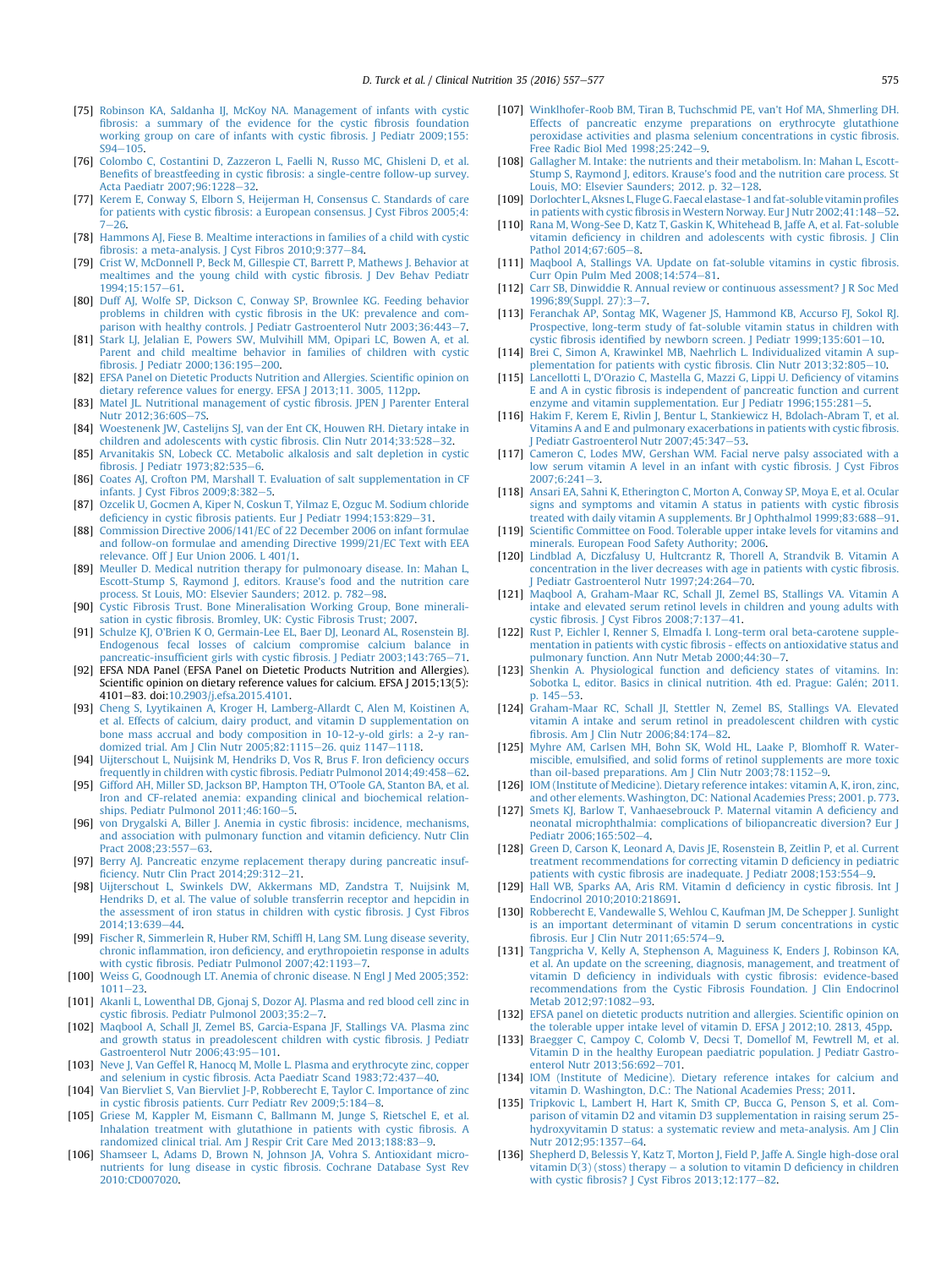- <span id="page-19-0"></span>[137] [Mailhot G. Vitamin D bioavailability in cystic](http://refhub.elsevier.com/S0261-5614(16)00095-9/sref137) fibrosis: a cause for concern? [Nutr Rev 2012;70:280](http://refhub.elsevier.com/S0261-5614(16)00095-9/sref137)-[93.](http://refhub.elsevier.com/S0261-5614(16)00095-9/sref137)
- [138] [Lagrange-Puget M, Durieu I, Ecochard R, Abbas-Chorfa F, Drai J, Steghens JP,](http://refhub.elsevier.com/S0261-5614(16)00095-9/sref138) [et al. Longitudinal study of oxidative status in 312 cystic](http://refhub.elsevier.com/S0261-5614(16)00095-9/sref138) fibrosis patients in [stable state and during bronchial exacerbation. Pediatr Pulmonol 2004;38:](http://refhub.elsevier.com/S0261-5614(16)00095-9/sref138)  $43 - 9$  $43 - 9$  $43 - 9$
- [139] [Cantin AM, Bilodeau G, Ouellet C, Liao J, Hanrahan JW. Oxidant stress sup](http://refhub.elsevier.com/S0261-5614(16)00095-9/sref139)[presses CFTR expression. Am J Physiol Cell Physiol 2006;290:C262](http://refhub.elsevier.com/S0261-5614(16)00095-9/sref139)-[70](http://refhub.elsevier.com/S0261-5614(16)00095-9/sref139).
- [140] [Huang SH, Schall JI, Zemel BS, Stallings VA. Vitamin E status in children with](http://refhub.elsevier.com/S0261-5614(16)00095-9/sref140) cystic fibrosis and pancreatic insuffi[ciency. J Pediatr 2006;148:556](http://refhub.elsevier.com/S0261-5614(16)00095-9/sref140)-[9.](http://refhub.elsevier.com/S0261-5614(16)00095-9/sref140)
- [141] [Winklhofer-Roob BM, van't Hof MA, Shmerling DH. Long-term oral vitamin E](http://refhub.elsevier.com/S0261-5614(16)00095-9/sref141) supplementation in cystic fi[brosis patients: RRR-alpha-tocopherol compared](http://refhub.elsevier.com/S0261-5614(16)00095-9/sref141) [with all-rac-alpha-tocopheryl acetate preparations. Am J Clin Nutr 1996;63:](http://refhub.elsevier.com/S0261-5614(16)00095-9/sref141)  $722 - 8$  $722 - 8$  $722 - 8$
- [142] [Rhodes B, Nash EF, Tullis E, Pencharz PB, Brotherwood M, Dupuis A, et al.](http://refhub.elsevier.com/S0261-5614(16)00095-9/sref142) [Prevalence of dyslipidemia in adults with cystic](http://refhub.elsevier.com/S0261-5614(16)00095-9/sref142) fibrosis. J Cyst Fibros 2010;9:  $24 - 8$  $24 - 8$  $24 - 8$
- [143] [Nast D, Paniagua C, Anderson P. Cystic](http://refhub.elsevier.com/S0261-5614(16)00095-9/sref143) fibrosis: a clinician's tool for man[agement of care advancing into the adult population. J Am Acad Nurse Pract](http://refhub.elsevier.com/S0261-5614(16)00095-9/sref143) 2012:24:625-[32](http://refhub.elsevier.com/S0261-5614(16)00095-9/sref143).
- [144] [Dougherty KA, Schall JI, Stallings VA. Suboptimal vitamin K status despite](http://refhub.elsevier.com/S0261-5614(16)00095-9/sref144) [supplementation in children and young adults with cystic](http://refhub.elsevier.com/S0261-5614(16)00095-9/sref144) fibrosis. Am J Clin Nutr 2010:92:660-[7](http://refhub.elsevier.com/S0261-5614(16)00095-9/sref144).
- [145] [Rashid M, Durie P, Andrew M, Kalnins D, Shin J, Corey M, et al. Prevalence of](http://refhub.elsevier.com/S0261-5614(16)00095-9/sref145) vitamin K deficiency in cystic fi[brosis. Am J Clin Nutr 1999;70:378](http://refhub.elsevier.com/S0261-5614(16)00095-9/sref145)–[82](http://refhub.elsevier.com/S0261-5614(16)00095-9/sref145).<br>[146] [Conway SP, Wolfe SP, Brownlee KG, White H, Oldroyd B, Truscott JG, et al.](http://refhub.elsevier.com/S0261-5614(16)00095-9/sref146)
- [Vitamin K status among children with cystic](http://refhub.elsevier.com/S0261-5614(16)00095-9/sref146) fibrosis and its relationship to bone mineral density and bone turnover. Pediatrics  $2005:115:1325-31$ .
- [147] [Drury D, Grey VL, Ferland G, Gundberg C, Lands LC. Ef](http://refhub.elsevier.com/S0261-5614(16)00095-9/sref147)ficacy of high dose [phylloquinone in correcting vitamin K de](http://refhub.elsevier.com/S0261-5614(16)00095-9/sref147)ficiency in cystic fibrosis. J Cyst  $Fibros 2008:7:457-9.$  $Fibros 2008:7:457-9.$  $Fibros 2008:7:457-9.$
- [148] [Jagannath VA, Fedorowicz Z, Thaker V, Chang AB. Vitamin K supplementa](http://refhub.elsevier.com/S0261-5614(16)00095-9/sref148)tion for cystic fi[brosis. Cochrane Database Syst Rev 2011:CD008482.](http://refhub.elsevier.com/S0261-5614(16)00095-9/sref148)
- [149] [Borowitz D, Konstan MW, O'Rourke A, Cohen M, Hendeles L, Murray FT.](http://refhub.elsevier.com/S0261-5614(16)00095-9/sref149) Coeffi[cients of fat and nitrogen absorption in healthy subjects and in](http://refhub.elsevier.com/S0261-5614(16)00095-9/sref149)dividuals with cystic fi[brosis. J Pediatr Pharmacol Ther 2007;12:47](http://refhub.elsevier.com/S0261-5614(16)00095-9/sref149)-[52.](http://refhub.elsevier.com/S0261-5614(16)00095-9/sref149)
- [150] [Giuliano CA, Dehoorne-Smith ML, Kale-Pradhan PB. Pancreatic enzyme](http://refhub.elsevier.com/S0261-5614(16)00095-9/sref150) [products: digesting the changes. Ann Pharmacother 2011;45:658](http://refhub.elsevier.com/S0261-5614(16)00095-9/sref150)-[66.](http://refhub.elsevier.com/S0261-5614(16)00095-9/sref150)
- [151] [Trapnell BC, Maguiness K, Graff GR, Boyd D, Beckmann K, Caras S. Ef](http://refhub.elsevier.com/S0261-5614(16)00095-9/sref151)ficacy [and safety of Creon 24,000 in subjects with exocrine pancreatic insuf](http://refhub.elsevier.com/S0261-5614(16)00095-9/sref151)ficiency due to cystic fi[brosis. J Cyst Fibros 2009;8:370](http://refhub.elsevier.com/S0261-5614(16)00095-9/sref151)-[7](http://refhub.elsevier.com/S0261-5614(16)00095-9/sref151).
- [152] [Wier HA, Kuhn RJ. Pancreatic enzyme supplementation. Curr Opin Pediatr](http://refhub.elsevier.com/S0261-5614(16)00095-9/sref152)  $2011:23:541-4.$  $2011:23:541-4.$  $2011:23:541-4.$
- [153] [Wooldridge JL, Heubi JE, Amaro-Galvez R, Boas SR, Blake KV, Nasr SZ, et al.](http://refhub.elsevier.com/S0261-5614(16)00095-9/sref153) [EUR-1008 pancreatic enzyme replacement is safe and effective in patients](http://refhub.elsevier.com/S0261-5614(16)00095-9/sref153) with cystic fibrosis and pancreatic insuffi[ciency. J Cyst Fibros 2009;8:](http://refhub.elsevier.com/S0261-5614(16)00095-9/sref153)  $405 - 17$  $405 - 17$
- [154] [Haupt ME, Kwasny MJ, Schechter MS, McColley SA. Pancreatic enzyme](http://refhub.elsevier.com/S0261-5614(16)00095-9/sref154) [replacement therapy dosing and nutritional outcomes in children with cystic](http://refhub.elsevier.com/S0261-5614(16)00095-9/sref154) fi[brosis. J Pediatr 2014;164. 1110](http://refhub.elsevier.com/S0261-5614(16)00095-9/sref154)-[1115 e1111](http://refhub.elsevier.com/S0261-5614(16)00095-9/sref154).
- [155] [Dominguez-Munoz JE. Pancreatic enzyme therapy for pancreatic exocrine](http://refhub.elsevier.com/S0261-5614(16)00095-9/sref155) insuffi[ciency. Curr Gastroenterol Rep 2007;9:116](http://refhub.elsevier.com/S0261-5614(16)00095-9/sref155)-[22](http://refhub.elsevier.com/S0261-5614(16)00095-9/sref155).
- [156] [Brady MS, Garson JL, Krug SK, Kaul A, Rickard KA, Caffrey HH, et al. An](http://refhub.elsevier.com/S0261-5614(16)00095-9/sref156) [enteric-coated high-buffered pancrelipase reduces steatorrhea in patients](http://refhub.elsevier.com/S0261-5614(16)00095-9/sref156) with cystic fi[brosis: a prospective, randomized study. J Am Diet Assoc](http://refhub.elsevier.com/S0261-5614(16)00095-9/sref156) [2006;106:1181](http://refhub.elsevier.com/S0261-5614(16)00095-9/sref156)-[6.](http://refhub.elsevier.com/S0261-5614(16)00095-9/sref156)
- [157] [Colombo C, Fredella C, Russo MC, Faelli N, Motta V, Valmarana L, et al. Ef](http://refhub.elsevier.com/S0261-5614(16)00095-9/sref157)fi[cacy and tolerability of Creon for Children in infants and toddlers with](http://refhub.elsevier.com/S0261-5614(16)00095-9/sref157) [pancreatic exocrine insuf](http://refhub.elsevier.com/S0261-5614(16)00095-9/sref157)ficiency caused by cystic fibrosis: an open-label,  $single-arm$ , multicenter study. Pancreas  $2009;38:693-9$ .
- [158] [Kashirskaya NY, Kapranov NI, Sander-Struckmeier S, Kovalev V. Safety and](http://refhub.elsevier.com/S0261-5614(16)00095-9/sref158) effi[cacy of Creon\(R\) Micro in children with exocrine pancreatic insuf](http://refhub.elsevier.com/S0261-5614(16)00095-9/sref158)ficiency due to cystic fi[brosis. J Cyst Fibros 2014;14:275](http://refhub.elsevier.com/S0261-5614(16)00095-9/sref158)-[81.](http://refhub.elsevier.com/S0261-5614(16)00095-9/sref158)
- [159] [Munck A, Duhamel JF, Lamireau T, Le Luyer B, Le Tallec C, Bellon G, et al.](http://refhub.elsevier.com/S0261-5614(16)00095-9/sref159) [Pancreatic enzyme replacement therapy for young cystic](http://refhub.elsevier.com/S0261-5614(16)00095-9/sref159) fibrosis patients. [J Cyst Fibros 2009;8:14](http://refhub.elsevier.com/S0261-5614(16)00095-9/sref159)-[8.](http://refhub.elsevier.com/S0261-5614(16)00095-9/sref159)
- [160] [Graff GR, Maguiness K, McNamara J, Morton R, Boyd D, Beckmann K, et al.](http://refhub.elsevier.com/S0261-5614(16)00095-9/sref160) Effi[cacy and tolerability of a new formulation of pancrelipase delayed](http://refhub.elsevier.com/S0261-5614(16)00095-9/sref160)[release capsules in children aged 7 to 11 years with exocrine pancreatic](http://refhub.elsevier.com/S0261-5614(16)00095-9/sref160) insufficiency and cystic fi[brosis: a multicenter, randomized, double-blind,](http://refhub.elsevier.com/S0261-5614(16)00095-9/sref160) [placebo-controlled, two-period crossover, superiority study. Clin Ther](http://refhub.elsevier.com/S0261-5614(16)00095-9/sref160)  $2010:32:89-103$  $2010:32:89-103$ .
- [161] [Graff GR, McNamara J, Royall J, Caras S, Forssmann K. Safety and tolerability](http://refhub.elsevier.com/S0261-5614(16)00095-9/sref161) [of a new formulation of pancrelipase delayed-release capsules \(CREON\) in](http://refhub.elsevier.com/S0261-5614(16)00095-9/sref161) [children under seven years of age with exocrine pancreatic insuf](http://refhub.elsevier.com/S0261-5614(16)00095-9/sref161)ficiency due to cystic fi[brosis: an open-label, multicentre, single-treatment-arm study.](http://refhub.elsevier.com/S0261-5614(16)00095-9/sref161) Clin Drug Investig  $2010;30:351-64$  $2010;30:351-64$ .
- [162] [Maqbool A, Schall JI, Garcia-Espana JF, Zemel BS, Strandvik B, Stallings VA.](http://refhub.elsevier.com/S0261-5614(16)00095-9/sref162) [Serum linoleic acid status as a clinical indicator of essential fatty acid status](http://refhub.elsevier.com/S0261-5614(16)00095-9/sref162) in children with cystic fi[brosis. J Pediatr Gastroenterol Nutr 2008;47:](http://refhub.elsevier.com/S0261-5614(16)00095-9/sref162) [635](http://refhub.elsevier.com/S0261-5614(16)00095-9/sref162)-[44.](http://refhub.elsevier.com/S0261-5614(16)00095-9/sref162)
- [163] [Steinkamp G, Demmelmair H, Ruhl-Bagheri I, von der Hardt H, Koletzko B.](http://refhub.elsevier.com/S0261-5614(16)00095-9/sref163) [Energy supplements rich in linoleic acid improve body weight and essential](http://refhub.elsevier.com/S0261-5614(16)00095-9/sref163) fatty acid status of cystic fi[brosis patients. J Pediatr Gastroenterol Nutr](http://refhub.elsevier.com/S0261-5614(16)00095-9/sref163) [2000;31:418](http://refhub.elsevier.com/S0261-5614(16)00095-9/sref163)-[23](http://refhub.elsevier.com/S0261-5614(16)00095-9/sref163).
- [164] [van Egmond AW, Kosorok MR, Koscik R, Laxova A, Farrell PM. Effect of](http://refhub.elsevier.com/S0261-5614(16)00095-9/sref164) [linoleic acid intake on growth of infants with cystic](http://refhub.elsevier.com/S0261-5614(16)00095-9/sref164) fibrosis. Am J Clin Nutr 1996:63:746-[52](http://refhub.elsevier.com/S0261-5614(16)00095-9/sref164).
- [165] [Conway S, Morton A, Wolfe S. Enteral tube feeding for cystic](http://refhub.elsevier.com/S0261-5614(16)00095-9/sref165) fibrosis. [Cochrane Database Syst Rev 2012;12:CD001198.](http://refhub.elsevier.com/S0261-5614(16)00095-9/sref165)
- [166] [Olsen EM, Petersen J, Skovgaard AM, Weile B, Jorgensen T, Wright CM.](http://refhub.elsevier.com/S0261-5614(16)00095-9/sref166) [Failure to thrive: the prevalence and concurrence of anthropometric criteria](http://refhub.elsevier.com/S0261-5614(16)00095-9/sref166) [in a general infant population. Arch Dis Child 2007;92:109](http://refhub.elsevier.com/S0261-5614(16)00095-9/sref166)-[14](http://refhub.elsevier.com/S0261-5614(16)00095-9/sref166).
- [167] Lai HI, Shoff SM. Classifi[cation of malnutrition in cystic](http://refhub.elsevier.com/S0261-5614(16)00095-9/sref167) fibrosis: implications [for evaluating and benchmarking clinical practice performance. Am J Clin](http://refhub.elsevier.com/S0261-5614(16)00095-9/sref167) Nutr 2008:88:1[6](http://refhub.elsevier.com/S0261-5614(16)00095-9/sref167)1-6.
- [168] [Kindstedt-Arfwidson K, Strandvik B. Food intake in patients with cystic](http://refhub.elsevier.com/S0261-5614(16)00095-9/sref168) fi[brosis on an ordinary diet. Scand J Gastroenterol Suppl 1988;143:160](http://refhub.elsevier.com/S0261-5614(16)00095-9/sref168)-[2.](http://refhub.elsevier.com/S0261-5614(16)00095-9/sref168)
- [169] [Roulet M, Frascarolo P, Rappaz I, Pilet M. Essential fatty acid de](http://refhub.elsevier.com/S0261-5614(16)00095-9/sref169)ficiency in well nourished young cystic fi[brosis patients. Eur J Pediatr 1997;156:](http://refhub.elsevier.com/S0261-5614(16)00095-9/sref169)  $952 - 6.$  $952 - 6.$  $952 - 6.$  $952 - 6.$
- [170] [Jelalian E, Stark LJ, Reynolds L, Seifer R. Nutrition intervention for weight](http://refhub.elsevier.com/S0261-5614(16)00095-9/sref170) gain in cystic fi[brosis: a meta analysis. J Pediatr 1998;132:486](http://refhub.elsevier.com/S0261-5614(16)00095-9/sref170)-[92.](http://refhub.elsevier.com/S0261-5614(16)00095-9/sref170)
- [171] [Powers SW, Mitchell MJ, Patton SR, Byars KC, Jelalian E, Mulvihill MM, et al.](http://refhub.elsevier.com/S0261-5614(16)00095-9/sref171) [Mealtime behaviors in families of infants and toddlers with cystic](http://refhub.elsevier.com/S0261-5614(16)00095-9/sref171) fibrosis.  $J$  Cyst Fibros  $2005:4:175-82$  $2005:4:175-82$
- [172] [Stark LJ, Quittner AL, Powers SW, Opipari-Arrigan L, Bean JA, Duggan C, et al.](http://refhub.elsevier.com/S0261-5614(16)00095-9/sref172) [Randomized clinical trial of behavioral intervention and nutrition education](http://refhub.elsevier.com/S0261-5614(16)00095-9/sref172) [to improve caloric intake and weight in children with cystic](http://refhub.elsevier.com/S0261-5614(16)00095-9/sref172) fibrosis. Arch Pediatr Adolesc Med 2009:163:915-[21](http://refhub.elsevier.com/S0261-5614(16)00095-9/sref172).
- [173] [Stark LJ, Opipari-Arrigan L, Quittner AL, Bean J, Powers SW. The effects of an](http://refhub.elsevier.com/S0261-5614(16)00095-9/sref173) [intensive behavior and nutrition intervention compared to standard of care](http://refhub.elsevier.com/S0261-5614(16)00095-9/sref173) on weight outcomes in CF. Pediatr Pulmonol  $2011:46:31-5$  $2011:46:31-5$ .
- [174] [Abbott J, Morton AM, Musson H, Conway SP, Etherington C, Gee L, et al.](http://refhub.elsevier.com/S0261-5614(16)00095-9/sref174) [Nutritional status, perceived body image and eating behaviours in adults](http://refhub.elsevier.com/S0261-5614(16)00095-9/sref174) with cystic fibrosis. Clin Nutr  $2007;26:91-9$ .
- [175] [Shearer JE, Bryon M. The nature and prevalence of eating disorders and](http://refhub.elsevier.com/S0261-5614(16)00095-9/sref175) [eating disturbance in adolescents with cystic](http://refhub.elsevier.com/S0261-5614(16)00095-9/sref175) fibrosis. J R Soc Med [2004;97\(Suppl. 44\):36](http://refhub.elsevier.com/S0261-5614(16)00095-9/sref175)-[42.](http://refhub.elsevier.com/S0261-5614(16)00095-9/sref175)
- [176] [Gunnell S, Christensen NK, McDonald C, Jackson D. Attitudes toward](http://refhub.elsevier.com/S0261-5614(16)00095-9/sref176) [percutaneous endoscopic gastrostomy placement in cystic](http://refhub.elsevier.com/S0261-5614(16)00095-9/sref176) fibrosis patients. Pediatr Gastroenterol Nutr 2005;40:334-[8](http://refhub.elsevier.com/S0261-5614(16)00095-9/sref176).
- [177] [Rettammel AL, Marcus MS, Farrell PM, Sondel SA, Koscik RE, Mischler EH.](http://refhub.elsevier.com/S0261-5614(16)00095-9/sref177) [Oral supplementation with a high-fat, high-energy product improves](http://refhub.elsevier.com/S0261-5614(16)00095-9/sref177) [nutritional status and alters serum lipids in patients with cystic](http://refhub.elsevier.com/S0261-5614(16)00095-9/sref177) fibrosis. J Am [Diet Assoc 1995;95:454](http://refhub.elsevier.com/S0261-5614(16)00095-9/sref177)-[9](http://refhub.elsevier.com/S0261-5614(16)00095-9/sref177).
- [178] [Shepherd RW, Holt TL, Cleghorn G, Ward LC, Isles A, Francis P. Short-term](http://refhub.elsevier.com/S0261-5614(16)00095-9/sref178) [nutritional supplementation during management of pulmonary exacerba](http://refhub.elsevier.com/S0261-5614(16)00095-9/sref178)tions in cystic fi[brosis: a controlled study, including effects of protein turn](http://refhub.elsevier.com/S0261-5614(16)00095-9/sref178)[over. Am J Clin Nutr 1988;48:235](http://refhub.elsevier.com/S0261-5614(16)00095-9/sref178)-[9.](http://refhub.elsevier.com/S0261-5614(16)00095-9/sref178)
- [179] [Caramia G, Cocchi M, Gagliardini R, Malavolta M, Mozzon M, Frega NG. Fatty](http://refhub.elsevier.com/S0261-5614(16)00095-9/sref179) [acids composition of plasma phospholipids and triglycerides in children with](http://refhub.elsevier.com/S0261-5614(16)00095-9/sref179) cystic fi[brosis. The effect of dietary supplementation with an olive and](http://refhub.elsevier.com/S0261-5614(16)00095-9/sref179) [soybean oils mixture. Pediatr Med Chir 2003;25:42](http://refhub.elsevier.com/S0261-5614(16)00095-9/sref179)-[9.](http://refhub.elsevier.com/S0261-5614(16)00095-9/sref179)
- [180] [Olveira G, Olveira C, Acosta E, Espildora F, Garrido-Sanchez L, Garcia-](http://refhub.elsevier.com/S0261-5614(16)00095-9/sref180)[Escobar E, et al. Fatty acid supplements improve respiratory, in](http://refhub.elsevier.com/S0261-5614(16)00095-9/sref180)flammatory [and nutritional parameters in adults with cystic](http://refhub.elsevier.com/S0261-5614(16)00095-9/sref180) fibrosis. Arch Bronconeumol [2010;46:70](http://refhub.elsevier.com/S0261-5614(16)00095-9/sref180)-[7.](http://refhub.elsevier.com/S0261-5614(16)00095-9/sref180)
- [181] [Best C, Brearley A, Gaillard P, Regelmann W, Billings J, Dunitz J, et al. A pre](http://refhub.elsevier.com/S0261-5614(16)00095-9/sref181)[post retrospective study of patients with cystic](http://refhub.elsevier.com/S0261-5614(16)00095-9/sref181) fibrosis and gastrostomy [tubes. J Pediatr Gastroenterol Nutr 2011;53:453](http://refhub.elsevier.com/S0261-5614(16)00095-9/sref181)-[8](http://refhub.elsevier.com/S0261-5614(16)00095-9/sref181).
- [182] [Bradley GM, Blackman SM, Watson CP, Doshi VK, Cutting GR. Genetic](http://refhub.elsevier.com/S0261-5614(16)00095-9/sref182) modifi[ers of nutritional status in cystic](http://refhub.elsevier.com/S0261-5614(16)00095-9/sref182) fibrosis. Am J Clin Nutr 2012;96: [1299](http://refhub.elsevier.com/S0261-5614(16)00095-9/sref182)-[308](http://refhub.elsevier.com/S0261-5614(16)00095-9/sref182).
- [183] [Efrati O, Mei-Zahav M, Rivlin J, Kerem E, Blau H, Barak A, et al. Long term](http://refhub.elsevier.com/S0261-5614(16)00095-9/sref183) [nutritional rehabilitation by gastrostomy in Israeli patients with cystic](http://refhub.elsevier.com/S0261-5614(16)00095-9/sref183) fi[brosis: clinical outcome in advanced pulmonary disease. J Pediatr Gastro](http://refhub.elsevier.com/S0261-5614(16)00095-9/sref183)[enterol Nutr 2006;42:222](http://refhub.elsevier.com/S0261-5614(16)00095-9/sref183)-[8](http://refhub.elsevier.com/S0261-5614(16)00095-9/sref183).
- [184] [Steinkamp G, von der Hardt H. Improvement of nutritional status and lung](http://refhub.elsevier.com/S0261-5614(16)00095-9/sref184) [function after long-term nocturnal gastrostomy feedings in cystic](http://refhub.elsevier.com/S0261-5614(16)00095-9/sref184) fibrosis. Pediatr 1[9](http://refhub.elsevier.com/S0261-5614(16)00095-9/sref184)94;124:244-9.
- [185] [Truby H, Cowlishaw P, O'Neil C, Wainwright C. The long term ef](http://refhub.elsevier.com/S0261-5614(16)00095-9/sref185)ficacy of [gastrostomy feeding in children with cystic](http://refhub.elsevier.com/S0261-5614(16)00095-9/sref185) fibrosis on anthropometric [markers of nutritonal status and pulmonary function. Open Respir Med J](http://refhub.elsevier.com/S0261-5614(16)00095-9/sref185) 2009:3:112-[5.](http://refhub.elsevier.com/S0261-5614(16)00095-9/sref185)
- [186] [Van Biervliet S, De Waele K, Van Winckel M, Robberecht E. Percutaneous](http://refhub.elsevier.com/S0261-5614(16)00095-9/sref186) endoscopic gastrostomy in cystic fi[brosis: patient acceptance and effect of](http://refhub.elsevier.com/S0261-5614(16)00095-9/sref186) [overnight tube feeding on nutritional status. Acta Gastroenterol Belg](http://refhub.elsevier.com/S0261-5614(16)00095-9/sref186) [2004;67:241](http://refhub.elsevier.com/S0261-5614(16)00095-9/sref186)-[4](http://refhub.elsevier.com/S0261-5614(16)00095-9/sref186).
- [187] [Walker SA, Gozal D. Pulmonary function correlates in the prediction of long](http://refhub.elsevier.com/S0261-5614(16)00095-9/sref187)term weight gain in cystic fi[brosis patients with gastrostomy tube feedings.](http://refhub.elsevier.com/S0261-5614(16)00095-9/sref187) [J Pediatr Gastroenterol Nutr 1998;27:53](http://refhub.elsevier.com/S0261-5614(16)00095-9/sref187)-[6](http://refhub.elsevier.com/S0261-5614(16)00095-9/sref187).
- [188] [Houwen RH, van der Doef HP, Sermet I, Munck A, Hauser B, Walkowiak J,](http://refhub.elsevier.com/S0261-5614(16)00095-9/sref188) et al. Defi[ning DIOS and constipation in cystic](http://refhub.elsevier.com/S0261-5614(16)00095-9/sref188) fibrosis with a multicentre [study on the incidence, characteristics, and treatment of DIOS. J Pediatr](http://refhub.elsevier.com/S0261-5614(16)00095-9/sref188) Gastroenterol Nutr  $2010;50:38-42$  $2010;50:38-42$ .
- [189] [Colombo C, Ellemunter H, Houwen R, Munck A, Taylor C, Wilschanski M,](http://refhub.elsevier.com/S0261-5614(16)00095-9/sref189) [et al. Guidelines for the diagnosis and management of distal intestinal](http://refhub.elsevier.com/S0261-5614(16)00095-9/sref189) [obstruction syndrome in cystic](http://refhub.elsevier.com/S0261-5614(16)00095-9/sref189) fibrosis patients. J Cyst Fibros [2011;10\(Suppl. 2\):S24](http://refhub.elsevier.com/S0261-5614(16)00095-9/sref189)-[8.](http://refhub.elsevier.com/S0261-5614(16)00095-9/sref189)